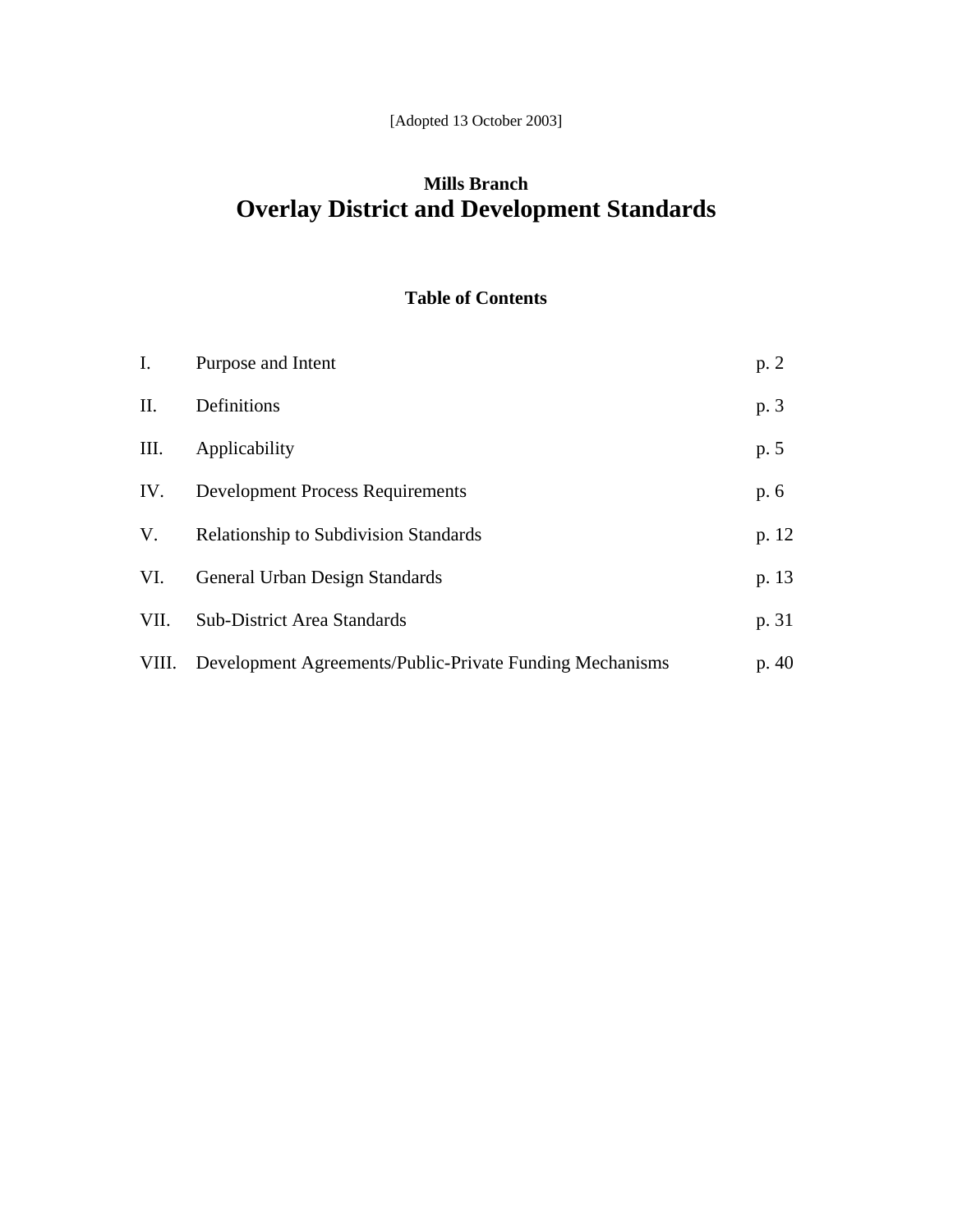### **I. Purpose and Intent**

Mills Branch is a mixed-use community of authentic neighborhoods with roots in Lancaster's best and most enduring qualities: its small town ambience, its traditional downtown, the livability and strong bonds of its historic neighborhoods, and the attractive landscape character of its wooded streams and open spaces. Mills Branch builds upon this foundation with traditional town making principles and a market-based focus to achieve an attractive, wellbalanced combination of traditional, street-oriented commercial buildings, livework places, community schools and a variety of housing that will accommodate a broad range of ages and incomes. A network of interconnected, tree-lined streets, houses with porches and stoops, and a variety of common open spaces laced with trails will foster activity, personal interaction and strong neighborhood bonds. These place-making principles are consistent with the North Texas Council of Governments Center of Development Excellence 10 Principles of Development Excellence.

The Mills Branch Overlay District provides the design and development standards for the subject area delineated within the Mills Branch Regulating Plan **(Exhibit 1)**. The Mills Branch Street Types Matrix **(Table A)**, the Mills Branch Building Types Matrix **(Table B)**, and the respective Explanatory Regulations accompanying those matrices constitute binding regulations and standards for the Mills Branch Overlay District and are incorporated herein by reference.

The Mills Branch Regulating Plan delineates the boundaries of the respective subareas **(Exhibit 1)**. The General Urban Design Standards shall apply to the entire Mills Branch District unless indicated otherwise. Housing mix, street types, building types and frontage standards for any particular area shall be controlled by the pertinent sub-areas delineated on the plan: New Neighborhood Zones, Commercial Area Zones, Village Center, Main Street Corridor, Beltline Corridor, Houston School Road Corridor and Blue Grove Corridor.

Any substantial rezoning or redevelopment in the Existing Neighborhood Zone or Redevelopment Zone should be guided by the intent of the Mills Branch Overlay's General Urban Design Standards and the New Neighborhood Zone Development Standards. Those standards are hereby available permissively if any substantial rezoning or redevelopment occurs in the Existing Neighborhood Zone or Redevelopment Zone.

The development standards and regulations set forth in the Mills Branch Overlay are superimposed and shall supersede the standards and regulations of a property's underlying zoning district and the applicable subdivision regulations where in conflict and shall apply as the minimum standards for any Planned Development (PD) District utilized in Mills Branch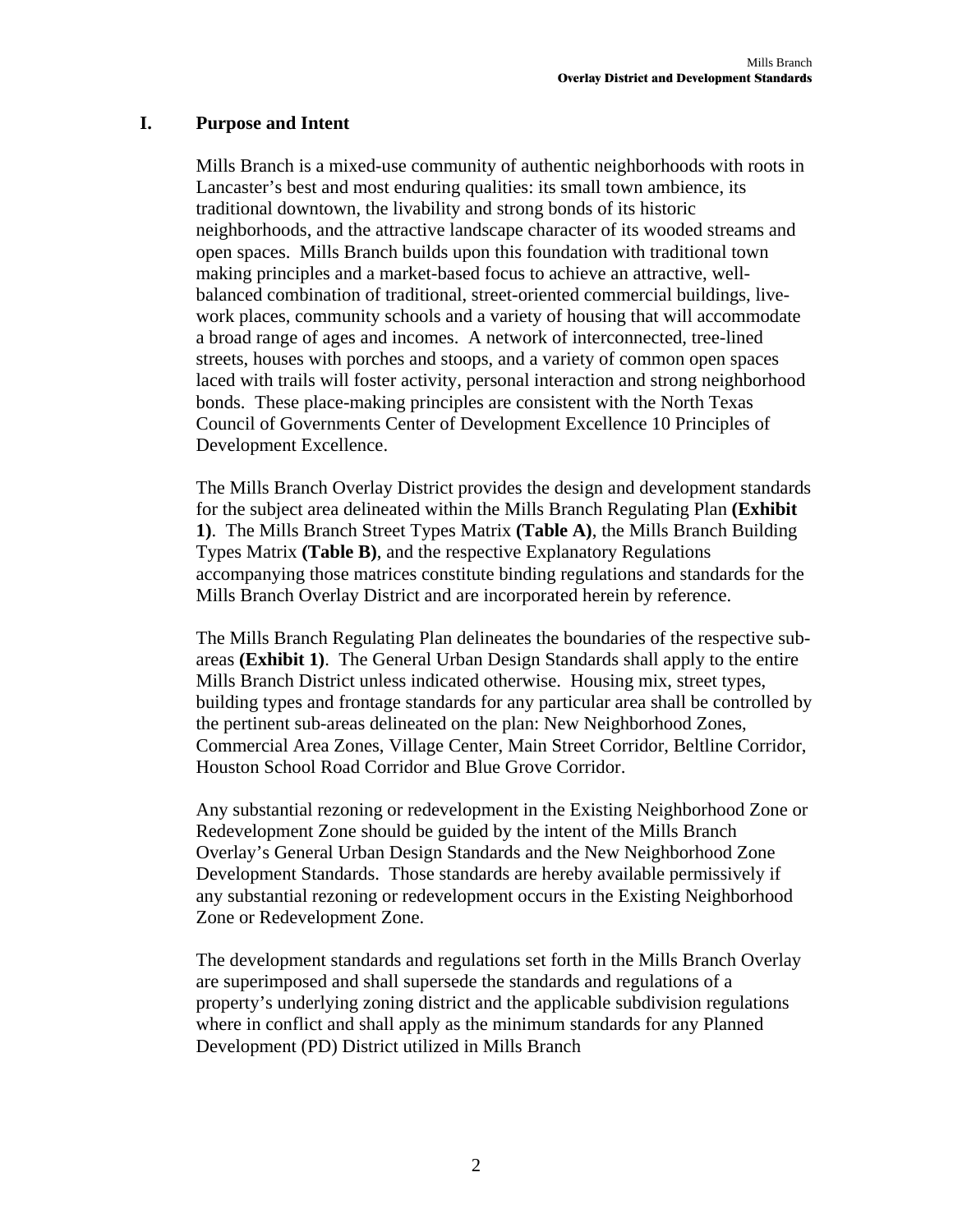### **II. Definitions**

**Accessory Unit:** A dwelling unit constructed over a garage for a Manor, Estate or Village House, which may have kitchens and bathrooms but shall not require a separate water meter apart from the main house.

**Bandit Signs:** Temporary signs placed in the public street right-of-way.

**Block:** A continuous street edge along any one side, between any intersections with a Street, Mews, or Court.

**Bosque:** A wooded open space.

**Build-to-Line**: the build-to-line on a block is the platted line of a uniform distance away from the property line, up to which the front building facades are required to be built but cannot encroach except when allowed for corner lots. The build-to-line shall be established and platted for each street within the parameters established by the Mills Branch Street Standards for a given street type as set forth in the Mills Branch Street Types Matrix **(Table A)**. No less than 80 percent of the buildings along a block shall conform to the build-to-line within the New Neighborhood Zone. "Gifts to the street" may encroach the build-to-line.

**Court:** A street with buildings fronting across the street from a central green or bosque. The Mills Branch Street Type Matrix **(Table A)** delineates the crosssection dimensions for a Court.

**General Development Plan:** A plan required for the total potential build out of a development project to be comprised of one or more phases of development. If an applicant or the applicant's assignees, heirs or successors in interest acquire property contiguous to the existing project, the General Development Plan shall be amended to include the subsequently acquired property.

**Gifts to the Street:** Building enhancements that improve the feel and experience of the street, including porches, stoops, bay windows, balconies, masonry clad chimneys, attached pergolas and colonnades. Gifts to the street may encroach the build-to-line.

**Green:** A publicly accessible space with turf and landscaping fronted by buildings either directly or across the street.

**Home Occupation Dwelling:** A dwelling unit providing for a combination of uses in which home occupation activity can occur. The use must clearly be incidental and secondary to the primary use of the property as a residence. No person outside the family may be employed in the home occupation. There shall be no exterior display, exterior storage of materials, and no other exterior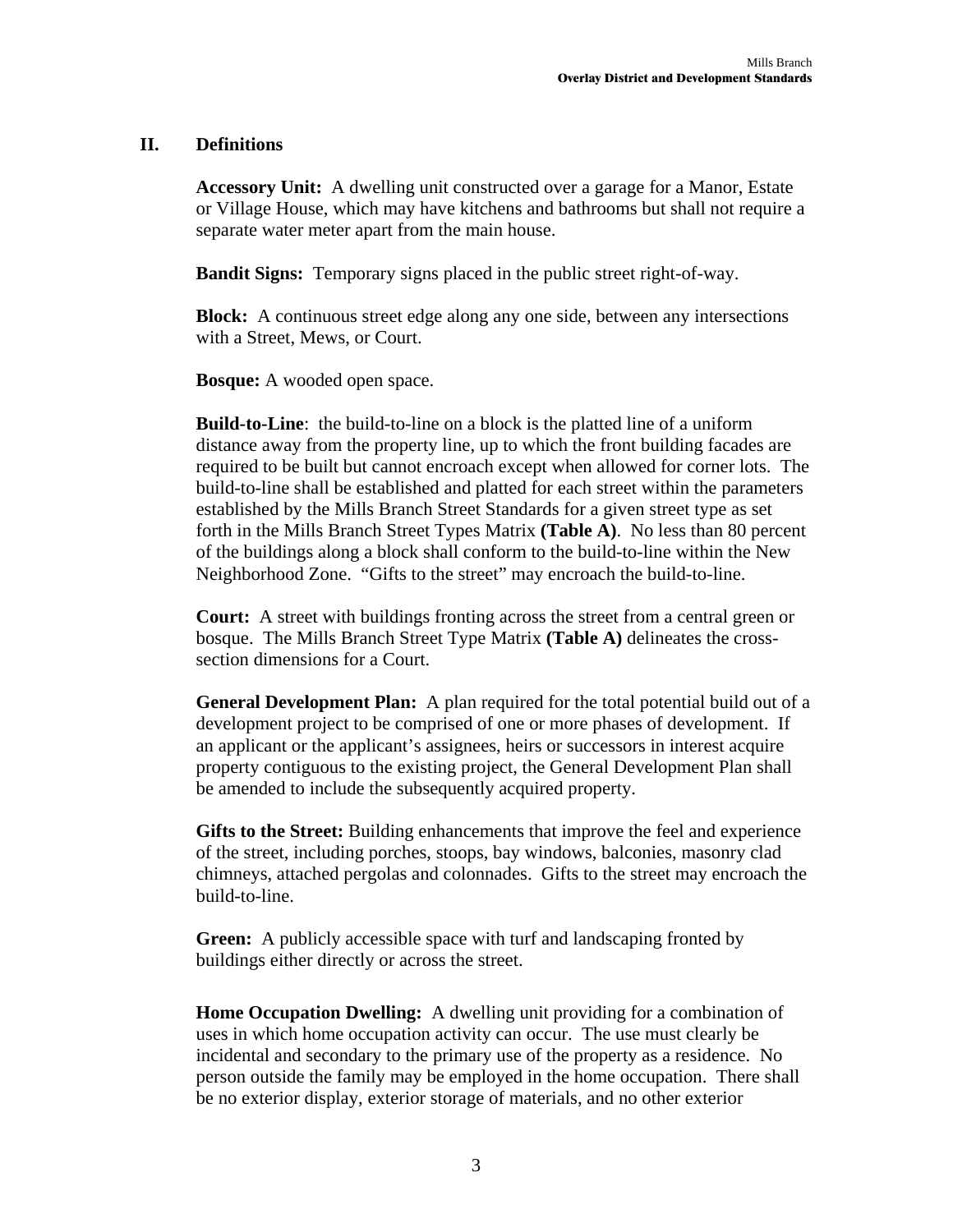indication of the home occupation or variation from the residential character of the principal building. No traffic shall be generated by such home occupation than would normally be expected in the neighborhood. No nuisance, offensive noise, vibration, smoke, dust, odors, heat, glare, or electrical disturbance shall be generated.

**Intermittent Stream:** A stream that has flowing water during certain times of the year, when groundwater provides water for stream flow. During dry periods, intermittent streams may not have flowing water. Runoff from rainfall may be the primary or supplemental source of water form stream flow.

**Kiosk Sign:** A sign that contains individual panels and that is generally used to provide direction to residential subdivisions from major thoroughfares or to provide direction to schools, amenities, information centers, community facilities and neighborhoods within a residential subdivision.

**Live/work Dwelling**: A fee simple dwelling unit, similar to a multi-story townhome, which contains a commercial component on the ground floor, either office or retail.

**Mews**: A C-shaped street behind buildings fronting directly on a green. The Mills Branch Street Type Matrix **(Table A)** delineates the cross-section dimensions for a Mews.

**Mills Branch Regulating Plan (Exhibit 1)**: The geographic plan for Mills Branch that establishes and delineates the respective overlay sub-districts: New Neighborhood Zones, Existing Neighborhood Zones, Commercial Area Zones, Village Center, Main Street Corridor, and Potential Redevelopment Area.

**Perennial Stream:** A stream that has flowing water year-round during a typical year. The water table is located above the stream bed for most of the year. Groundwater is the primary source of water for stream flow. Runoff from rainfall is a supplemental source of water for stream flow.

**Public Space:** Whether maintained by the city, school district through a joint use agreement, private association or public improvement district, publicly accessible parks, bosques, greens, squares, courtyards, plazas, commons, tot lots, shall constitute Public Space. School sites may count up to 100% of its area toward public space if the gymnasium and outdoor recreation areas are available for public use.

**Pull Through Garage:** A garage that is sited at the rear of a lot and behind the principal structure that requires a driveway adjacent to the principal structure to connect the garage with the street fronting the principal structure.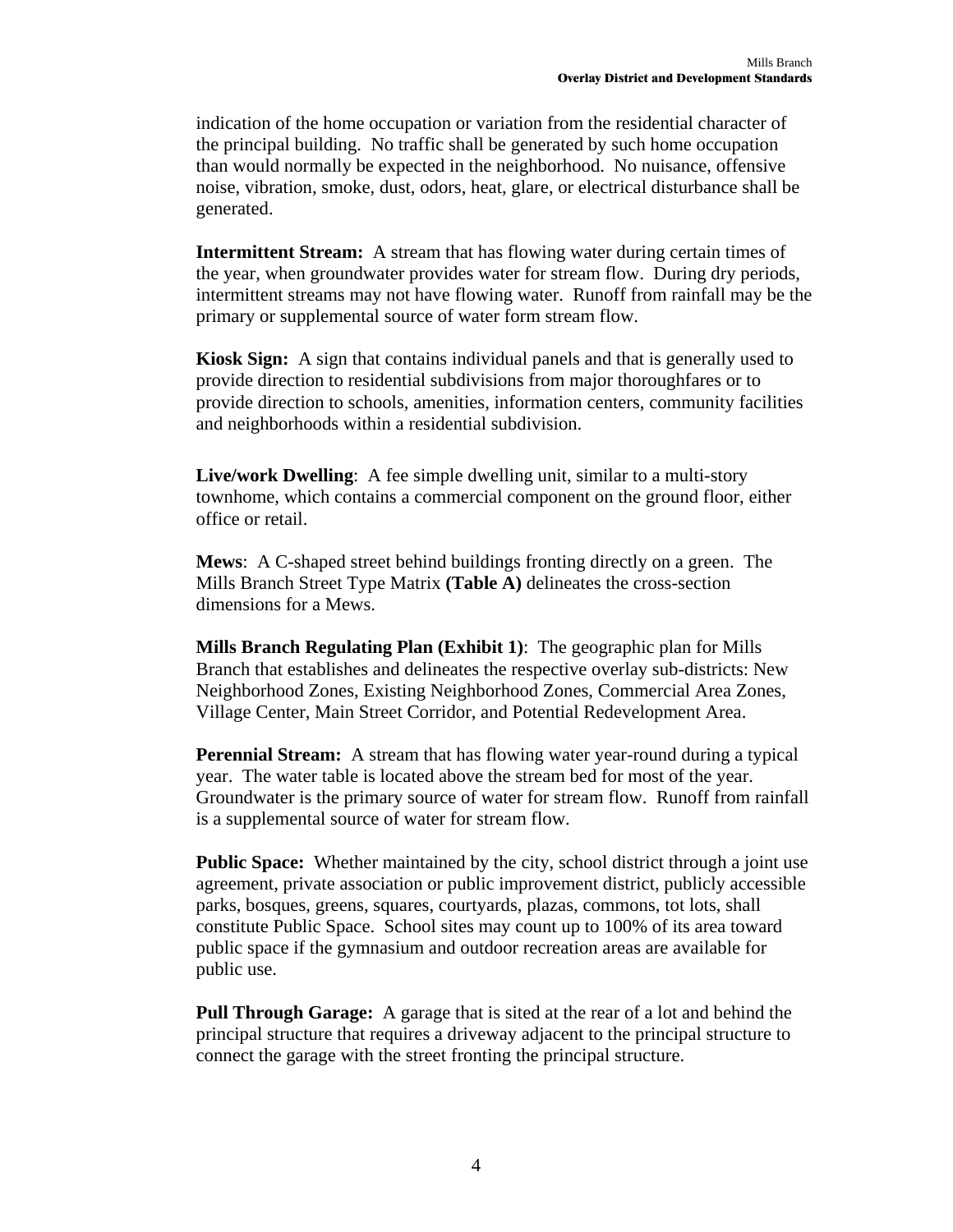**Retail Access Sleeve**: a narrow street with sidewalks that connects a neighborhood internally with a retail center located on an arterial or a major intersection of major thoroughfares, enabling the residents of the neighborhood to access the retail center without having to travel onto the arterial or major thoroughfares. The curb to curb measurement of the "sleeve" shall not exceed the curb-to-curb cross-section standards of the S-42-20 street in the Mills Branch Street Types Matrix.

**Round-about:** a circular street at the intersection of several streets with vehicles traveling in one direction only, designed to facilitate the flow of traffic; also known as a rotary or traffic circle.

**Shall**: A term requiring compliance

**Shared Access:** Off-street access drives that provide joint-access between different commercial sites or pads.

**Shared Parking:** Parking areas that provide parking for multiple commercial sites or pads.

**Should**: A term encouraging compliance

**Side Street:** A street that principally is fronted by the side yards of residential buildings on corner lots and/or facilitates alley ingress/egress.

**Transparency:** Windows, glass doors and other clear façade treatments provide a sense of openness to a structure.

**Type 1 Residence:** Manor, Estate or Village house, as delineated in the Mills Branch Building Type Matrix **(Table B).** 

**Type 2 Residence:** Cottage or Casita house not fronting on a Green, as delineated in the Mills Branch Building Type Matrix **(Table B).** 

**Type 3 Residence:** Cottage on a Mews, Court or "Zero" lot line; Casita on a Mews, Court or "Zero" lot line; Multi-Unit House; Townhome; or Courtyard Apartment, as delineated in the Mills Branch Building Type Matrix **(Table B).** 

**"Zero" Lot Line:** The utilization of a side yard minimum lot dimension that enables the opposing side façade to act as a privacy wall for the subject residence.

### **III. Applicability**

A. Buildings and uses in existence on the effective date of this overlay are not required to comply with the Mills Branch Overlay District requirements except as required by this sub-section.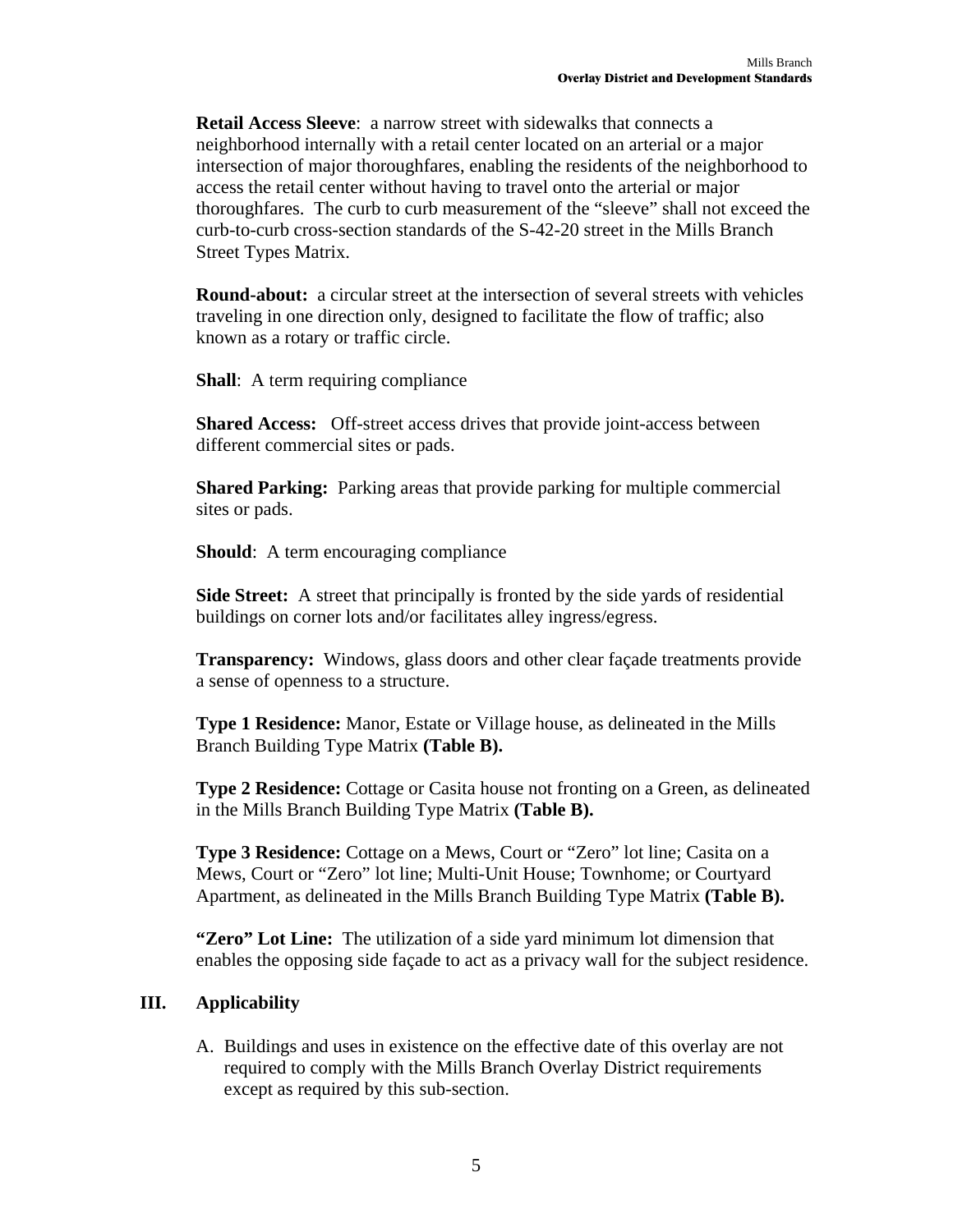- B. Except in the Existing Neighborhood Zone, the requirements of the overlay shall apply to zoning, subdivision and new construction.
- C. In the New Neighborhood Zones, the requirements of this overlay shall apply to construction necessary to replace a nonconforming structure that has been destroyed by any means to an extent of more than 50 percent of its replacement cost at the time of the destruction.
- D. In the Potential Redevelopment Area and the Existing Neighborhood Zone, the standards and regulations applicable to the New Neighborhood Zone may be utilized for rezoning and subdivision; and the standards established in the Mills Branch Street Types Matrix (**Table A**) for the street cross-section of Blue Grove shall apply to any rezoning or subdivision in the Potential Redevelopment Area.
- E. New construction may increase the square footage of an existing building by twenty percent up to a maximum of 5,000 square feet, one time only, before having to meet the requirements of the Mills Branch Overlay District.

### **IV. Development Process Requirements**

### **A. General Development Plan**

- 1. No Zoning application, Preliminary Plat or Final Subdivision Plat shall be considered for approval by the Planning and Zoning Commission or the City Council without the applicant first obtaining from the City Manager or his or her designee a determination that the application and General Development Plan are substantially complete and substantially meets the intent of the Overlay District. If the General Development Plan is not so determined by the City Manager within 45 days of the filing date, the applicant may appeal to the Planning & Zoning Commission and, thereafter, the City Council if necessary, within 30 days from the expiration of the 45-day period or the date of a negative determination by the City Manager.
- 2. For zoning and subdivision, respectively, a General Development Plan shall be submitted as prescribed below with a zoning application, a Preliminary Plat and a Final Subdivision Plat, respectively.
- 3. If a General Development Plan has been submitted and approved for zoning, another General Development Plan shall not be required for subdivision. However, if the previously approved General Development Plan and Narrative Report requires correction or updating in terms of information accuracy at the time a Preliminary Plat or a Final Subdivision Plat is submitted, an Amended General Development Plan and Narrative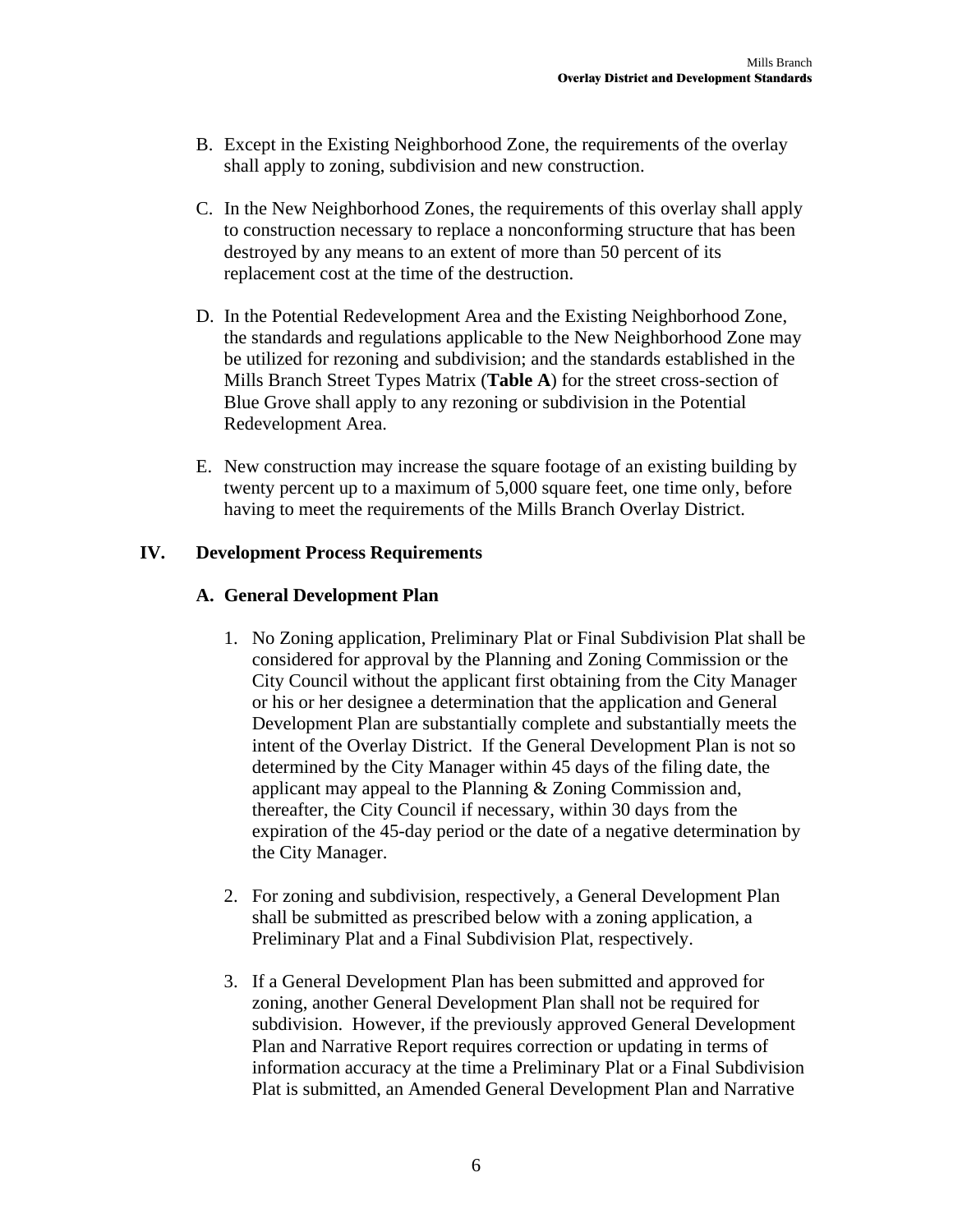Report shall also be submitted for approval by the City Manager or his or her designee.

- 4. All contiguous property controlled by an applicant as well as the applicant's assigns, heirs, successors in interests shall be included in a General Development Plan. Additional contiguous property subsequently acquired by an applicant as well as the applicant's assignees, heirs, successors in interests shall be annexed into the General Development Plan through plan amendment at the time of zoning application or plat filing for the subsequently acquired property. The minimum Housing Mix ratio requirement shall apply to the entire amended General Development Plan.
- 5. The City Manager or his or her designee shall establish a time sequence for the General Development Plan submittal, review, and approval in conjunction with the sequence for zoning and platting
- 6. The General Development Plan shall be considered for adoption by the Planning & Zoning Commission and the City Council for zoning and platting under this overlay district. The General Development Plan shall constitute part of the zoning of the subject property, notwithstanding minor amendments authorized by the City Manager or his or her designee as provided for below. The General Development Plan as approved or subsequently amended shall be binding upon the subject property throughout all stages of zoning, platting, site plan approval, site development, building construction, and occupation and use of the property. The City Manager or his or her designee shall make the determination as to whether a plat or site plan or constructed building complies with a previously approved General Development Plan.
- 7. The City Manager or his or her designee shall establish a procedure for review and approval of minor amendments to a General Development Plan during the course of land development. Minor amendments may be authorized by the City Manager or his or her designee based upon professional judgment after zoning, plat or site plan approval when such minor amendments are consistent with the development standards and requirements of this overlay. Authorized minor amendments may include, but are not limited to, a change of building types within the Mills Branch Building Type Matrix (**Table B**) as long as the minimum required Housing Mix ratio is satisfied. If the application for a minor amendment is not approved by the City Manager within 45 days of the filing date, or if it is disapproved, the applicant may appeal to the Planning & Zoning Commission and, thereafter, the City Council if necessary, within 30 days from the expiration of the 45-day period or the date of disapproval.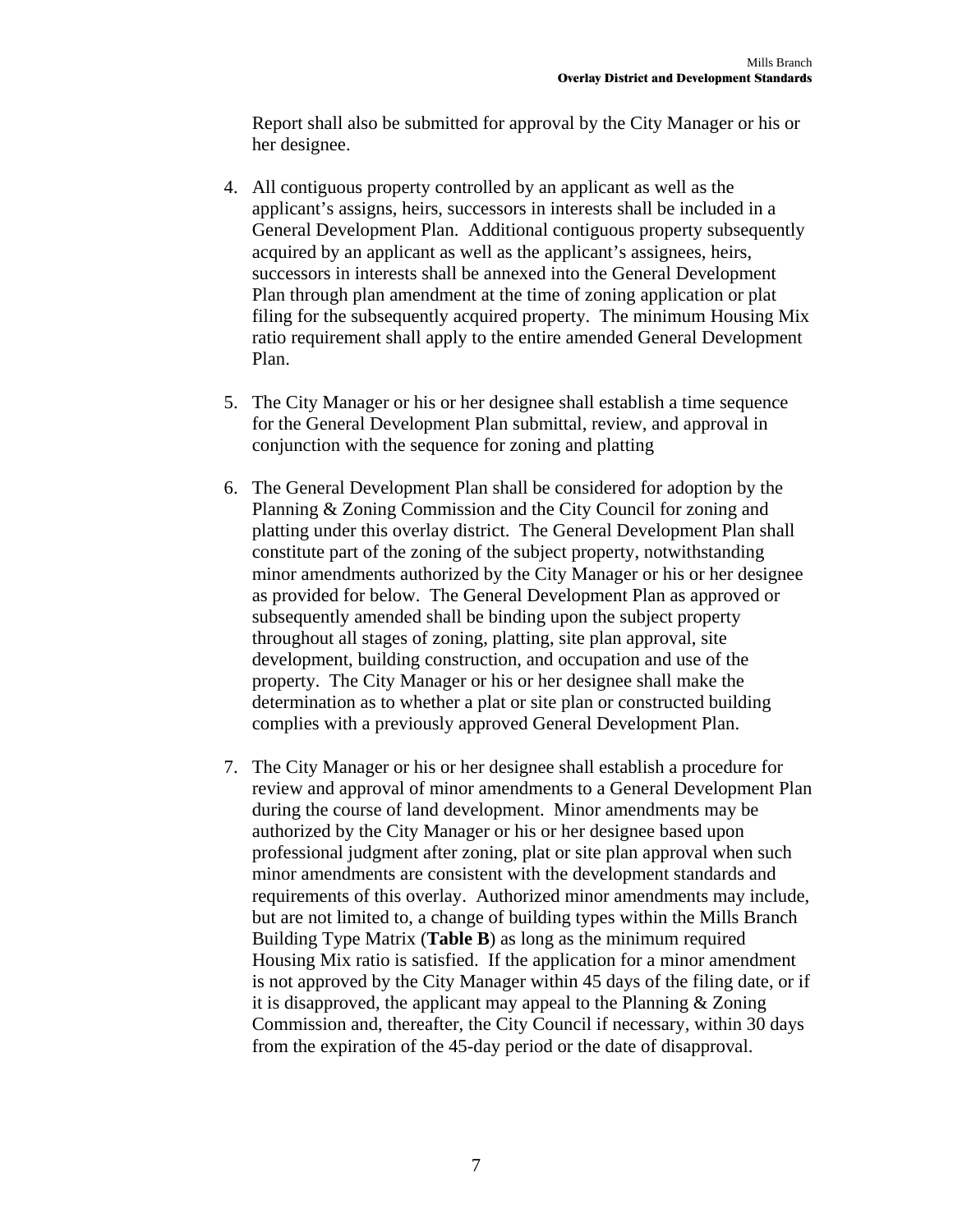- 8. The General Development Plan submittal shall include a map or maps at a scale of 1"=200' or larger that contains the following provisions and supportive information:
	- a. Project name and masthead notations, as deemed appropriate by owner/applicant;
	- b. Legend notations: title, north arrow, scale,
	- c. Owner name, project name, as well as the name, signature and signature date of the project engineer, architect, landscape architect or planner, binding the owner;
	- d. Identification of the sub-district zone location within the Mills Branch Overlay District; and adjacent property boundaries and ownership within 200 feet of the subject property and existing zoning;
	- e. Topography (2-ft. contours), drainage courses and 100-year floodplain boundaries (based on developed upstream conditions) on and within 200 feet of the subject property;
	- f. Existing infrastructure within 200 feet of the property: streets and rights-of-way, water and sewer lines, storm drainage network, and parks and open space, and other public easements;
	- g. Existing buildings and other structures;
	- h. General location of proposed buildings, parking and access in commercial areas;
	- i. Proposed street network (including stub-outs or right-of-way for connector streets to adjacent properties) with street types identified from the Mills Branch Street Types Matrix **(Table A),** if applicable, block layout and lot pattern on the subject property; and
	- j. Proposed land uses, including the following: housing types and subtypes (consistent with the Mills Branch Building Types Matrix, **Table B**), if applicable, other structures, and Public Space;
	- k. Locations from which significant views of natural features and major landmarks are visible, and the locations of trails, open spaces and buildings that will protect, provide access, or provide a frame for these significant views; and
	- l. Any special features or amenities.
	- m. Location of all shared access and shared parking areas.
- 9. The General Development Plan shall include a narrative report that summarizes and provides statistics about the proposed development, including the following:
	- a. Names of principal parties (record owner, development consultant(s), contact person);
	- b. Description of proposed development, including project name, uses and activities;
	- c. Description of existing zoning and subdivision platting on the property, if any;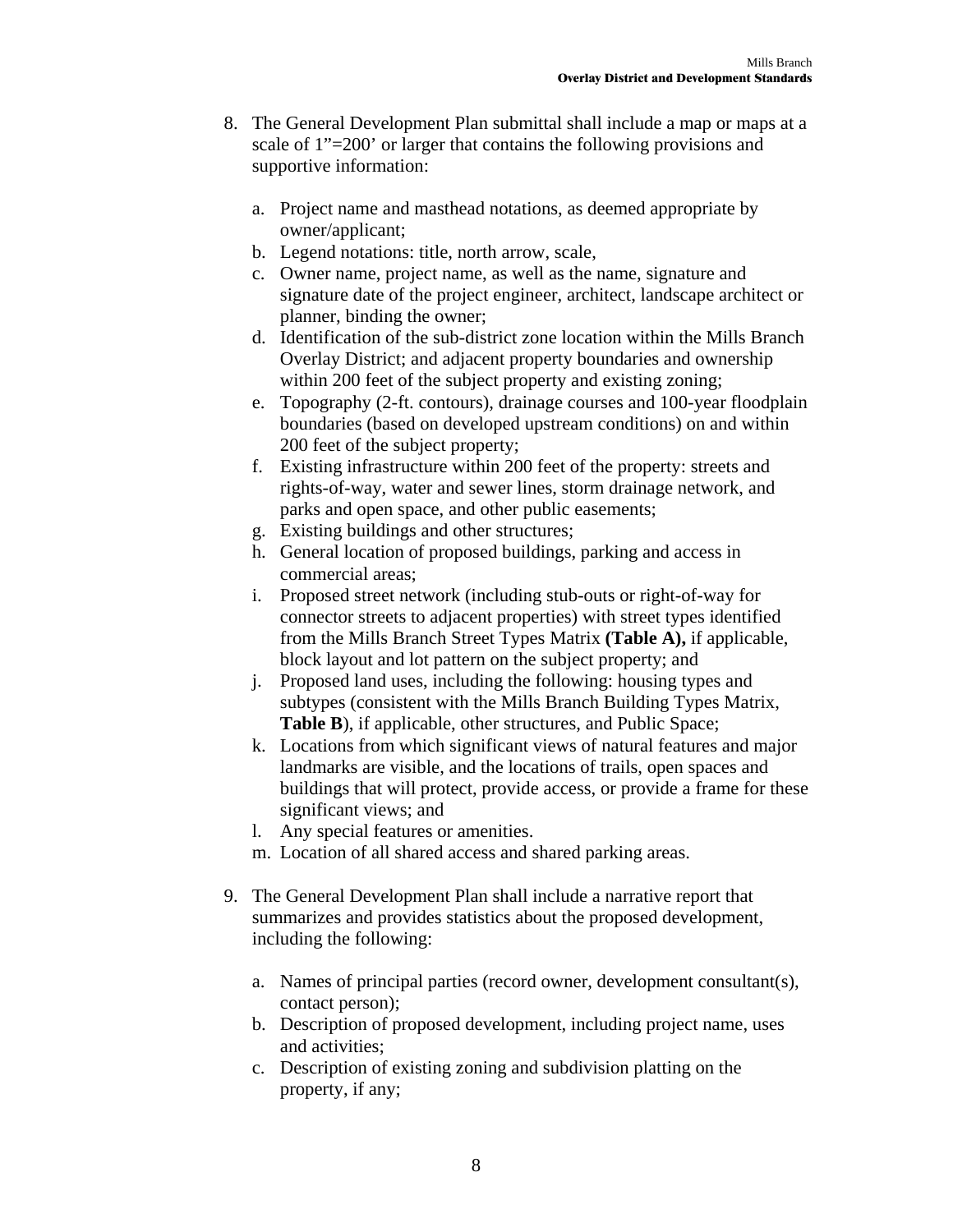- d. Statistical project information, including the following area calculations (in square feet, unless specified otherwise) for existing and proposed project elements:
	- i. Gross project area
	- ii. Street rights-of-way (not required for zoning)
	- iii. 100-year floodplains;
- e. Existing and proposed Public Space and trails, and the distance of lots from open space including the percentage of lots within 800 feet of public space;
- f. Proposed building type mix, including approximate number of residential lots and housing units by type of building or combination of types of buildings; and approximate building square footage and heights in stories of each non-residential building, if any;
- g. Statement of commitment to comply with the City of Lancaster Mills Branch Overlay District and Development Standards;
- h. Anticipated schedule for project approval, design, phasing and construction;
- i. Anticipated or requested public sector funding and/or infrastructure construction to enable project to be completed; and
- j. Statement of proposed level of improvements for each common or public open space and trail area.

### **B. Site Plans for Non-Residential and Mixed Commercial-Residential Development and for Common Area Development that Occurs on a Site for Which Public Funds Will be Expended or Credited**

- 1. For non-residential development, mixed commercial-residential development (excluding live/work dwellings), and common area development that occurs on a site for which public funds will be expended or credited (with the exception of the provision of public utilities), no building permit shall be issued, nor construction commenced, within the Mills Branch Overlay District without the applicant first obtaining approval by the City Manager or his or her designee of a Site Plan as prescribed below.
- 2. The City Manager or his or her designee shall establish a time sequence for Site Plan submittal, review and approval in conjunction with the commencement of site development and building construction. The City Manager or his or her designee shall establish a procedure for review and approval of minor amendments to a Site Plan during the course of land development. Minor amendments may be authorized by the City Manager or his or her designee based upon professional judgment when such minor amendments are consistent with the development standards and requirements of this overlay. If the application for a site plan or a minor amendment of a site plan is not approved by the City Manager within 45 days of the filing date, or if it is disapproved, the applicant may appeal to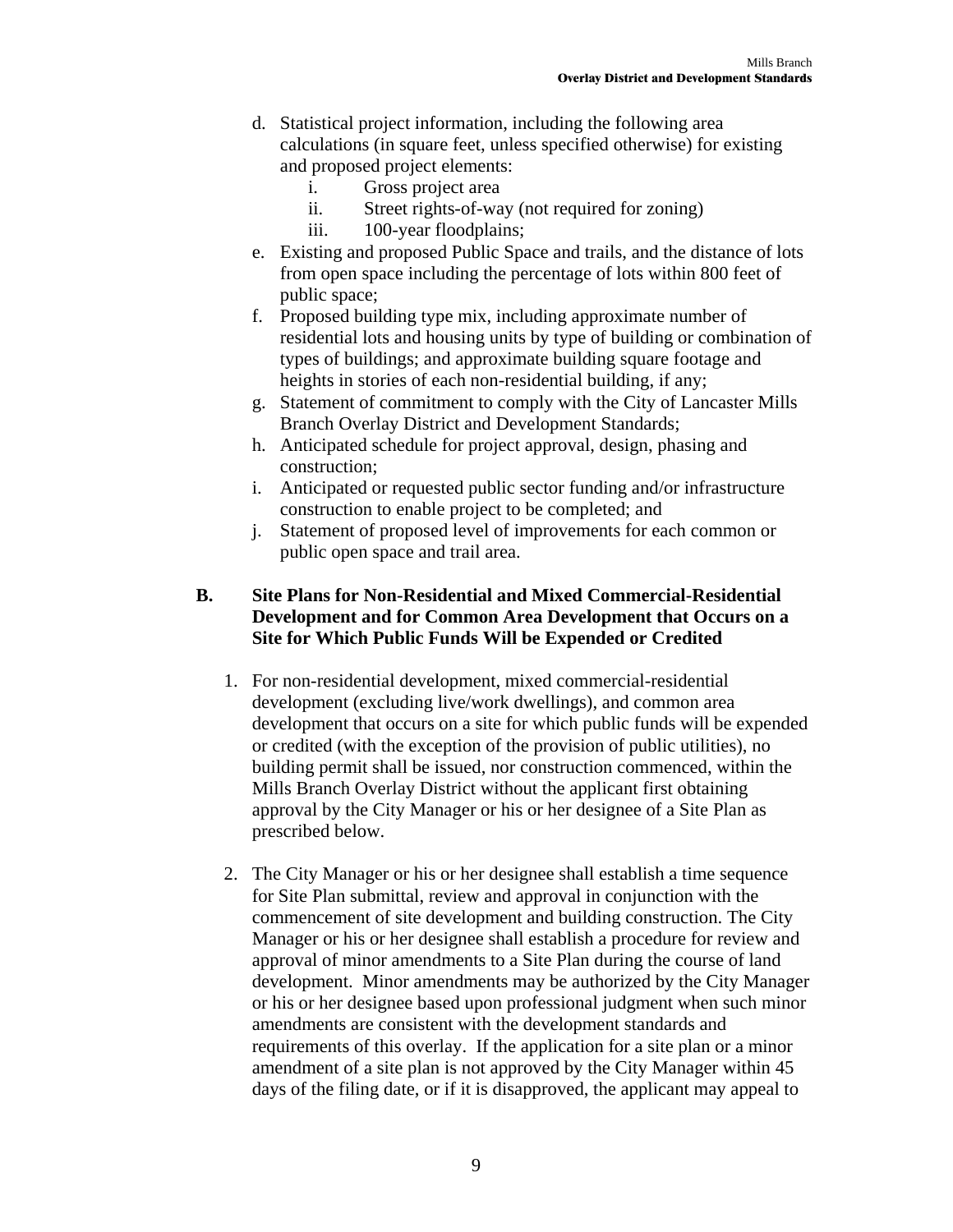the Planning & Zoning Commission and, thereafter, the City Council if necessary, within 30 days from the expiration of the 45-day period or the date of disapproval.

- 3. Each Site Plan for non-residential as well as mixed commercial and residential development shall include a map or maps at a scale of 1"=50' or larger that contains the following provisions and supportive information:
	- a. Project name and masthead notations, as deemed appropriate by owner/applicant;
	- b. Legend notations: title, north arrow, scale, State Plane Coordinate reference points;
	- c. Owner name, project name, as well as the name, signature and signature date of the project engineer, binding the owner;
	- d. Identification of the sub-district zone location within the Mills Branch Overlay District; and adjacent property boundaries and ownership within 200 feet of the subject property (may be at a scale of  $1"=100$ );
	- e. Location map showing the Site in relation to the overall General Development Plan, or surrounding major roadways, as appropriate.
	- f. Topography (1-ft. contours if available, 2 ft. contours otherwise), drainage courses and 100-year floodplain boundaries (based on developed upstream conditions);
	- g. Existing infrastructure within 200 feet of the property: streets and rights-of-way, water and sewer lines, storm drainage network, and parks and open space;
	- h. Existing buildings and other structures, labeled as to function and disposition;
	- i. Proposed street network (including stub-outs or right-of-way for connector streets to adjacent properties) with street types identified from the Mills Branch Street Types Matrix **(Table A)**, if applicable, block layout and lot pattern on the subject property;
	- j. Proposed general land uses, including the following: housing types (consistent with the Mills Branch Building Types Matrix, **Table B**), if applicable, other structures, and Public Space;
	- k. Proposed drainage and utility easements, labeled as to function and any additional intended function;
	- l. Proposed internal parking and circulation plan including paths and sidewalks, number of parking spaces, shade tree locations and dimensions of parking areas;
	- m. Any shared or common parking areas and shared or common access corridors.
	- n. Landscaping plan, including planting areas and generalized plant material specifications, water features, walls, outdoor furniture, and other features that may affect the circulation or public safety within the site plan area; and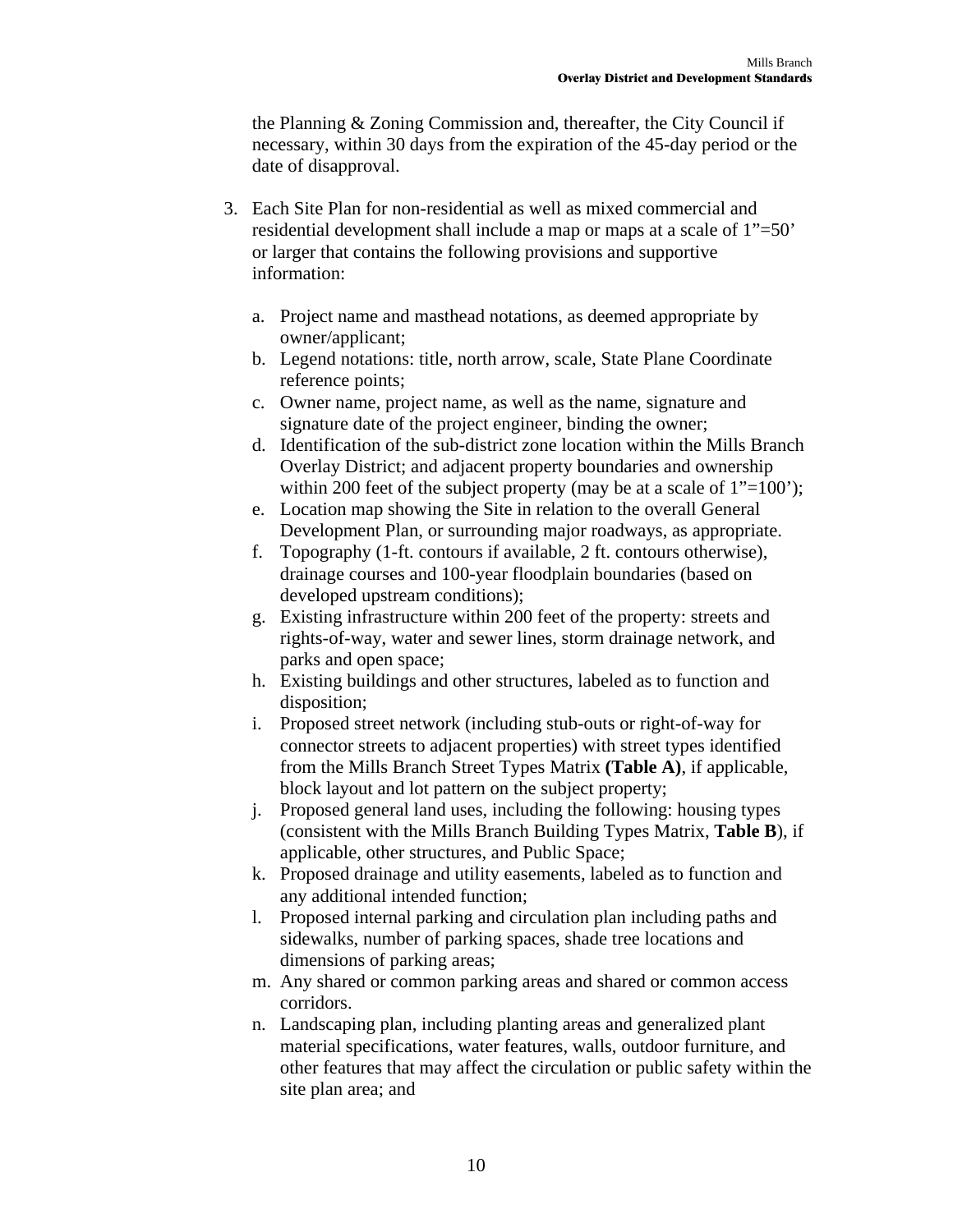- o. Locations from which significant views of natural features and major landmarks are visible, and the locations trails, open spaces and buildings that will protect, provide access, or provide a frame for these significant views.
- 4. The Site Plan for non-residential as well as mixed commercial and residential development shall include a narrative report that summarizes and provides statistics about the proposed development, including the following:
	- a. Names of principal parties (record owner, development consultant(s), contact person);
	- b. Description of proposed development, including project name, uses and activities;
	- c. Description of existing zoning and subdivision platting on the property, if any;
	- d. Statistical project information, including the following area calculations (in square feet, unless specified otherwise) for existing and proposed project elements:
		- i. Gross project area and lot coverage
		- ii. Street rights-of-way
		- iii. 100-year floodplains;
	- e. Existing and proposed public space and trails;
	- f. Number of residential lots and housing units by type of building; and approximate building square footage and heights in stories of each non-residential building, if any;
	- g. Statement of commitment to comply with the City of Lancaster Mills Branch Overlay District and Development Standards;
	- h. Anticipated schedule for project approval, design, and construction;
	- i. Anticipated or requested public sector funding and/or infrastructure construction to enable project to be completed; and
	- j. Updated current and anticipated building type mix for the entire General Development Plan.
- 5. Each Site Plan for common area development that occurs on a site for which public funds will be expended or credited shall include a map or maps at a scale of 1"=50' or larger that contains the following provisions and supportive information:
	- a. Project name and masthead notations, as deemed appropriate by owner/applicant;
	- b. Legend notations: title, north arrow, scale, State Plane Coordinate reference points;
	- c. Owner name, project name, as well as the name, signature and signature date of the project engineer, binding owner;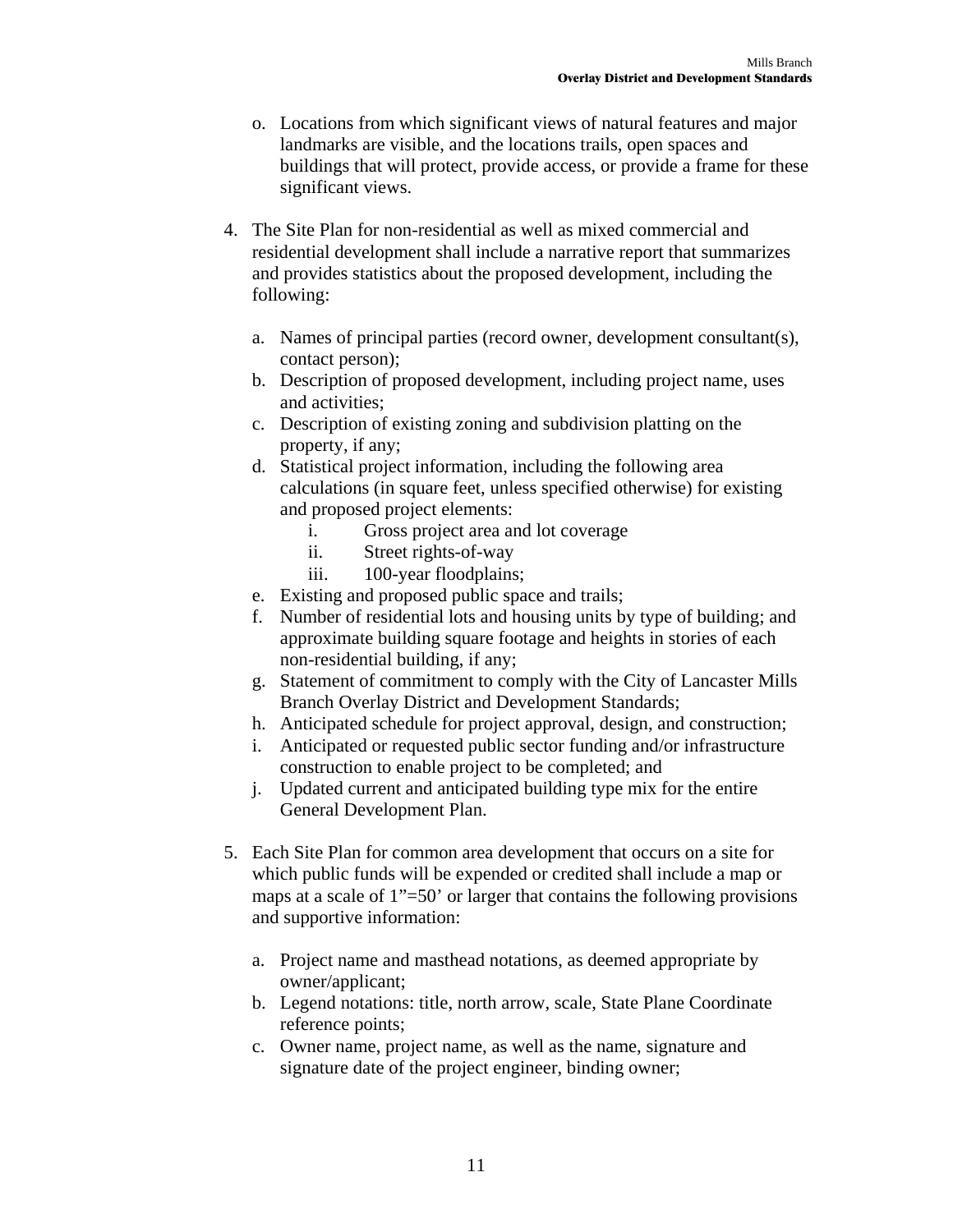- d. Proposed internal parking and circulation plan, if any internal parking, including paths and sidewalks, number of parking spaces, shade tree locations and dimensions of parking areas;
- e. Any shared or common parking areas and shared or common access corridors;
- f. Landscaping plan, including planting areas and generalized plant material specifications, water features, walls, outdoor furniture, and other features that may affect the circulation or public safety within the site plan area; and
- g. Locations from which significant views of natural features and major landmarks are visible, and the locations trails, open spaces and buildings that will protect, provide access, or provide a frame for these significant views.
- 6. The Site Plan for common area development that occurs on a site for which public funds will be expended or credited shall include a narrative report that summarizes and provides statistics about the proposed development, including the following:
	- a. Names of principal parties (record owner, development consultant(s), contact person);
	- b. Description of proposed development, including project name, uses and activities;
	- c. Description of existing zoning and subdivision platting on the property, if any;
	- d. Statistical project information, including the following area calculations (in square feet, unless specified otherwise) for existing and proposed project elements:
		- i. Gross project area
		- ii. Street rights-of-way
		- iii. 100-year floodplains;
	- e. Statement of commitment to comply with the City of Lancaster Mills Branch Overlay District and Development Standards;
	- f. Anticipated schedule for project approval, design, and construction; and
	- g. Anticipated or requested public sector funding and/or infrastructure construction to enable project to be completed.

### **V. Relationship to Subdivision Standards**

A. The Mills Branch Street Types Matrix **(Table A)** shall establish the street cross-section criteria and standards for subdivision platting within the Mills Branch Overlay District, except for Beltline between its intersections with Main Street.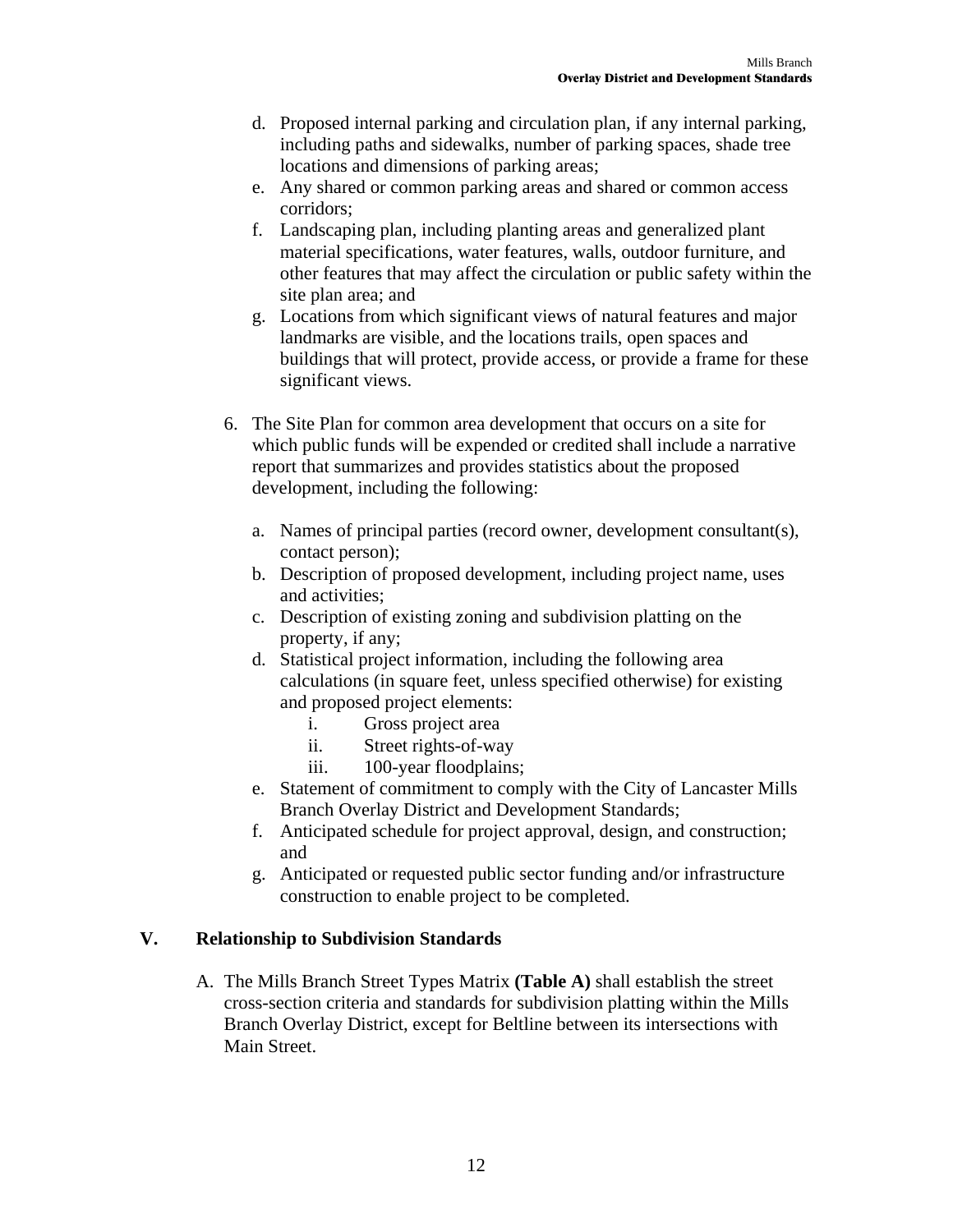- B. Any approved Final Subdivision Plat must substantially conform to the approved General Development Plan.
- C. Subdivision access requirements shall be satisfied by a lot sited directly adjacent to any street type in the Mills Branch Street Type Matrix **(Table A),**  except the RA-20-14 alley that does not conform to the additional parking requirements of the Street Type Matrix and the RA-18-10 alley**.**

### **VI. General Urban Design Standards**

### **A. Transportation Network**

- 1. Street Connectivity
	- a. The terminating end of a street shall terminate into another street unless geographic or environmental conditions necessitate the use of a cul-de-sac. At every termination point of a street, or where it makes a ninety 90degree turn (plus or minus 15 degrees), the street shall terminate on a building or vertical element in order to establish a terminated vista, unless the street terminates into a park, trail or natural area.
	- b. For new streets, block lengths shall not exceed 800 feet.
	- c. For development projects in the Commercial Area Zones and the Village Center, parking lot access, internal circulation and building sites shall generally be laid out consistent with the surrounding development under this overlay.
- 2. Pedestrian and Bicycle Network
	- a. All streets shall provide accessible sidewalks or trails.
	- b. Trail Design Standards
		- i. Design and Specifications for public trails shall conform to the AASHTO Guide for the Development of Bicycle Facilities and the North Central Texas Council of Governments Bicycle and Pedestrian Facilities Planning and Design Guidelines.
		- ii. The Mills Branch trail system shall consist of two types of trails: paved, multiple-use trails, and informal earthen walking and jogging paths.
		- iii.. All paved trails shall be designed as multi-use paths for use by pedestrians and bicyclists.
		- iv. Notwithstanding delineated corridors in this sub-section, paved trails shall be a minimum of 10-feet wide , and shall be constructed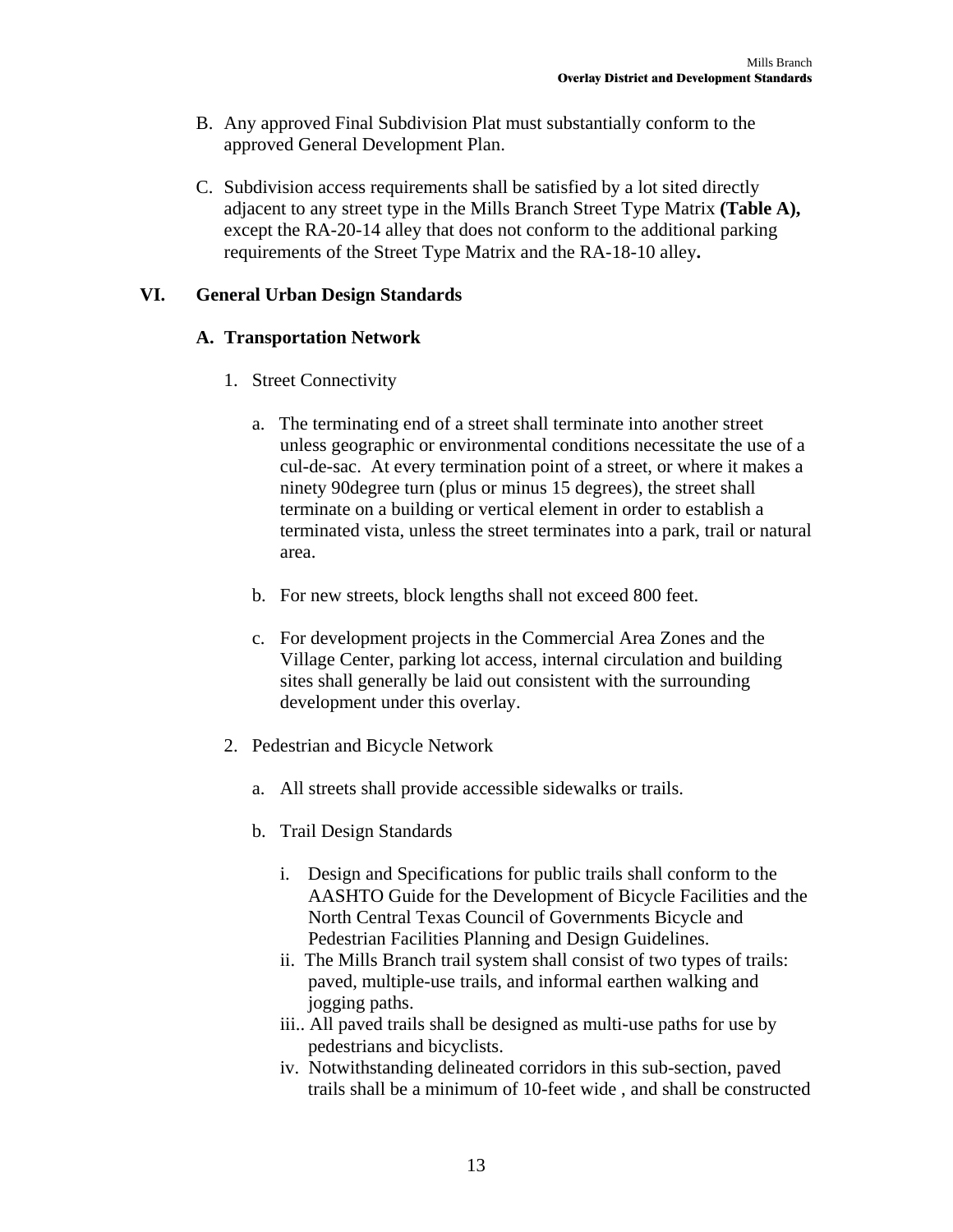of concrete. The concrete may incorporate the use of a consistent integral color or stain treatment to be approved by the Director of Parks and Recreation. For the following corridors, in order to preserve grant eligibility for design and construction of trails, the trails shall be at least 12 feet wide: Main Street, Blue Grove and the TXU right-of-way.

- v. The structural design of paved trails and trail bridges shall be designed to accommodate a fully loaded ambulance.
- vi. Trails along creeks that cross Belt Line Road and Main Street shall incorporate both separated grade crossings beneath the roadway bridge and at-grade connections to walks at street level.
- vii. Trails will not have night lighting except in special circumstances as designated by the Director of Parks and Recreation and the Chief of Police.
- viii. All required and discretionary trail signage, including regulatory signage, directional signage, interpretive panels and mileage markers, shall be of a consistent design theme approved by the Director of Parks and Recreation
- ix. Rest areas of a consistent design providing benches or seating shall be provided every ½ mile along public trails.
- x. Drinking fountains shall be provided at trailhead parking locations where the trail links with a public park.
- 3. Intersections
	- a. Intersections, whether conventional or roundabouts, shall be designed to facilitate safe pedestrian crossings and to minimize the actual pedestrian crossing distances of vehicular lanes.
	- b. Design elements, which should be incorporated where feasible in the specific intersection design include wide crosswalk striping, special paving treatments, median "refuge islands," and sidewalk "bulb-outs."
	- c. Asymmetric intersections are allowed up to 55 degrees.
	- d. Curb Return Radii are delineated in the Mills Branch Street Types Matrix **(Table A)**

### **B. Street Types**

- 1. The Mills Branch Street Types Matrix **(Table A)** shall establish the streets allowed within the Mills Branch Overlay District
- 2 Existing platted streets shall conform to the standards established in the Mills Branch Street Types Matrix **(Table A)** when subject to redesign.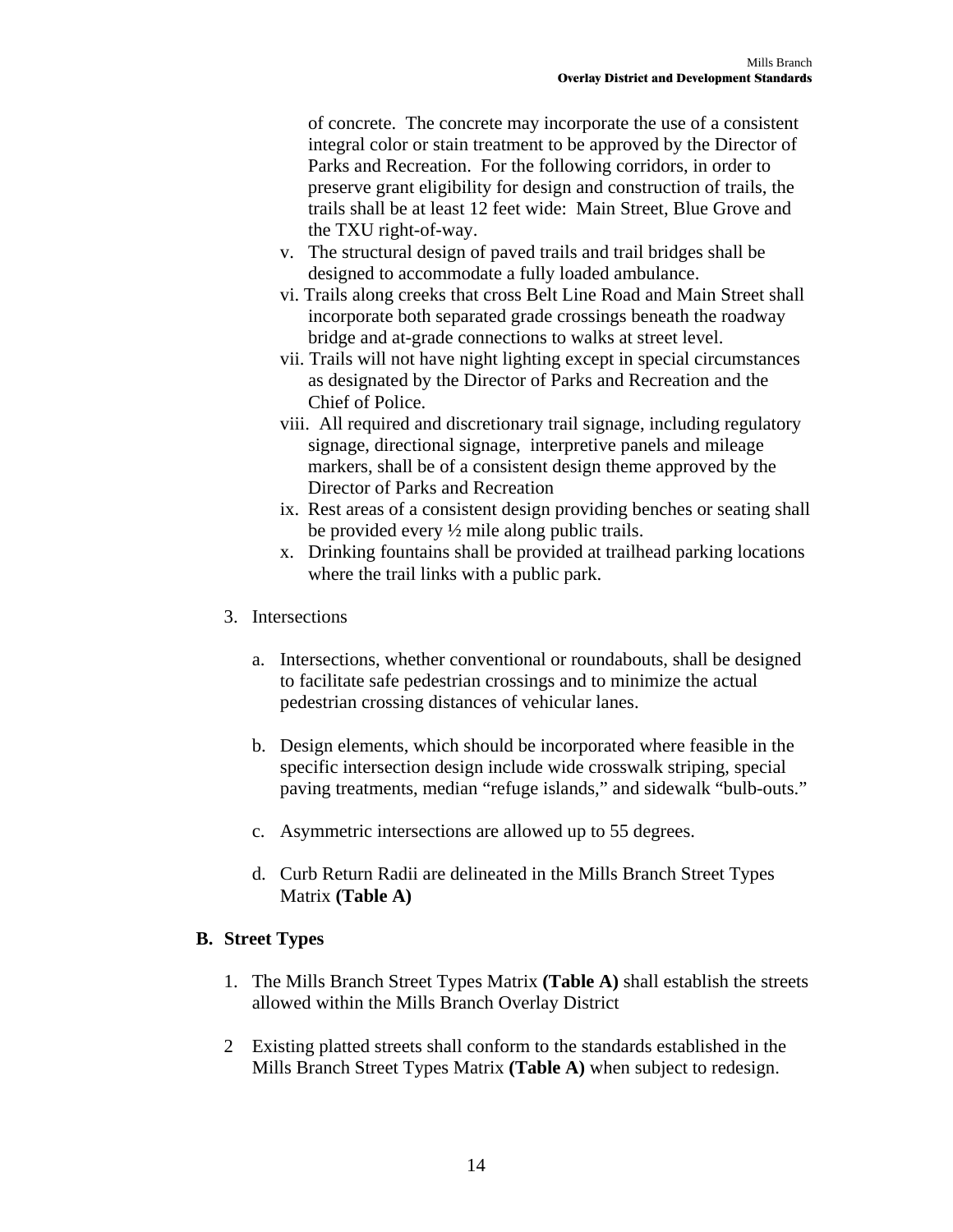3. The adoption of the Mills Branch Overlay District constitutes an amendment to the Major Thoroughfare Plan within the subject area delineated in the Mills Branch Regulating Plan **(Exhibit 1)**.

### **C. Streetscape Standards**

- 1. General
	- a. The streetscape standards of Mills Branch are based on safety, comfort and walkability. Mills Branch is conceived as the sum of a number of interconnected, walkable neighborhoods, and the arrangement of streetscape elements that make walking much more safe and desirable by creating a buffer from the vehicular lanes of the street, providing shade, calming auto traffic speeds, and enhancing the street's aesthetics. Proper species selection and placement of street trees also creates a "comfort zone"—an outdoor room created by the street trees and the fronts, stoops and porches of adjacent homes that allows for casual conversation, chance meetings and strong neighbor-to-neighbor relationships that enhance neighborhood stability and security.
	- b. The public streetscape is defined as the section of the right-of-way between the property/lot line and the vehicular lanes, and generally consists of a parkway/planting strip for street trees at the street's edge and continuous sidewalks. The public streetscape also includes elements such as lighting and street furnishings, and intersection features such as crosswalks and bulb-outs. The public streetscape and the private frontage shall be integrally designed. The public streetscape shall recognize existing conditions such as existing woodlots, specimen trees, a dramatic view or an attractive rural landscape character.
	- c. Bandit Signs shall not be allowed within the Mills Branch Overlay District.
- 2. Kiosk Program
	- a. Definition. A kiosk sign is a sign that contains individual panels and that is generally used to provide direction to residential subdivisions from major thoroughfares or to provide direction to schools, amenities, information centers, community facilities and neighborhoods within a residential subdivision.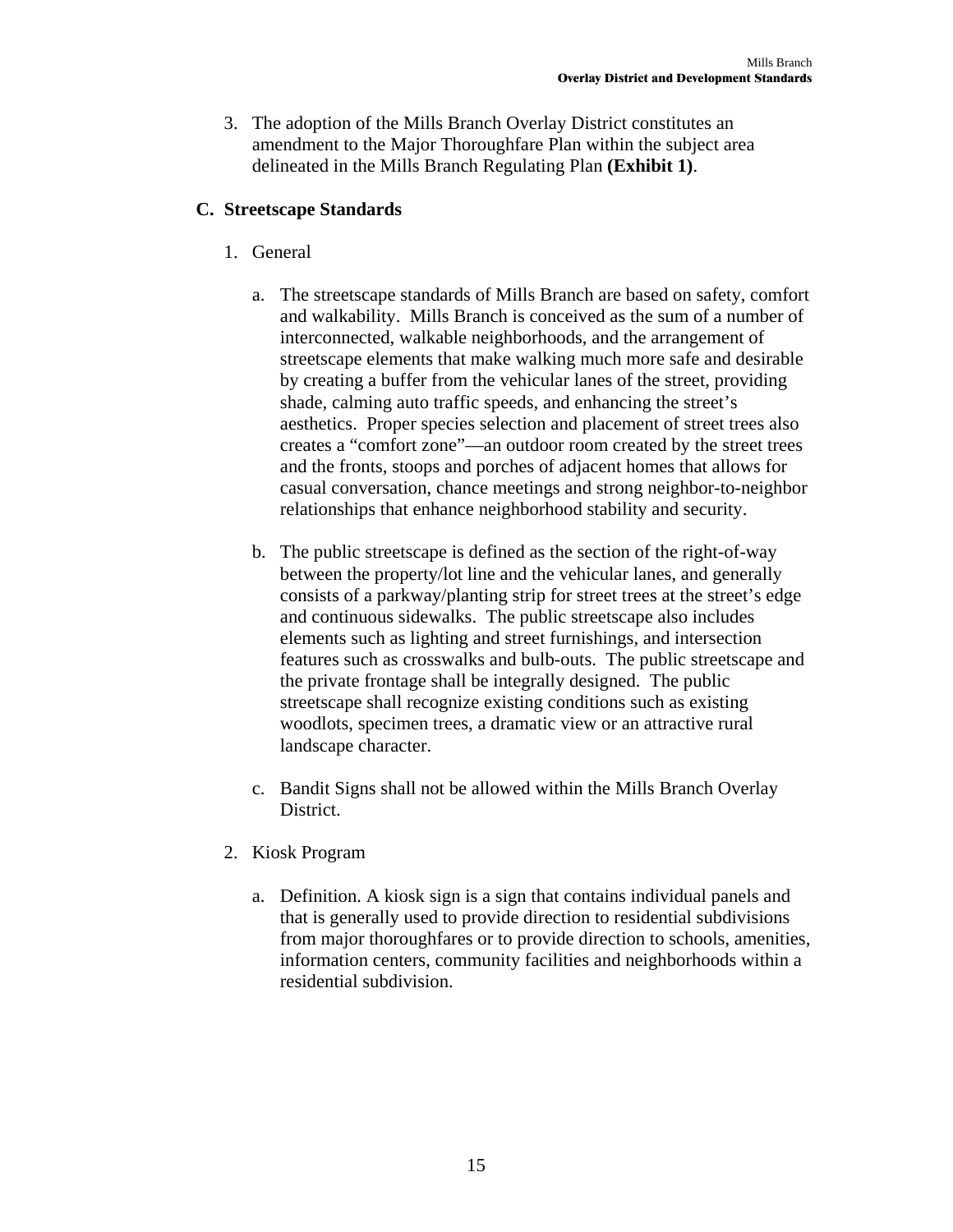

- b. Design of Signs
	- i. Maximum of 7 panels of information with consistent color and style for background, lettering and arrows.
	- ii. Lettering shall be uniform typeface without serifs or script. Logos and script face shall not be allowed.
	- iii. Bottom panels shall be reserved for "New Homes" or "Model Homes" with appropriate arrows and serve to direct to all locations not identified specifically by name.
	- iv. The kiosk sign and its panels shall be make of steel, stone and or wood with exterior oil-based paint.
	- v. Signs, if constructed of steel, will have breakaway connections at the base of posts to comply with state highway sign standards. Signs of wood construction with 4-inch posts meet those standards.
	- vi. Signs will have the Mills Branch logos at the top of the sign and City of Lancaster logo near the bottom of the sign.
	- vii. The maximum size of a kiosk sign shall be no greater than 12 feet high by 6 feet wide.
- c. Intersection of Major Thoroughfares. On properties located at the intersection of two major thoroughfares, kiosk signs are permissible subject to the following conditions and upon issuance of a sign permit:
	- i. Time: No restrictions
	- ii. Placement: Kiosk signs shall be placed on a property located at the intersection of two major thoroughfares as defined and illustrated in the City of Lancaster Thoroughfare Plan. Kiosk signs shall be placed at a minimum of 200 feet and a maximum of 450 feet from the intersecting right-of-way lines. Kiosk signs may be placed in the right-of-way provided that they do not block visibility from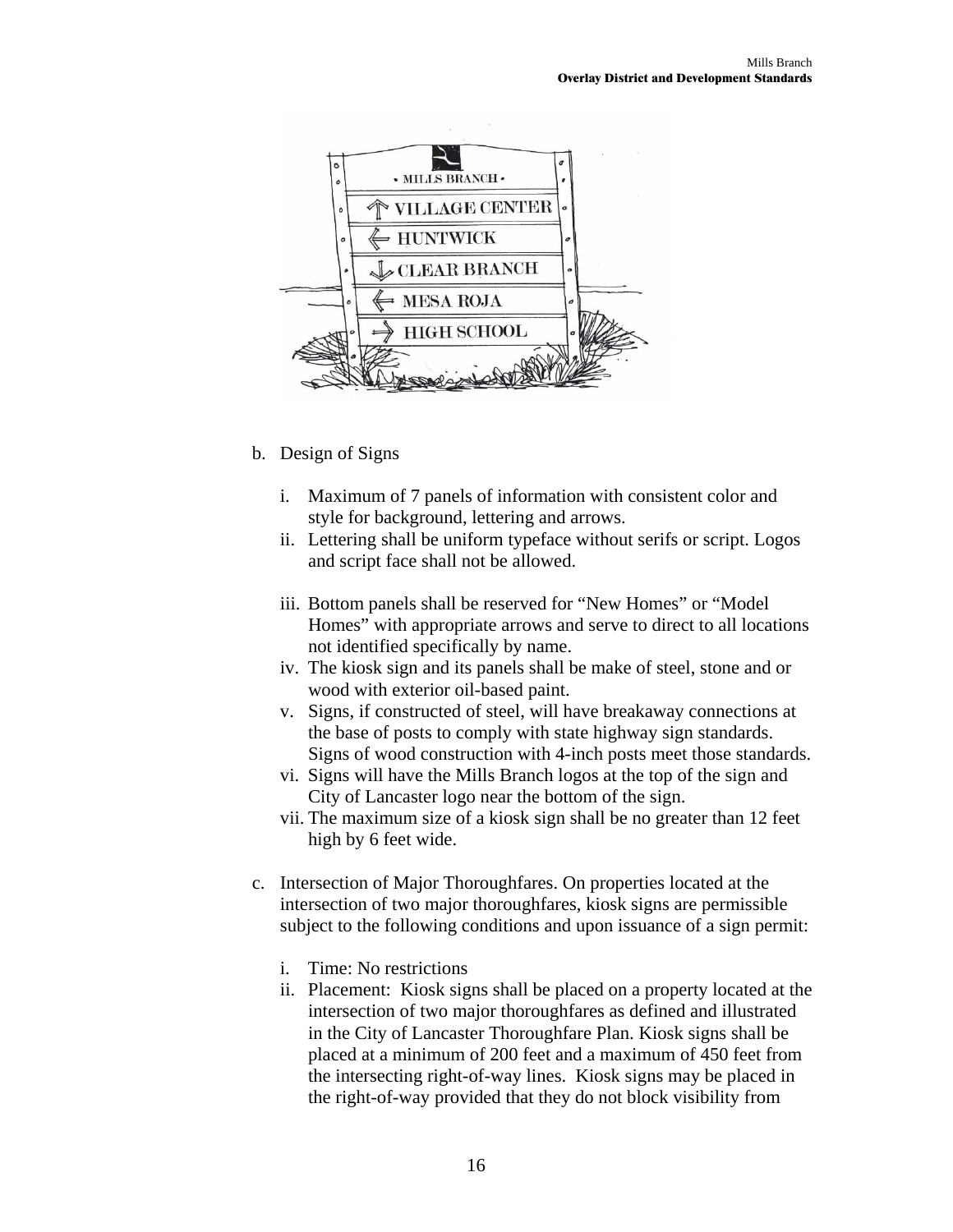intersecting roads, alleys and driveways, or block visibility of business signs from the roadway.

- iii. Manner: A maximum of 4 kiosk signs are permitted at an intersection (one sign on each corner). The cost of production, installation, maintenance, and relocation or removal of the kiosk signs shall be the responsibility of the permittee, property owner, homeowners association and/or public improvement district, whichever is applicable.
- d. Within a Platted Subdivision. On properties located within the limits of a platted residential or mixed-use subdivision, kiosk signs are permissible subject to the following conditions and upon the issuance of a sign permit:
	- i. Time. A kiosk sign may be erected on a property within a platted residential or mixed use subdivision after approval of the final plat for the property.
	- ii. Placement: Kiosk signs may also be placed outside of the platted limits of a residential or mixed-use subdivision on a property of the same ownership as the developing subdivision. Kiosk signs may be placed in the right-of-way provided that they do not block visibility from intersecting roads, alleys and driveways, or block visibility of business signs from the roadway.



iii. Manner: Kiosk signs shall be designed in accordance with the following design standards: The colors, font and height of lettering on the kiosk sign shall be uniform throughout the entire subdivision. The cost of production, installation, maintenance, and relocation or removal of the kiosk signs shall be the responsibility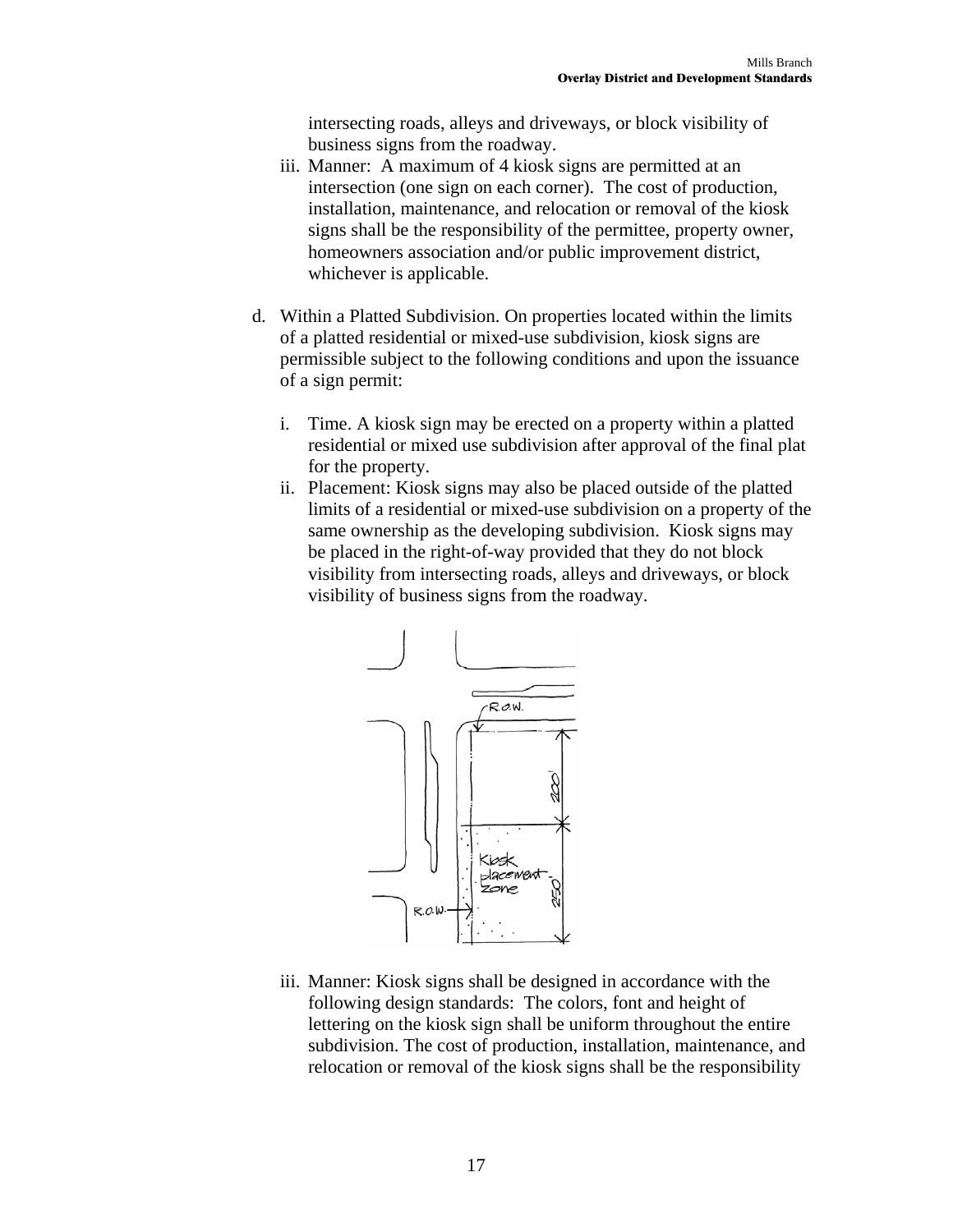of the homeowners association and/or public improvement district, whichever is applicable.

- e. The City may charge a fee for utilization of kiosks.
- 3. Gateways
	- a. Two separate Mills Branch "gateway" landscape treatments shall be utilized for the specific topographic and sightline conditions at the two intersections of Beltline Road and Main Street. Either through an easement or public dedication granted by the affected property owner, the City shall be responsible for construction and maintenance of the gateway treatment areas so dedicated unless the City enters into an alternative arrangement with the affected or adjacent property owner.
	- b. "Minor gateway" designs shall be developed for the intersections of the south side of Beltline Road at Houston School and Blue Grove, and the north side of Main Street at Houston School and Blue Grove.
- 4. Beltline Road Frontage (except for the Village Center frontage)
	- a. The streetscape shall be based on a general commercial condition with raised curbs and drained by inlets whether fronted by commercial or residential uses.
	- b. A 6-foot wide continuous planting strip shall separate a continuous sidewalk from vehicular lanes. Berms may not be utilized for screening. Street trees selected from Tree List below shall be spaced regularly at roughly thirty 30 feet apart and aligned in a regular allee. Limited exceptions to spacing shall be permitted for sign visibility and access drives. Street trees shall be a minimum of 2.5 inches in caliper.
- 5. Village Center Frontage (Beltline Road)
	- a. The streetscape shall be based on an urban condition with raised curbs and drained by inlets.
	- b. A 12-foot wide area from curb to property/lot line shall be established consisting of a wide sidewalk separated from the vehicular lanes by separate tree wells, which are a minimum of 6-ft. square. For frontage not consisting of a building façade, the façade line extending from the buildings shall include a low hedge planting no taller than four (4) feet, wrought-iron or decorative metal fencing (with stone/brick accents allowed), or both hedge plantings and fencing, to screen the internal parking lots. Berms may not be utilized for screening. Street trees selected from Tree List below shall be aligned in a regular allee.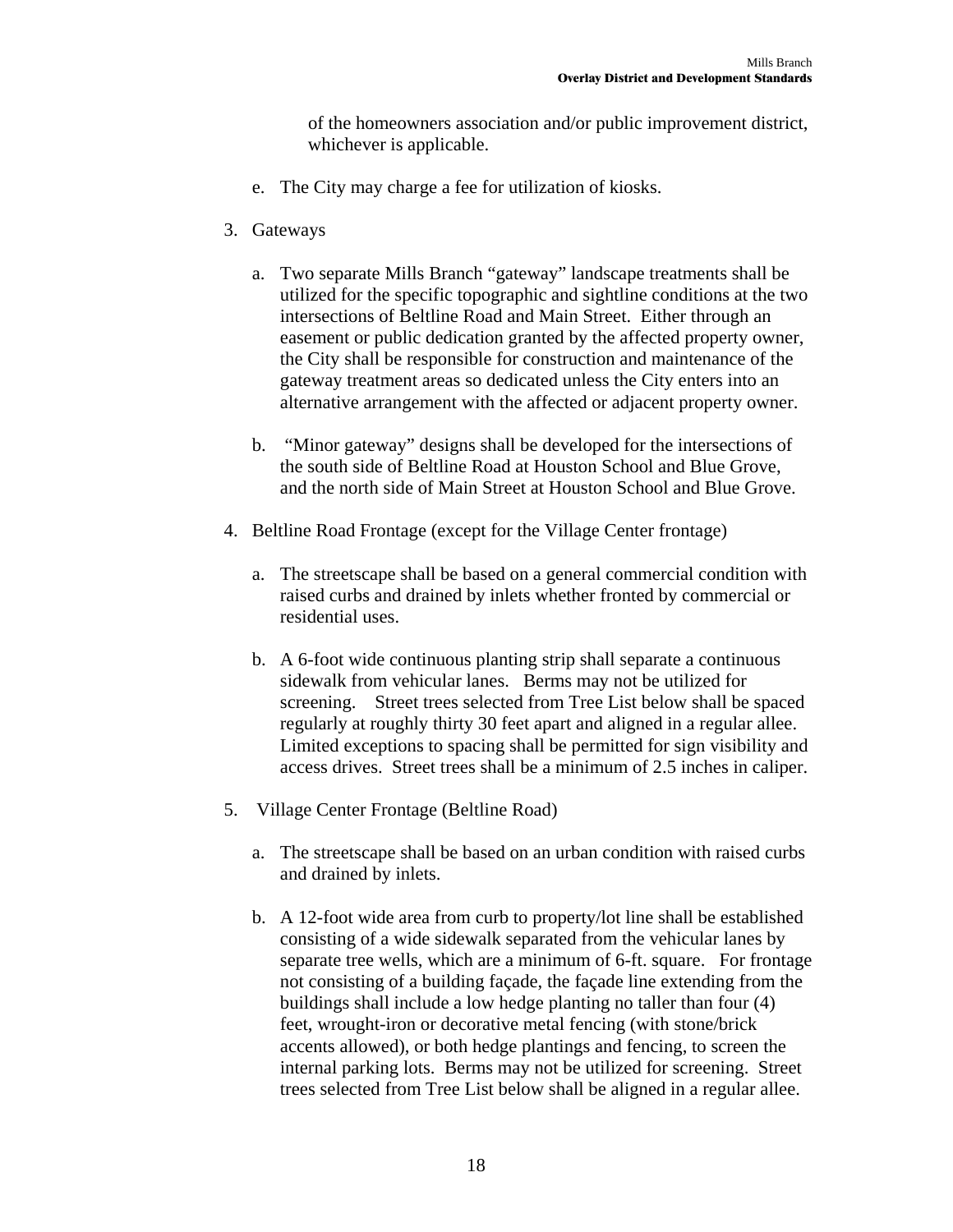Tree spacing should be roughly 30 feet and as regular as possible while staying clear of shop entrances. Street trees shall be a minimum of 2.5 inches in caliper.

- 6. Main Street
	- a. Main Street's streetscape is defined in the Mills Branch Street Types Matrix **(Table A)**.
	- b. The charming rural landscape character of Main Street is one of the district's strengths, and should be preserved and enhanced. The intent of the streetscape standard is to maintain Main Street as a two lane, two-way rural road with no curbs, open swales and an overhead canopy of native trees. The north side shall consist of a 40-foot wide tree preservation parkway, which includes a 10-foot wide hike and bike trail informally aligned to preserve as many significant existing trees as possible. The south side shall consist of a 30-foot parkway with a drainage swale and existing trees. Both the north and south parkways may be supplemented as appropriate with plantings of multiple species of native canopy and understory trees in irregular clusters selected from Tree List below.
- 7. Blue Grove
	- a. Blue Grove's streetscape is defined in the Mills Branch Street Types Matrix **(Table A)**.
	- b. Large existing trees and an attractive wooded character on the east side of Blue Grove call for special standards. The west side of the street shall consist of a 6-foot continuous grass planting strip with street trees, and a continuous 5-foot sidewalk. Trees selected from Tree List below (pecans should be considered here for their more informal character and compatibility with existing trees across the road) shall be spaced roughly 50 feet apart in a regular allee. The east side shall consist of a 30-wide tree preservation parkway, which includes a 10 foot wide hike and bike trail informally aligned to preserve as many significant existing trees as possible. The east side may be supplemented as appropriate with plantings of multiple species of native canopy and understory trees in irregular clusters. Trees may range in size from 1" to 2 ½" caliper in order to preserve the "woodlot" character of the edge.
- 8. Houston School Road and Beltline east from the east intersection with Main Street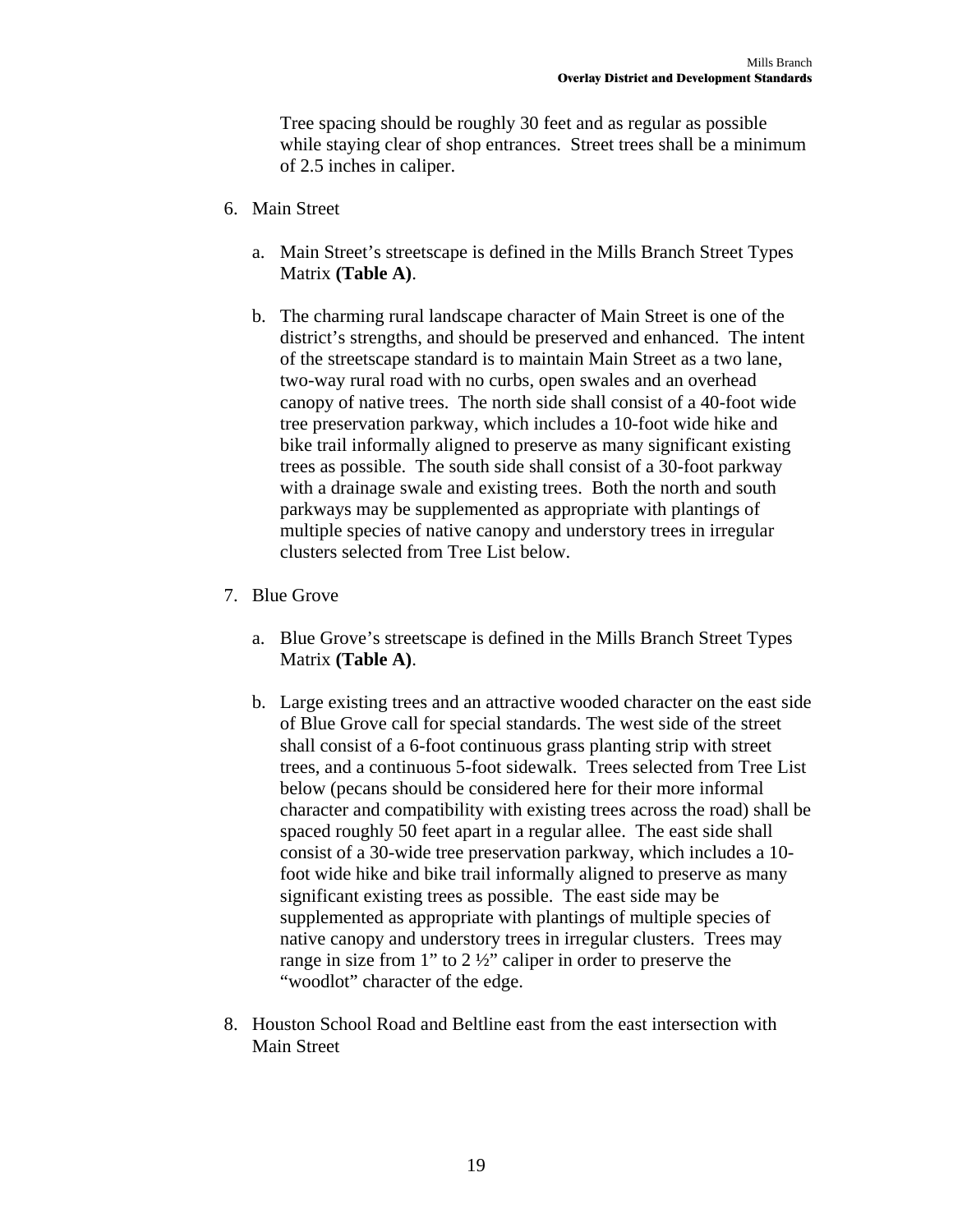- a. Houston School Road's and East Beltline's streetscape is defined in the Mills Branch Street Types Matrix **(Table A)**.
- b. Street trees selected from Tree List below shall be spaced regularly at 30 to 50 feet apart and aligned in a regular allee. Street trees shall be a minimum of 2.5 inches in caliper.
- 9. Residential Avenues, Streets, Mews, Courts and Alleys
	- a. The Residential Streets' streetscape is defined in the Mills Branch Street Types Matrix **(Table A)**.
	- b. Street trees shall be selected from the Tree List below and be spaced regularly at 30 to 50 feet apart and aligned in a regular allee.
	- c. Residential Alley trees selected from Tree List below shall be planted in alignment with the property line separating residential lots, and be planted within the property line parallel to alley but outside the rear fence line.
	- d. Mews trees selected from Tree List below shall be planted in alignment with the property line separating residential lots, and setback four (4 ) to ten (10) feet from the paved section of the Mews.
	- e. Residential Street Trees shall be a minimum of 2.5 inch caliper; Alley and Mews trees shall be a minimum of 1.5 inch caliper.
- 10. Tree List
	- a. Trees on the commercial frontages and parking lots of Houston School Road, Blue Grove and Beltline (except for east of the eastern intersection with Main Street) shall be chosen from Cedar Elm, Texas Red Oak, Homestead Elm, Lace Bark Elm, Bald Cypress, Chinese Pistachio, and October Glory Maple.
	- b. For residential streets, alleys, mews and the residential frontages of Beltline Road, Houston School Road and Blue Grove Road, the above list can be expanded with the addition of Pecan, Texas Ash, Live Oak, Southern Magnolia, Bald Cypress and "Little Gem" Magnolia.
	- c. For the tree preservation parkways on the east side of Blue Grove and both sides of Main Street, the above lists can be expanded with the addition of Chinquapin Oak, Sycamore, Burr Oak, Eve's Necklace, Eastern Red Cedar and various native understory trees such as Texas Redbud, Mexican Plum, Downy Hawthorn, and Wax Myrtle.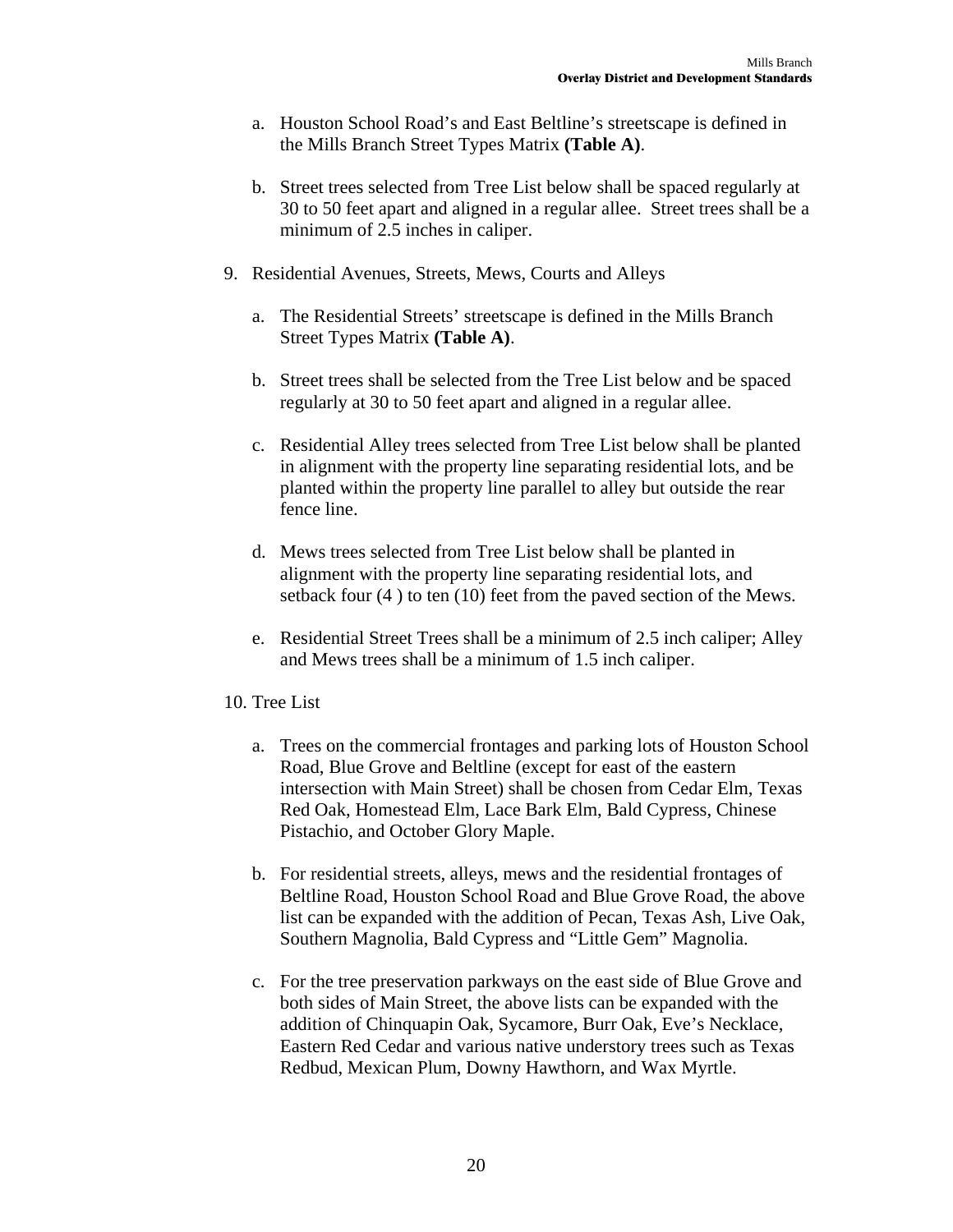### 11. Tree Preservation

- a. Street, alley and mews trees shall count towards protected tree preservation and replanting requirements under the City's Tree Preservation Ordinance. City's Ordinance.
- b. Building Pads: Residential lot developments within the Mills Branch district shall adhere to the following procedure when clearing a building pad ("Building Pad")for new home construction. The Building Pad shall be defined as an area within the platted lot and further defined with the following dimensions: the width of the Building Pad shall be the width of the lot, and the depth of the Building Pad shall be the no more than 75 feet on Village, Cottage, and Casita lots, or 70 percent of the total gross area of the lot, whichever is less; and the depth of the Building Pad shall be no more than 85 feet on Manor, Estate and Multi-Unit House lots, or 65 percent of the total gross area of the lot, whichever is less. In no such event shall the Building Pad encroach upon the tree preservation areas located in the rear 20 feet of a platted lot where a Rear-Loaded Covered Parking exception has been utilized for tree preservation. A 12-foot wide area for a drive way shall also be allowed cleared in the area between the front property line and the Build-to-line for frontloaded or pull through garages. The Building Pad including parking garages or areas shall be defined as an area no greater than 80 percent of the gross lot area for Townhomes and Courtyard Apartments. The building itself shall be located within the Building Pad and shall adhere to the build-to and other requirements of the Mills Branch district.
- c. Tree Survey: In cases where a property is heavily treed area, and over 20 acres in size, then in lieu of a complete tree survey, a sample tree survey may be taken from an area designated by the City of Lancaster, but such sample area will not exceed 5 % of the total development.
- d. All trees planted as tree-scapes or lawn ornamentation shall be credited one to one to the developer or builder as an offset for any additional trees removed beyond the Building Pad that fall under the current tree ordinance. There will be no penalty or mitigation required of the builder if the site requirements dictates that trees need to be removed for drainage purposes, sidewalks, or driveways. Due to the nature of property that is densely populated with trees, certain sites may require different types or drainage other than rear to front slope in order to preserve trees and meet standard engineering principles.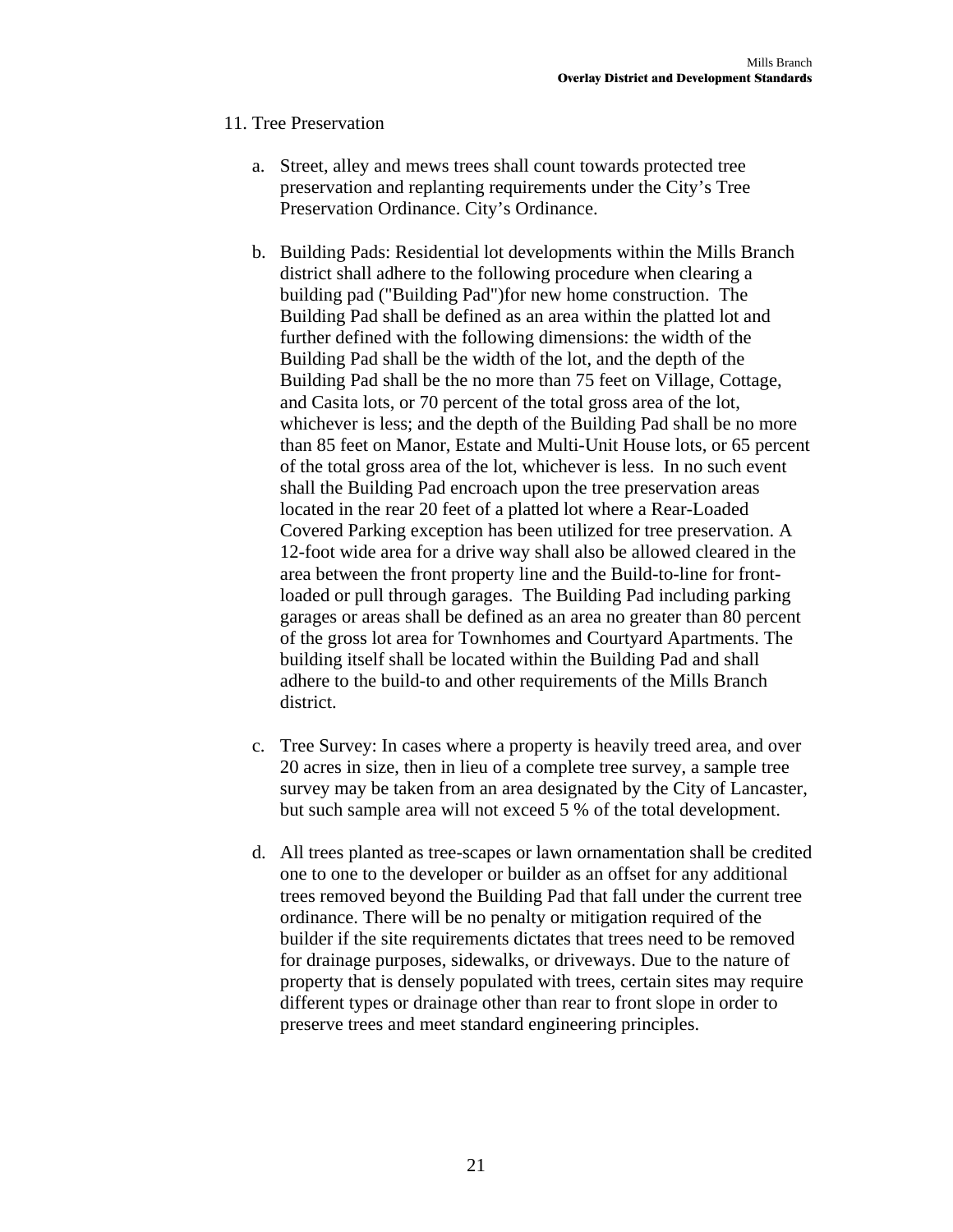### **D. Drainage and Floodplains**

- 1. No fill or development, except pedestrian/bicycle improvements; open structures such as gazebos, playscapes, pergolas; road/utility crossings; and other non-habitable improvements that do not increase the floodplain elevation by more than one (1) foot, shall be allowed within the 100-year floodplain. Floodplains may be modified slightly to improve drainage, natural areas, green space, public space and development consistent with the standards and intent of this overlay.
- 2. Natural Drainage
	- a. All drainage areas generally where feasible shall be treated in a natural manner using materials such as stone and bio-engineering techniques to achieve erosion control.
	- b. A 15-foot vegetated setback shall be established from the top of creek banks. Non-noxious existing vegetation shall be preserved and can be supplemented with grasses, understory, and canopy trees to enhance bank stability and water quality. No impervious cover shall be allowed within the setback. Informal earthen footpaths and creek overlooks connected to a trail shall be allowed. Where public greenway trails are indicated on the Mills Branch Regulating Plan **(Exhibit 1)**, an additional greenway setback of a minimum 30 feet width and immediately adjacent to the 15-foot vegetated setback shall be established. Within the greenway setback, all canopy trees four (4) inch caliper or larger shall be preserved, ground shall be covered with grass or other vegetative cover, and impervious surfaces shall be limited to paved trails, trail rest areas and associated greenway amenities when approved by the Director of Parks. Creeks are perennial or intermittent streams for which impacts may be regulated as jurisdictional waters of the United States.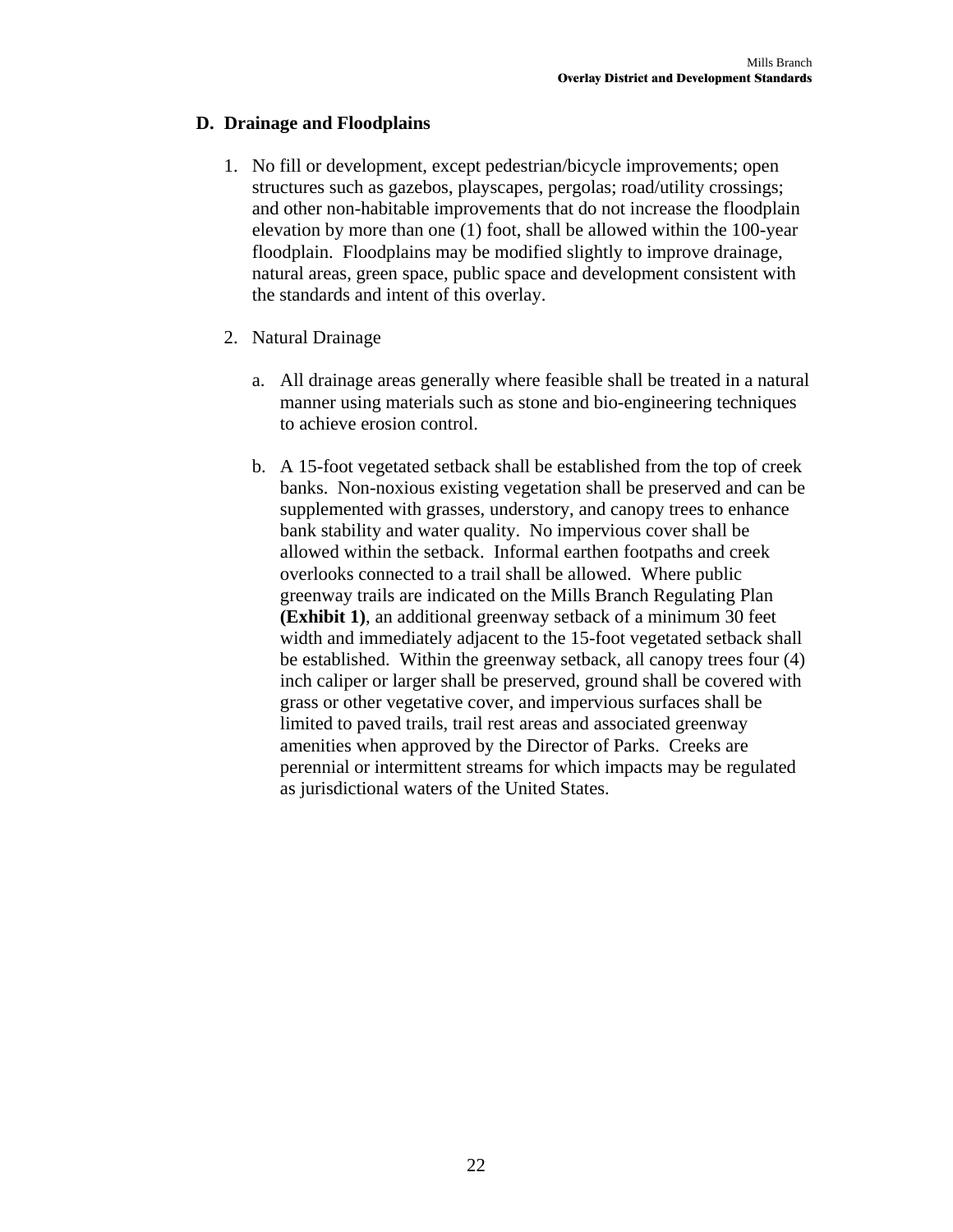

3. Integrated Regional Detention for storm water management shall be utilized where feasible, as governed by the City's Storm Water Master Plan and related policies and standards.

### **E. Residential Architectural Standards**

- 1. Facades and Roofs
	- a. An expression line shall delineate divisions between floors of all buildings, and a cornice shall delineate the tops of facades for non single-family buildings that do not utilize a pitched roof.
	- b. All buildings shall be designed such that no mechanical equipment (HVAC, etc.), except vents and stacks, are visible from the public right-of-way or open space, whether the equipment is located on the ground, exterior walls or the roof.
	- c. Generally, windows shall be oriented vertically and utilize distinct frames, materials or colors for window surrounds. Windows should also utilize shutters as well as mullions between grouped windows.
	- d. The following permitted finishes shall be allowed: Hardie Plank or a similar cementatious-fiber board plank (not sheet) in terms of warranty and finish, brick, stone, man-made stone and stucco utilizing a threestep process. The following shall be allowed up to 30% as an accent material: wood, Exterior Insulating Finishing System (EIFS) or similar material over a cementatious base, rock, glass block and tile.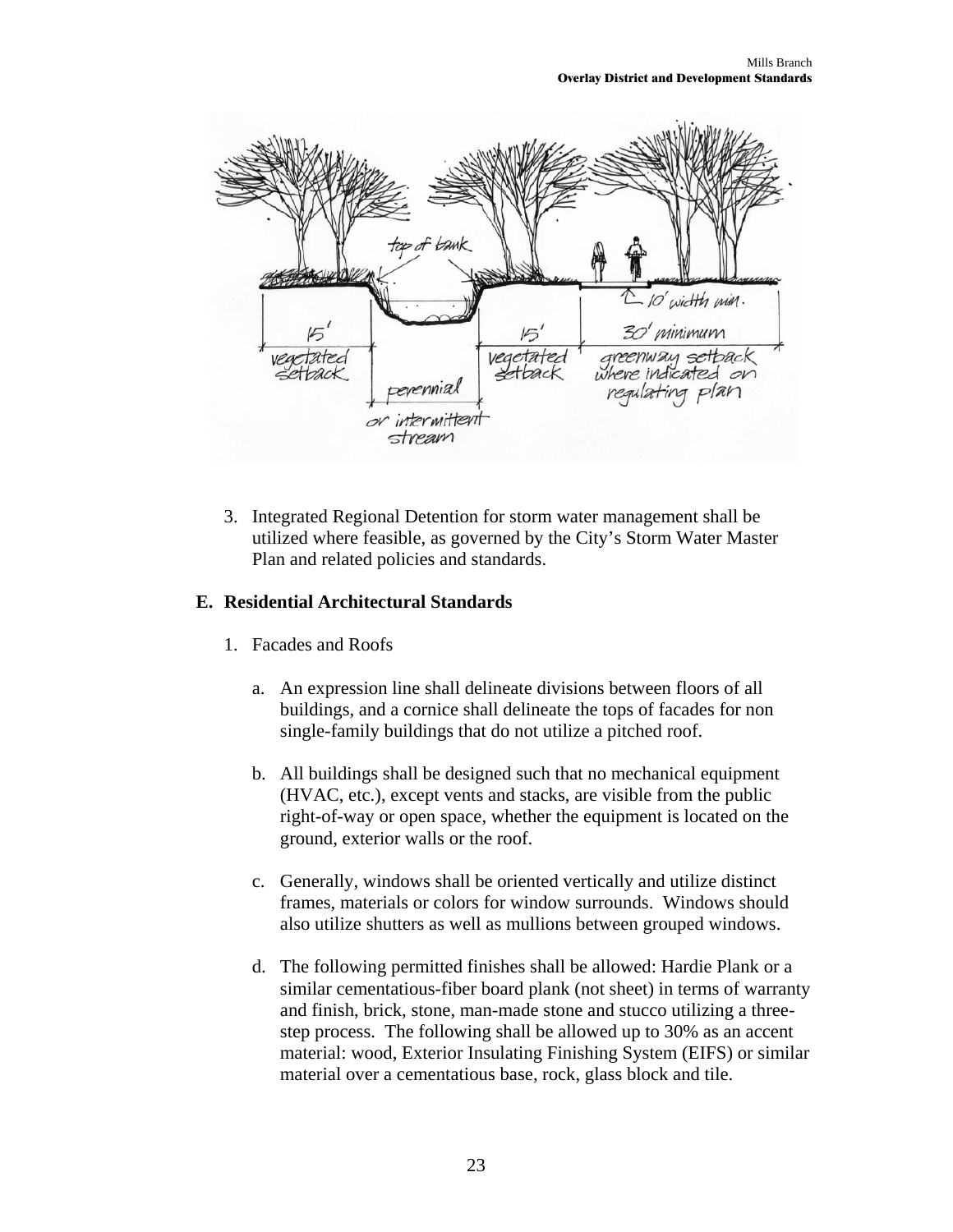- e. Side and rear facades shall be of finished quality and of the same color and materials that blend with the front of the building.
- f. Front-loaded garage doors shall be divided into single bays separated by at least an 18 inch column.
- 2. Plate Heights shall be no less than nine (9) feet for the first floor and eight (8) feet for the second or higher floors in front elevation zones.
- 3. The base of a building shall be delineated by a change in color, water mark or different material for at least the first 18 inches of the façade; or where feasible, the grade of the slab or first floor elevation shall be elevated at least 18 inches above the grade of the sidewalk.
- 4. Roofs shall be constructed of a process and of materials that shall have a minimum installation and manufacturer's warranty of 20 years. Minimum roof pitch shall be 6/12, except for the roofs of sheds and porches.
- 5. Signage:
	- a. Monuments signs at the entry-ways of neighborhoods shall be allowed that conform to the monument sign standards below.
	- b. Ornamental hanging signs suspended from a decorative post shall be allowed in lieu of monument signs for entry-ways of neighborhoods.

### **F. Commercial, Retail, Mixed-Use Architectural and Site Design Standards**

1. Building Walls and Roofs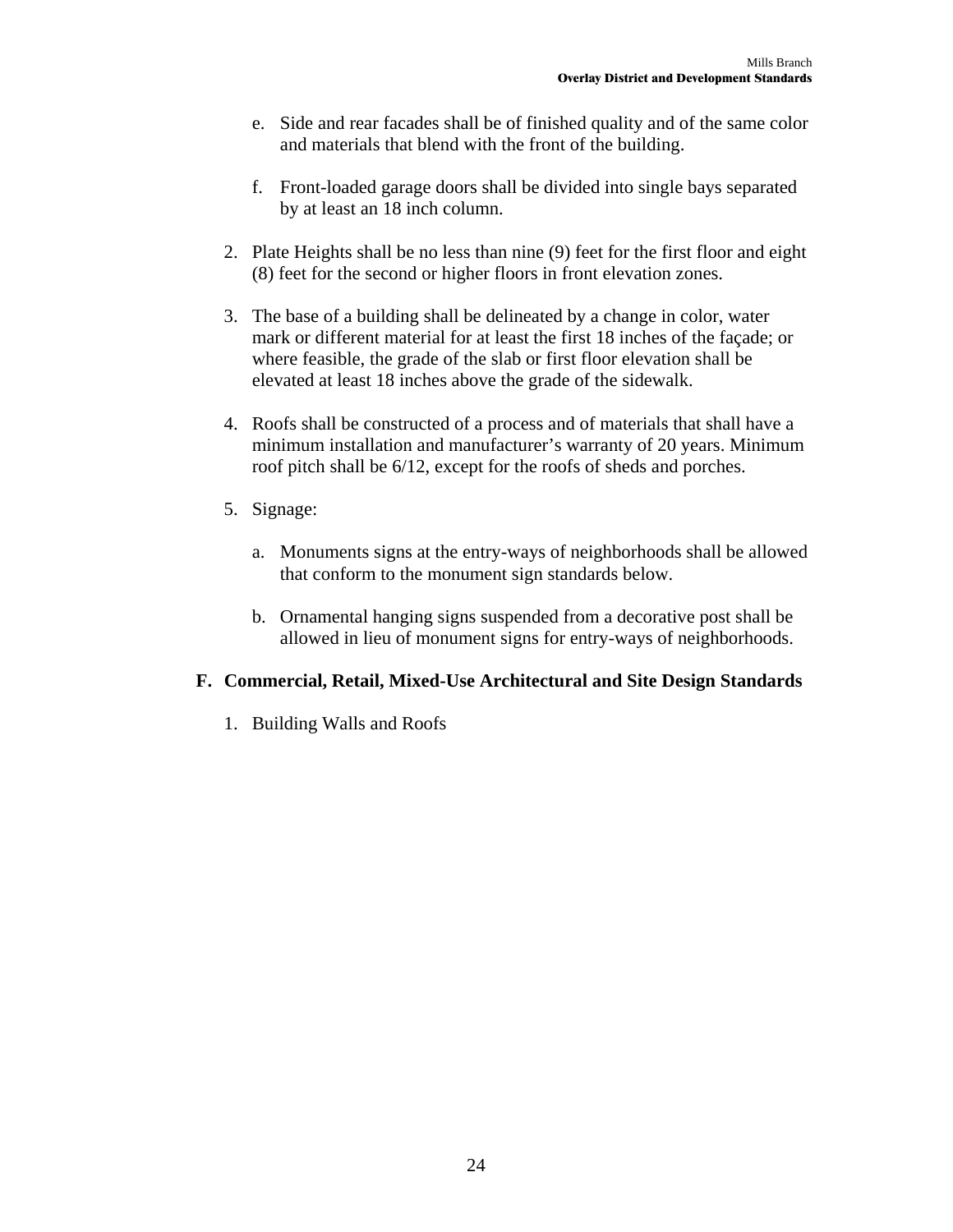

- a. An expression line shall delineate divisions between floors of all buildings, and a cornice shall delineate the tops of facades that do not utilize a pitched roof.
- b. All buildings shall be designed such that no mechanical equipment (HVAC, etc.) and satellite dishes are visible from the public right-ofway or open space, whether the equipment is located on the ground, exterior walls or the roof. To screen rooftop mechanical equipment, other appurtenances, and flat or built-up roofs, all structures having a 6,000 square feet or less footprint shall be constructed with a pitched roof. Those structures having a footprint greater than 6,000 square feet shall be constructed with either a pitched or parapet roof system enclosed on all sides.
- c. Mansard roofs and flat membrane-type roofs that are visible are prohibited.
- d. For retail storefronts, a transom, display window area and bulkhead at the base shall be utilized.
- e. Ground floor retail building plate heights generally should be at least 15 feet in height.
- f. Generally, windows shall be oriented vertically.
- g. Columns and piers generally shall be spaced no farther apart than they are tall.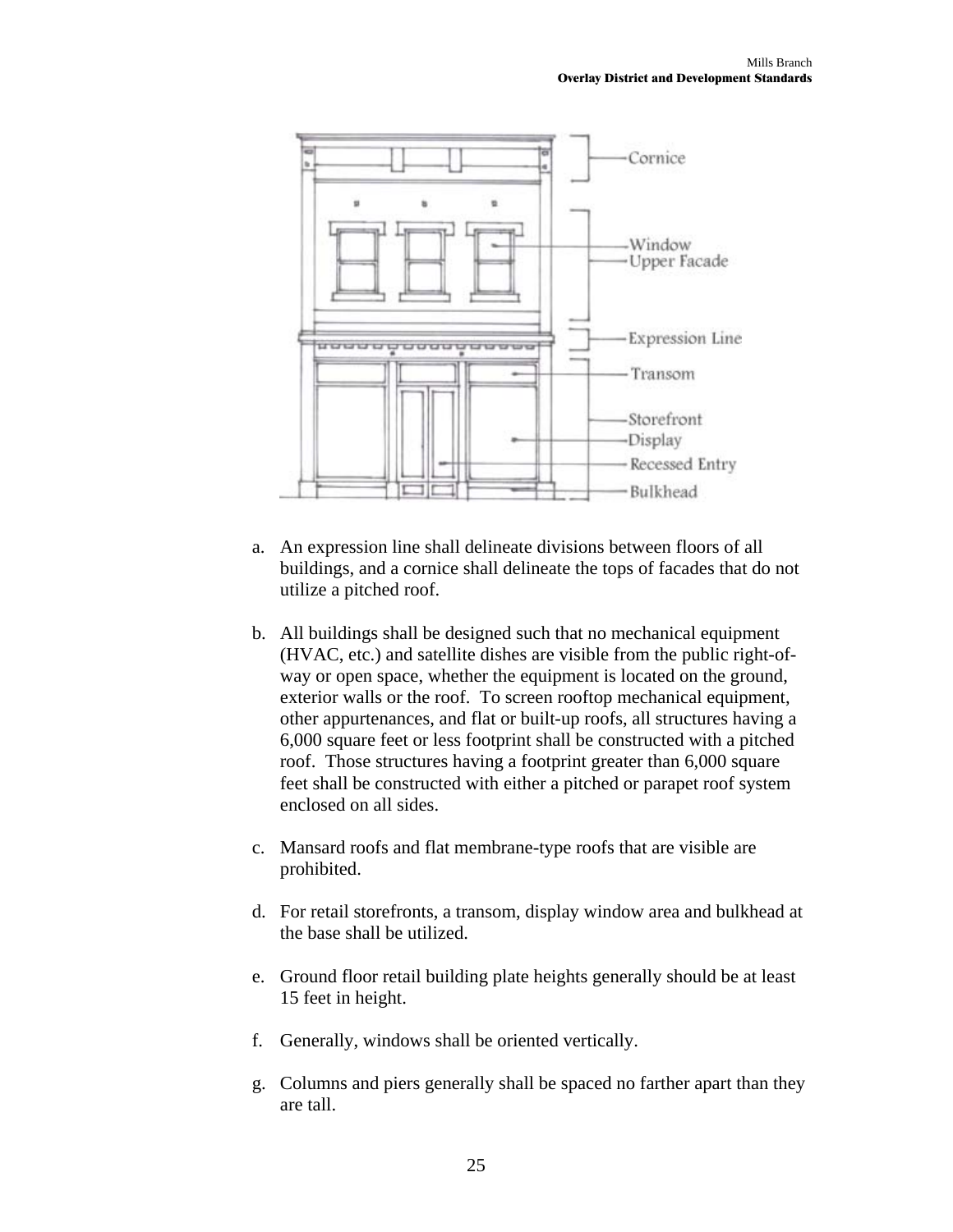### h. Transparency

- i. Each floor of any building façade facing a park, plaza or street shall contain transparent windows covering from 15 to 75 percent of the façade area.
- ii. In order to provide clear views of merchandise and to provide natural surveillance of exterior street spaces, the ground-floor along the retail storefront facade shall have transparent storefront windows covering no less than 50% of the façade area.
- iii. Permitted Finishes At least 80% of the exterior of all new buildings (excluding doors and windows) shall be finished in one or more of the following materials:
	- Brick, stone, cast stone, rock, marble, granite, glass block, tile;
	- Exterior Insulating Finishing System (EIFS);
	- Hardie Plank, or other similar concrete-fiber board;
	- Split face concrete block, poured-in-place concrete, and tiltwall concrete. It is the intent that any use of concrete products shall have an integrated color and be textured or patterned. Tilt-wall concrete structures shall include reveals, punch-outs, or other similar surface characteristics to enhance the façade on at least 20% of each façade.
- ii. Side facades and rear facades shall be of finished quality and of the same color and materials that blend with the front of the building. Rear facades may be painted tilt-wall or painted block matching the same color of the rest of the building if the rear façade faces an alley or is not viewable from a public street or right-of-way.
- j. To improve the pedestrian orientation, the ground floor of commercial/retail buildings should utilize a combination of the following:
	- i. Corbelling, molding, string coursing, ornamentation, changes in material and color, or other sculpturing of the base;
	- ii. Recessed windows or other techniques to distinguish the windows in the façade such as arches, pediments and mullions; and
	- iii. Entryways recessed at least four (4) feet.
- k. The utilization of repetitive storefronts for "architectural" consistency is discouraged in order to maintain an interesting street experience;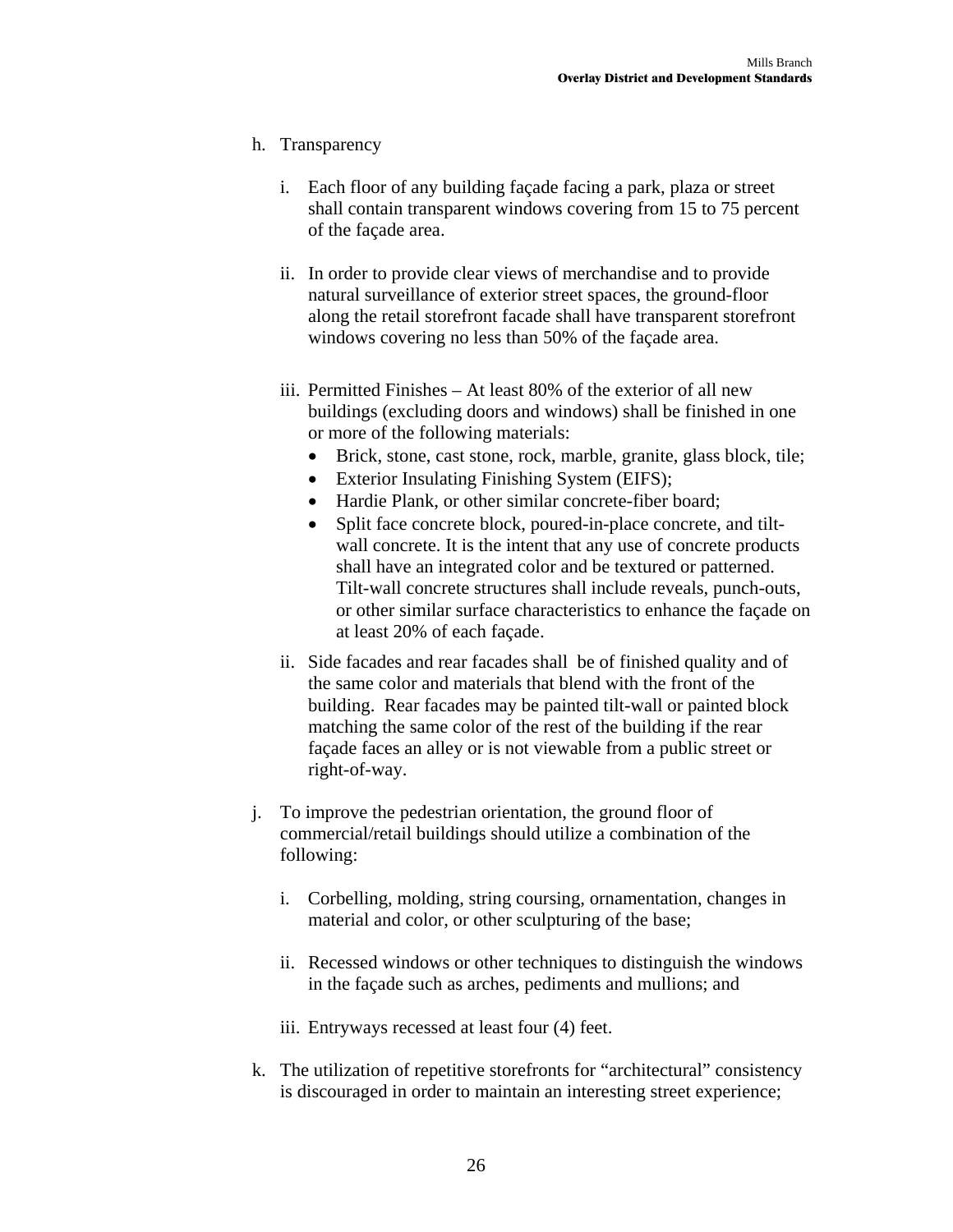although the utilization of common architectural elements should be considered to facilitate a certain level of functional continuity.

- 2. Building Orientation and Pedestrian Site Design
	- a. Any building (excluding parking garages and other accessory buildings) viewed from a public right-of-way or public open space shall either face such right-of-way or open space, or shall have a façade facing such area in keeping with the character of the front façade, including the utilization of similar fenestration and materials.
	- b. Pedestrian Elements: to improve the walkability and access of commercial and retail areas, the following are encouraged in the site design of a project:
		- i. Patio/café seating areas
		- ii. Pedestrian plazas/kiosk areas
		- iii. Drinking fountains
		- iv. Water features with sitting areas
		- v. Bicycle racks
		- vi. Continuous walkways linking stores
		- vii. Shade provided by building orientation, canopies and/or trees viii. Trash receptacles
	- c. Parking Lot and Building Frontage Landscaping and Design
		- i. A minimum of 15 square feet of landscaping including tree islands for each parking space shall be provided within the paved boundaries of the parking lot, with the landscaped areas protected by raised curbs except where wheel stops are utilized at the front of parking spaces along a landscaped median between parking bays, and pavement no closer than three (3) feet from the trunk of trees.
		- ii. Landscaped islands of a minimum of five (5) feet in width and extending the entire length of the parking stall generally shall be located at the terminus of all parking rows and shall contain at least one 2.5 inch caliper tree consistent with the Tree List above. Any portion of each parking space shall be located within 60 feet of the trunk of a tree.
		- iii. Parking spaces shall be a minimum depth of 18 feet; except to encourage better shade patterns, the minimum depth shall be a minimum of16 feet if the parking bays are separated by a minimum five (5) foot wide landscaped median, with trees planted every thirty feet and wheel stops placed so as to allow the front of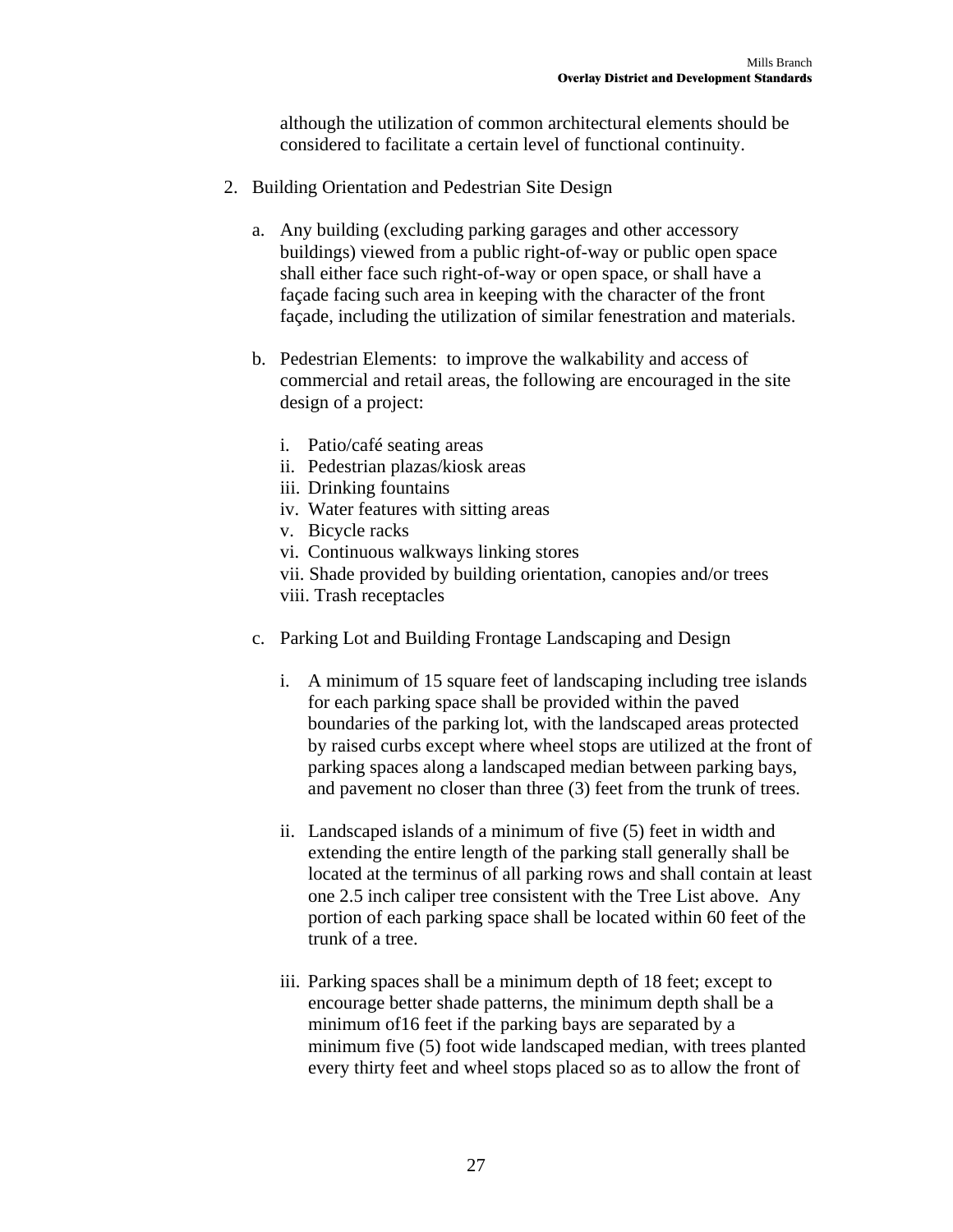



- iv. Foundation plantings are required for buildings or groups of buildings greater than 40,000 square feet and where the front building facade does not abut a public sidewalk, including a 2.5 inch caliper shade tree for every 10,000 square feet of gross building area consistent with the Tree List above. Small ornamental trees are permitted on a ratio of 4 to 1 instead of 2.5 inch caliper shade trees. Provided to enhance the pedestrian experience in front of larger buildings and to break up large impervious surfaces between parking areas and the building, the foundation planting trees shall be planted within approximately 30 feet of the front façade and are required in addition to any street trees or streetscaping trees required herein. Tree grates shall be utilized for trees planted less than four (4) feet back of curb. Tree spacing shall not impede sign visibility or pedestrian safety but shall be placed so as to provide an effective shade environment in front of the building.
- 3. Loading Areas and Trash Receptacles:
	- a. Loading and service areas shall be located at the side of or in the rear of buildings. Every effort should be made to reduce the need for segregated loading and service areas by ensuring that deliveries are made off-hours. Such uses as grocery stores, however, may require a loading dock area. Where tractor/semi-trailer delivery may conflict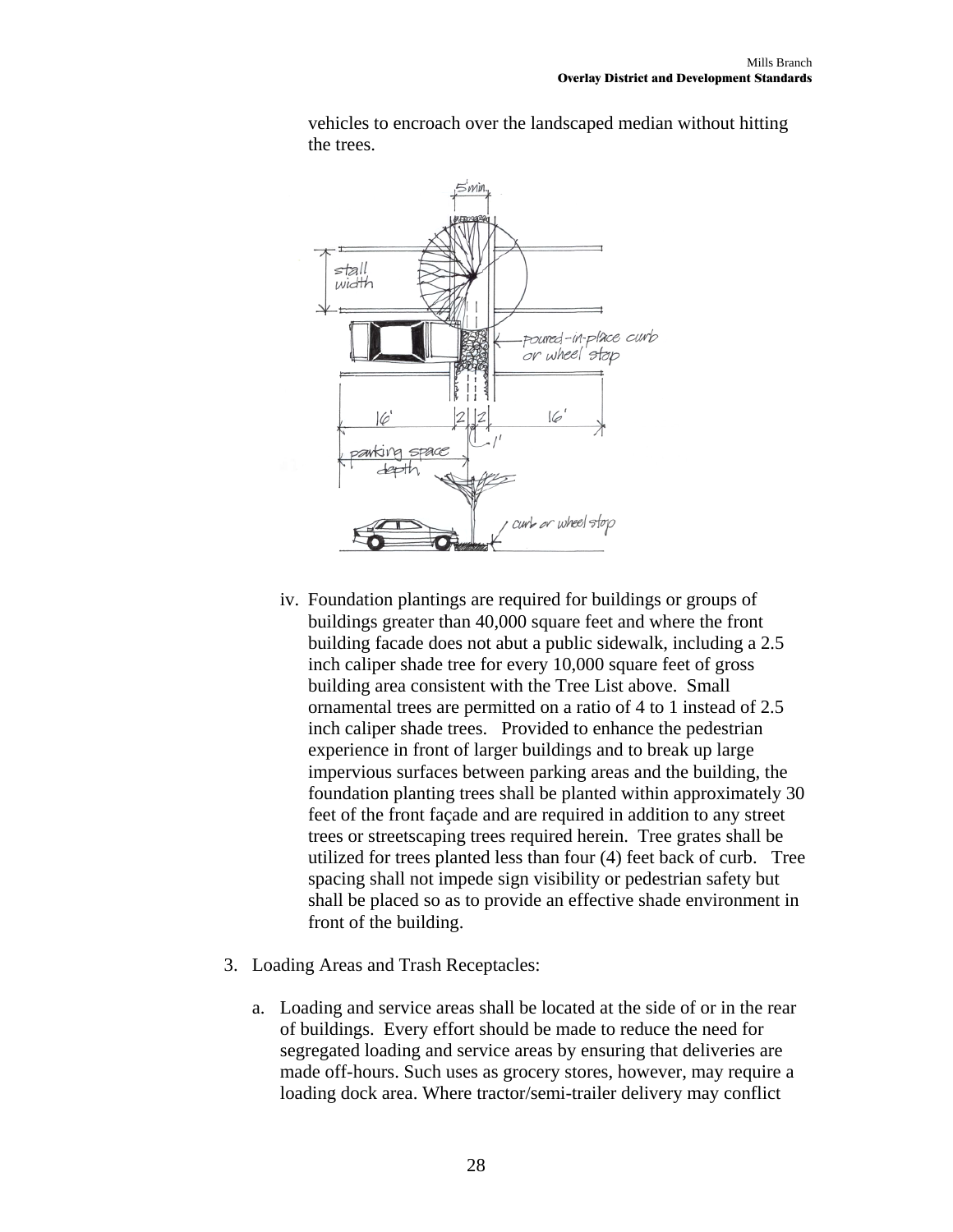with land uses on or adjacent to the site, then the following standards shall be followed:

- i. Loading and service areas shall be located at the side or rear of buildings.
- ii. Off-street loading areas shall be screened from view of any street public open space or adjacent property.
- iii. Loading areas shall be enclosed on three sides by a wall or other screening device not less than 10 feet in height.
- iv. Loading areas shall not be located closer than 50' to any single family lot, unless wholly within an enclosed building.
- v. Screening materials shall be comprised of a wall that has a similar finish to the primary structure, or a combination of trees and shrubs that will result in solid screening within 2 years.
- b. Trash/Recycling Receptacles:
	- i. Commercial trash/recycling containers shall be located on the side or rear of the building and screened from public view.
	- ii. Such containers shall be located at least 50' away from adjacent residential property lines.
	- iii. Such containers shall be screened on 4 sides, using an enclosure that is 7**'** tall or of a height that is a minimum of 1' above the top of the container, whichever is taller. Screening shall be comprised of brick, stone, reinforced concrete, or other similar masonry materials that have a similar finish to the primary finish; and all fence posts shall be rust-protected metal, concrete based masonry or concrete pillars.
	- iv. 6" concrete filled steel pipes shall be located to protect the enclosure from truck operations.
	- v. Such container enclosures shall have steel gates and tie-backs to secure them in an open position, and fasteners to keep them closed.
	- vi. Screening shall be maintained at all times.
- 4. Lighting and Glare
	- a. In order to preserve the night sky and to protect adjacent development, light sources (i.e. bulb, fixture, lens) shall be shielded so as to not be visible from the property line.
	- b. The allowable maximum light intensity measured at the property line of a residentially zoned lot shall be 0.2 of one foot candle.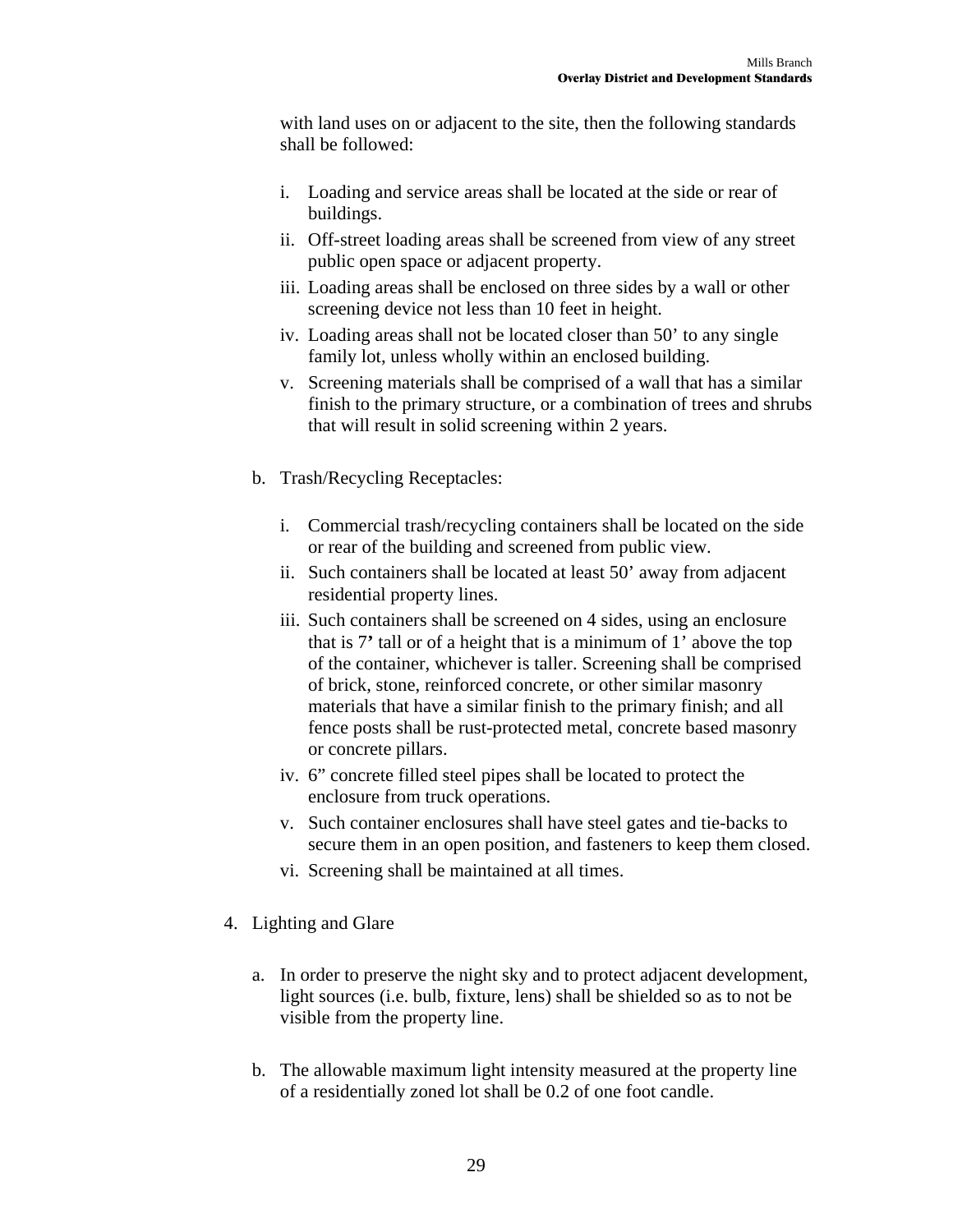- c. Historic or antique-style pedestrian light fixtures approved by the city are excluded from this standard.
- 5. Signage
	- a. General: Signs shall be flat against the façade, projecting from the façade or ground monument mounted. No signs shall project above the façade unless approved as part of a site plan as a "landmark sign" such as a theater marquee or other special sign located in an prominent location and intended to provide a special character to the district and orientation to visitors.
	- b. Lighting: Signs shall generally be externally lit. Only individual letters and symbols may be internally lit, and neon signs are allowed.
	- c. Finish Materials (materials shall complement the architecture of the building): wood—painted or natural; metal—copper, brass, galvanized steel; painted canvas; neon; and paint—engraved directly on façade surface; and brick or stone for monument.
	- d. Wall Signs:
		- i. One (1) square feet of signage is permitted for each linear foot of the primary facade of the building, excluding wing walls. (E.g. a 100' long building façade would allow for 100 square feet of wall sign area on the building.)
		- ii. Only one building façade with a primary entrance may be used to calculate wall signage.
		- iii. Wall signs may be placed on any face of the building.
		- iv. Maximum area of any single sign mounted perpendicular to a given façade shall not exceed 10 square feet unless it protrudes above the top of the facade.
		- v. Protruding or hanging signs shall maintain a minimum clear height of eight (8) feet above the sidewalk.
	- e. Monument Signs
		- i. Monument signs up to eight (8) feet in height are the only permanent freestanding signs allowed.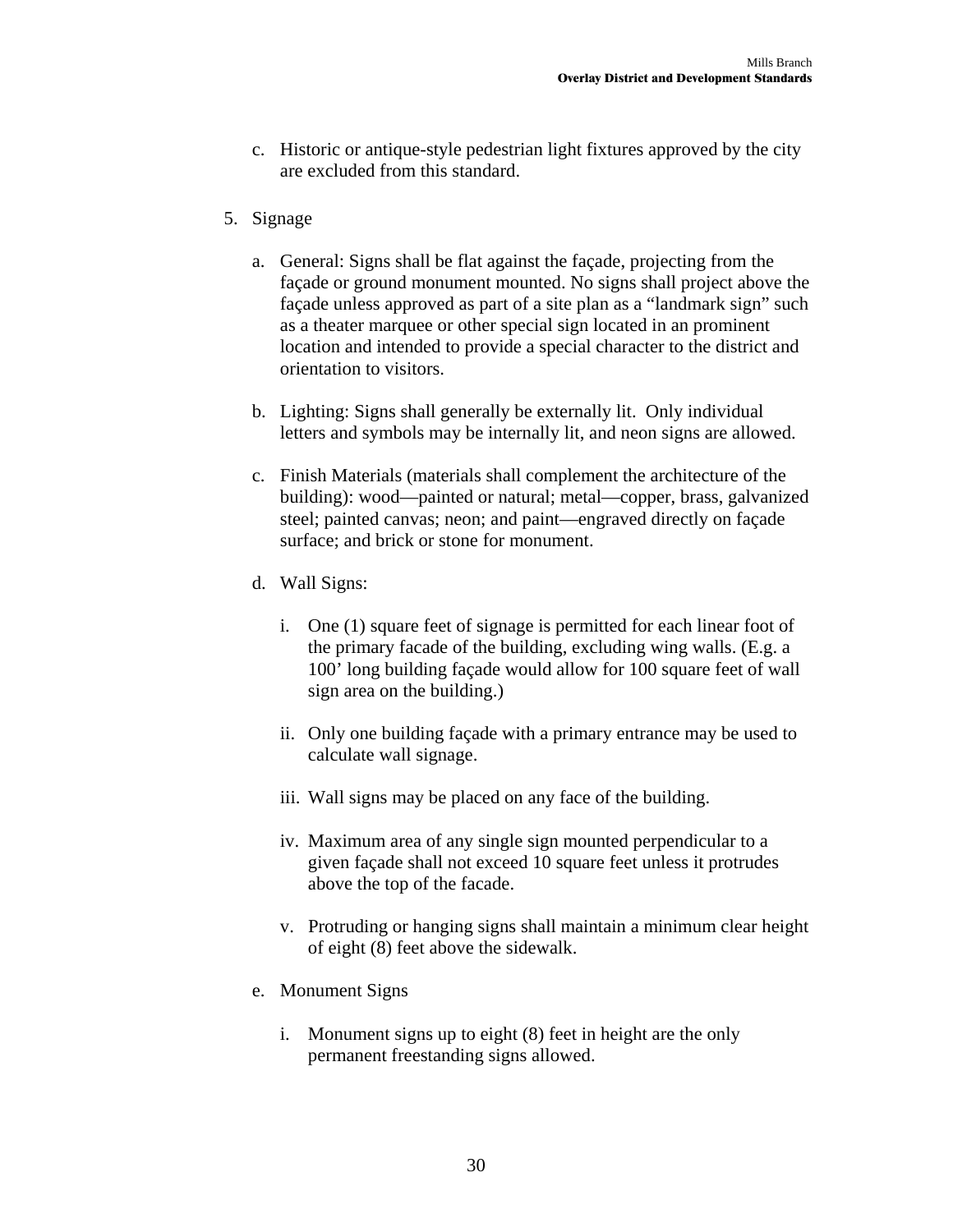- ii. Maximum area of a monument sign shall be 90 square feet per sign face. Monument signs may have only two (2) sign faces.
- iii. If a frontage has over 1000 linear feet, then one monument sign per 500' of frontage is permitted. (E.g. a site with 1,000' or more of frontage may have two (2) monument signs, a site with 1,500' or more may have three (3) signs, etc.). If a commercial development site is larger than 15 acres it may have one additional monument sign.
- iv. The structure of monument signs shall be constructed of materials and colors utilized on the primary building's façade.
- v. Monument signs must be spaced a minimum of 80' apart.

### **VII. Sub-District Area Standards**

### **A. New Neighborhood Zones**

- 1. Street Types Allowed and Associated Building Types: The Mills Branch Street Types Matrix **(Table A)** establishes the street types and crosssection dimensions, with the corresponding building types allowed on a particular street type.
- 2. Building Types/Uses/Housing Mix
	- a. The Mills Branch Building Types Matrix **(Table B),** any approved Development Plan and if applicable, Site Plan, establish the uses, building types, structure square footage, height maximums, yard dimensions and uses which shall be allowed.
	- b. For developments 20 acres or larger in gross area set forth in the General Development Plan, a minimum mix of building types shall be constructed as follows:
		- i. At least 20 percent of the total units constructed shall be comprised of any combination of Type 1 Residences from the Mills Branch Building Types Matrix **(Table B).**
		- ii. At least 20 percent of the total units constructed shall be comprised of any combination of Type 2 Residences from the Mills Branch Building Types Matrix **(Table B).**
		- iii. At least 20 percent, of the total units constructed shall be comprised of any combination of Type 3 Residences from the Mills Branch Building Types Matrix **(Table B)**. Type 3 units shall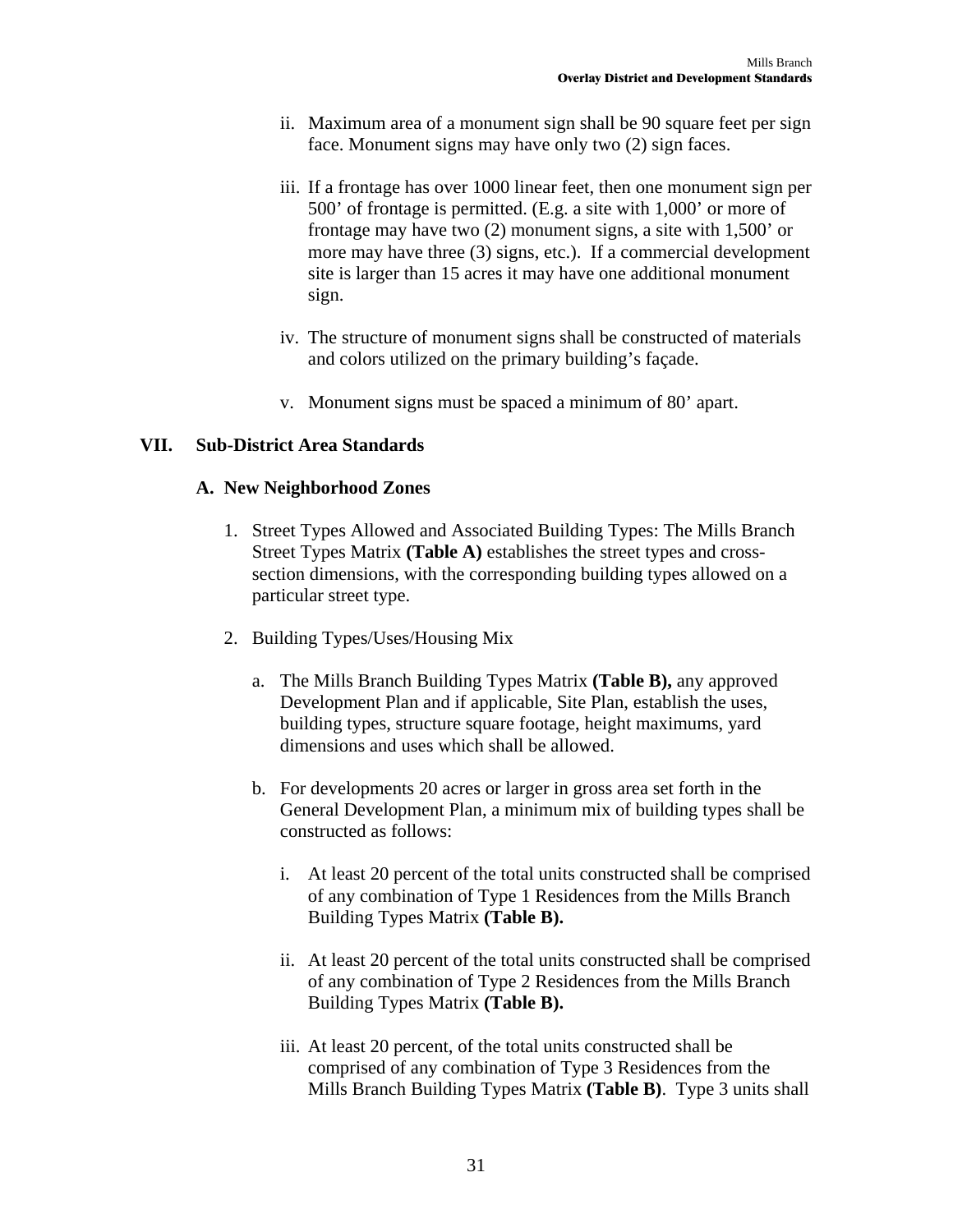be located on at least five (5) different streets within the project as set forth in the General Development Plan, three (3) of which shall not be contiguous. No more than 30 percent of the total units constructed shall be comprised of Casitas, Multi-Unit Houses, Townhomes and Courtyard Apartments.

- iv. Building type construction of units from Type 1, Type 2 and Type 3 shall all be commenced by the second phase of construction, or when more than 20 acres (excluding Public Space and trails) has been developed under the General Development Plan, which ever occurs first. However, the City Manager or his or her designee shall allow a delay in the commencement of the second or third type of building unit for tree preservation purposes until the project is phased beyond a forest area or tree line.
- c. For developments less than 20 acres and 10 or more acres in gross area as set forth in the General Development Plan, a minimum mix of building types shall be constructed as follows:
	- i. At least 20 percent of the total units constructed shall be comprised of any combination of Type 1 residences.
	- ii. At least 20 percent, of the total units constructed shall be comprised of any combination of Type 3 Residences. Type 3 units shall be located on at least two (2) different non-contiguous streets within the project as set forth in the General Development Plan. No more than 30 percent of the total units constructed shall be comprised of Casitas, Multi-Unit Houses, Townhomes and Courtyard Apartments.
- d. For developments less than 10 acres and 5 acres or more as set forth in the General Development Plan, units in any combination shall be constructed from at least two (2) of the building type categories: Type 1, Type 2 and Type 3.
- 3. Public Space and Trails
	- a. At least ten (10) percent of the gross area of the General Development Plan shall be comprised of Public Space as defined herein . Conformance with this requirement supercedes the requirement for the payment of parkland dedication fees. Flood plain areas utilized for Public Space shall count towards the ten (10) percent minimum requirement only if the buildings face onto the Public Space. For every 40 acres, at least 1 acre of Public Space shall be contiguous.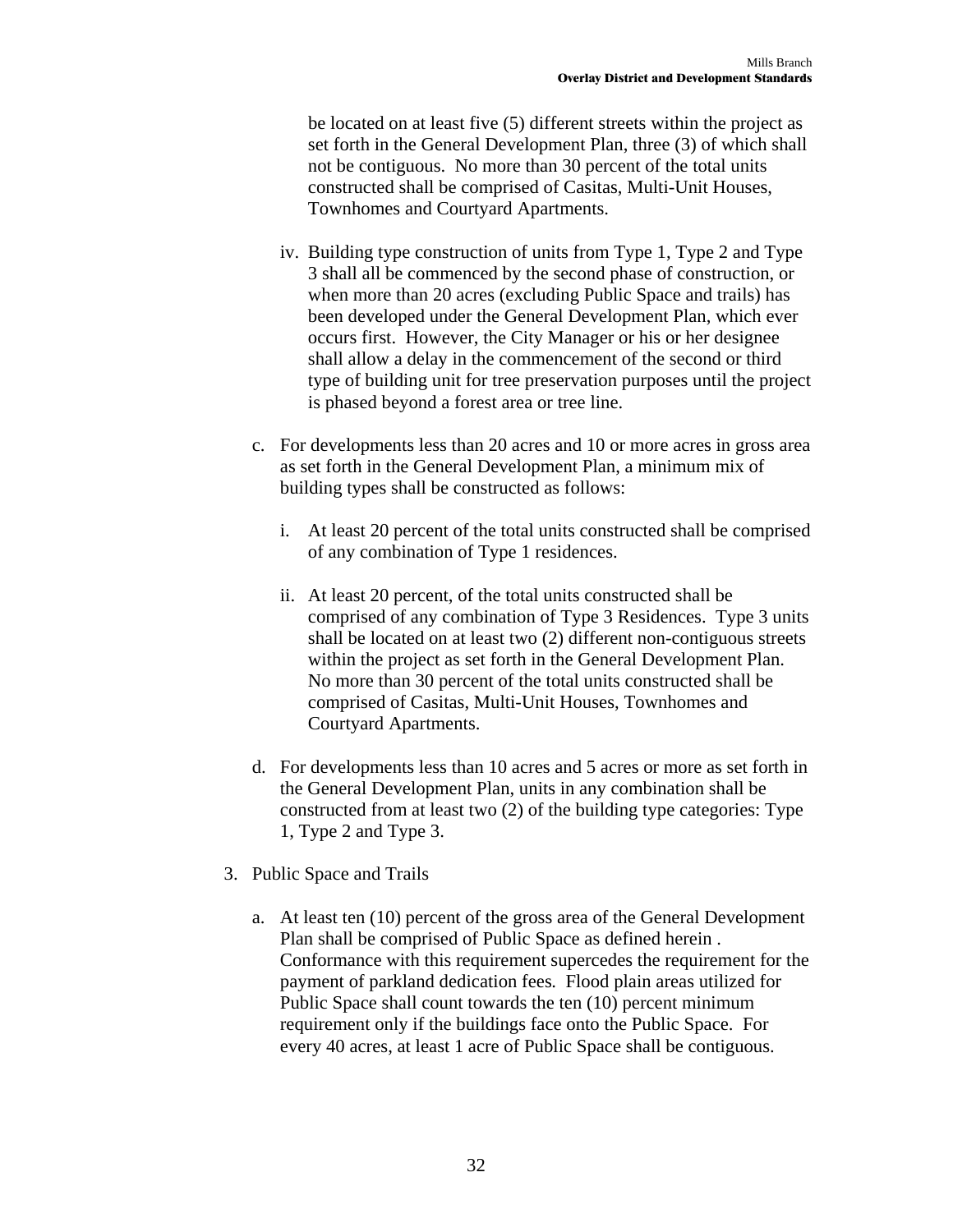- b. Backing buildings onto trails or natural areas is strongly discouraged. If a building backs onto trails or natural areas, it shall utilize a rear fence that is metal and not opaque in order to enhance visual security of the Public Space, trails or natural areas; and if a rear-loaded garage or pull through garage is utilized, the garage shall be located within three (3) feet of the side property line or utilize a common wall with an adjacent garage to enhance the visual security.
- c. Eighty (80) percent of all building lots shall be located within 800 feet of a Public Space, including publicly accessible parks, bosques, greens, squares, courtyards, plazas, commons, tot lots, with minimum dimensions set forth below.
- d. If at least four sides in dimension, the Public Space shall be a minimum size such that each side dimension is the equivalent of at least two times (2x) the average width of the lots in the neighborhood; or if the Public Space is triangular in dimension, the Public Space shall have a minimum area equivalent to the minimum area formed by the minimum dimensions required for a four-sided Public Space.



- e. Perimeter fencing within Public Spaces shall not be more than four (4) feet in height, set back at least 18 inches from the public sidewalk and be shielded by landscaping unless wrought iron, and provide at least one (1) public gate for each street frontage side.
- 4. Parking—the Mills Branch Building Types Matrix **(Table B)** establishes the off street parking standards.
- 5. Architectural Standards—In addition to the applicable requirements of the Residential Architectural Standards, see **Subsection VI.E.** above, the following standards apply: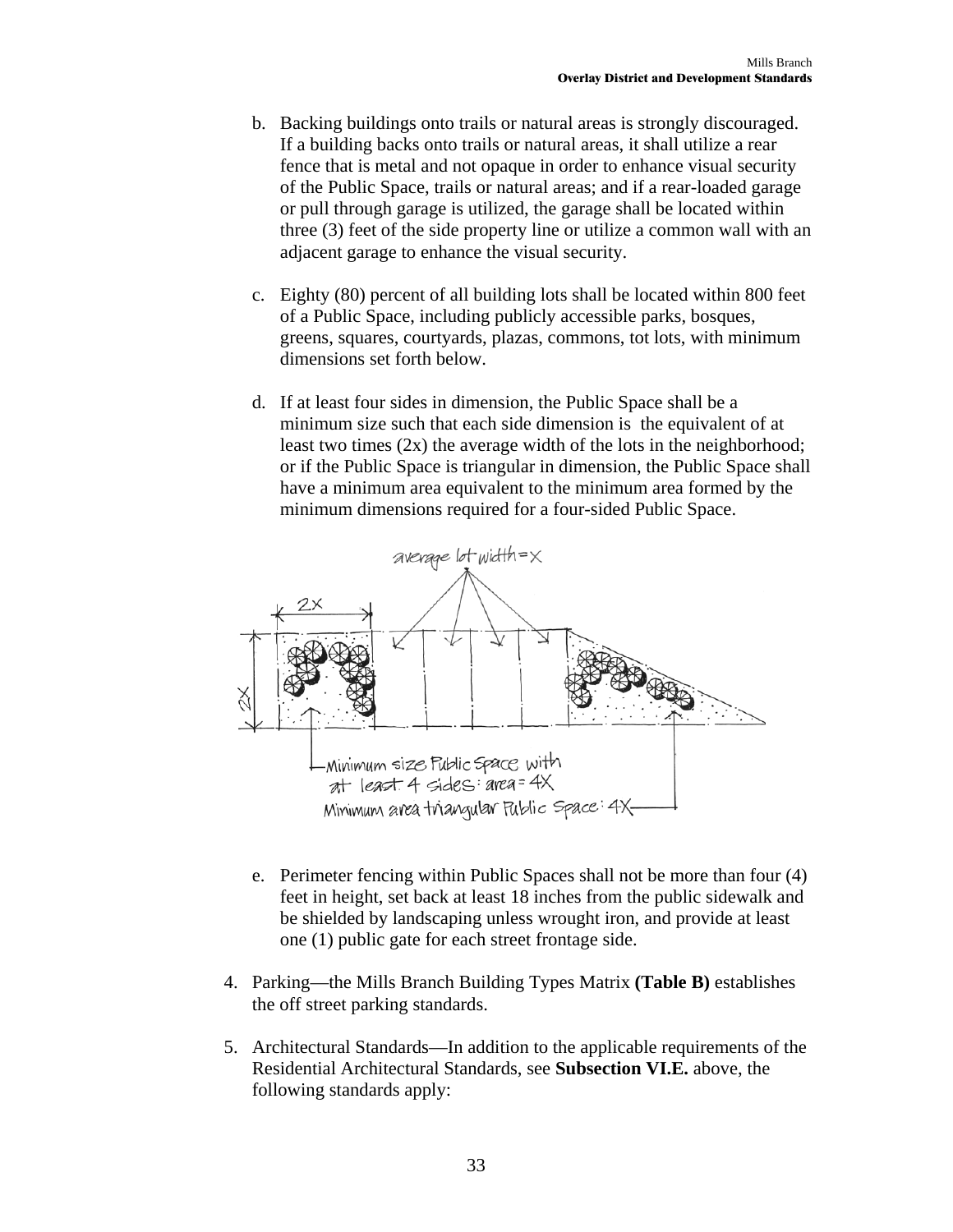a. The transparency of the front façade shall be continued no less than the first 15 feet around the side facades.

### **b. Fences**

i. **Fences between houses** may be 6 feet in height and solid, but may not extend closer to the street than 15 feet behind the front outside corner of the home. Wrought iron style fence with vegetation is allowed.

### ii. **Fences along a side street-**

- a. may be no closer to the street than the rear corner of the home,
- b. may not overlap the house with a fence either from the front or the rear, and
- c. May be up to 6 feet in height at the rear of the building, but must have a ratio of "solid" to "50% open" of no more than 2:1 (wrought iron style fence is allowed).
- iii. Notwithstanding i and ii above, **picket fences** are allowed to within 18 inches of any property line adjacent to a street.
- iv. **Fences along a rear** alley may be up to 6 feet in height and located at least 3 feet back from the property line. They may also be solid unless facing a trail or open space. The area between the fence and alley must be irrigated and planted with grass, ground cover, shrubbery or trees.

### v. **Allowed configurations**:

- a. Picket fences shall be a minimum of 30% open and include corner posts. They may be a maximum of 42 inches in height with posts up to 48 inches in height. No arbors shall be allowed. Materials include painted rot-resistant wood, metal or flat topped (non-crimped or capped) plastic/PVC or similar material with integrated color.
- b. Wood fences greater than four (4) feet in height shall be constructed using metal posts set in concrete.
- c. Wrought iron style metal fences must be constructed of minimum ½ inch material primarily oriented vertically. There shall be 4" to 6" spacing between vertical elements.
- d. The finished side of all perimeter fencing which is visible from a public area or right-of-way shall face outward, and fences shall be painted or finished on both sides.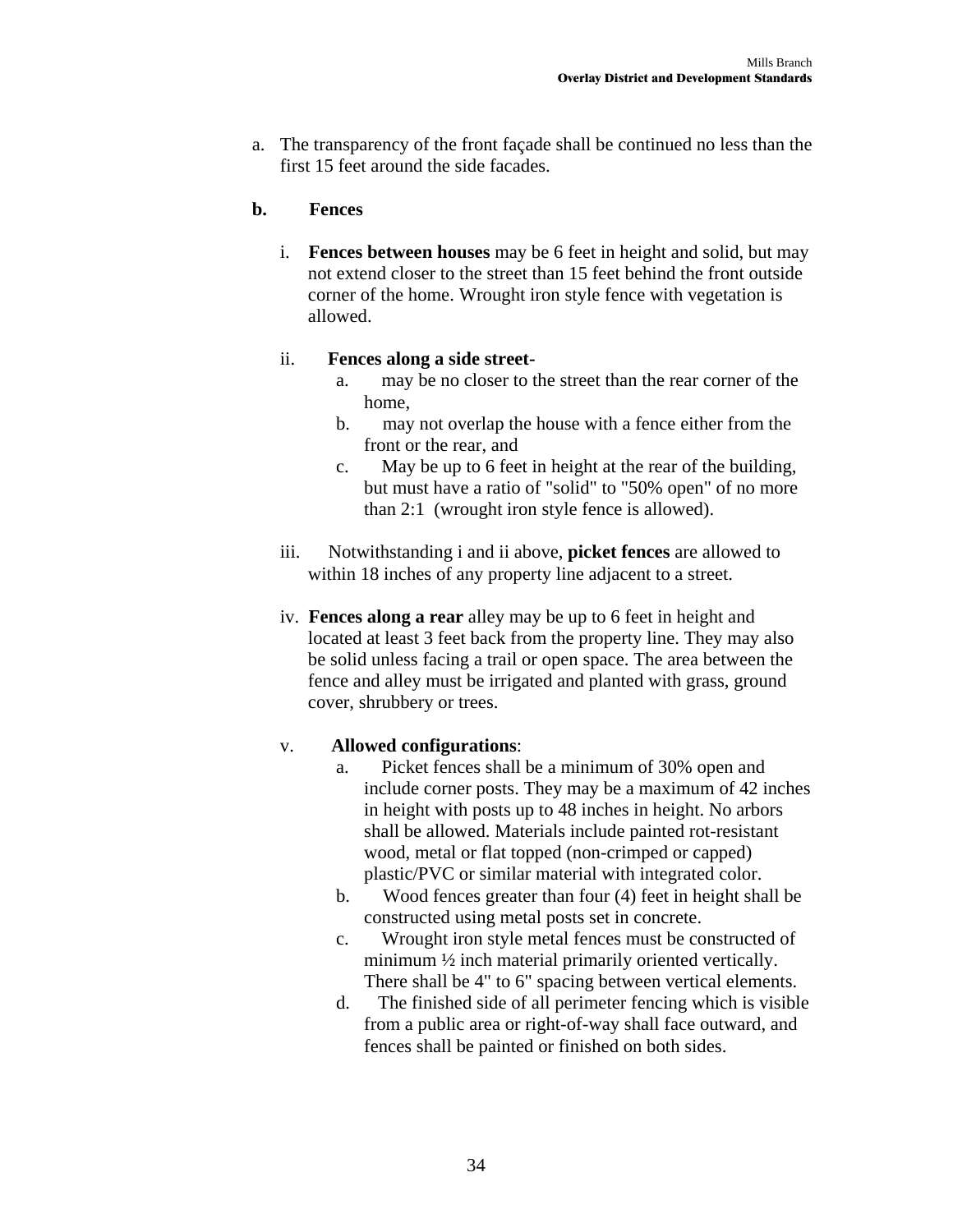**c. HVAC Screening.** All HVAC equipment must be located behind a fence.

- 6. Lighting
	- a. Street lights shall be provided at all intersections of streets and streets with alleys.
	- b. Alley lighting shall be located on garage walls facing the alley and shall not exceed 100 watts.
- 7. Maintenance: Each project shall provide funding and maintenance for neighborhood common spaces through a combination of a Public Improvement District (PID) and a Home Owners Association (HOA). Maintenance shall be provided for all public and semi-public spaces including roadway medians and parkways.

### **B. Existing Neighborhood Zone**

1. No development standards shall apply to the Existing Neighborhood Zone beyond those specified in the current underlying zoning district.

### **C. Commercial Area Zone**

- 1. The Lancaster Major Thoroughfare Plan establishes the street types and cross-section dimensions and standards, which are hereby subject to the Streetscaping Standards above; except that for frontages along Blue Grove, Main Street, Houston School Road and Beltline east of the eastern Main Street Intersection, the Mills Branch Street Types Matrix **(See Exhibit B)** establishes the cross-section dimensions and standards.
- 2. Building Types/Uses:
	- a. The Lancaster Zoning ordinance establishes the building height maximums, yard dimensions (except for the Street Types Matrix "Build-To" lines) and uses allowed, which shall be limited to those standards delineated R, NS, L-1, PD-R and other PD categories as existing in the zoning ordinances; except that
		- i. Outdoor kennels shall not be allowed; and
		- ii. The minimum building setback shall be 5 feet consistent with the Beltline Road Streetscape Standards in Subsection VI.C. above, and buildings sited at major arterial intersections with Beltline shall be placed so as to create an urban edge.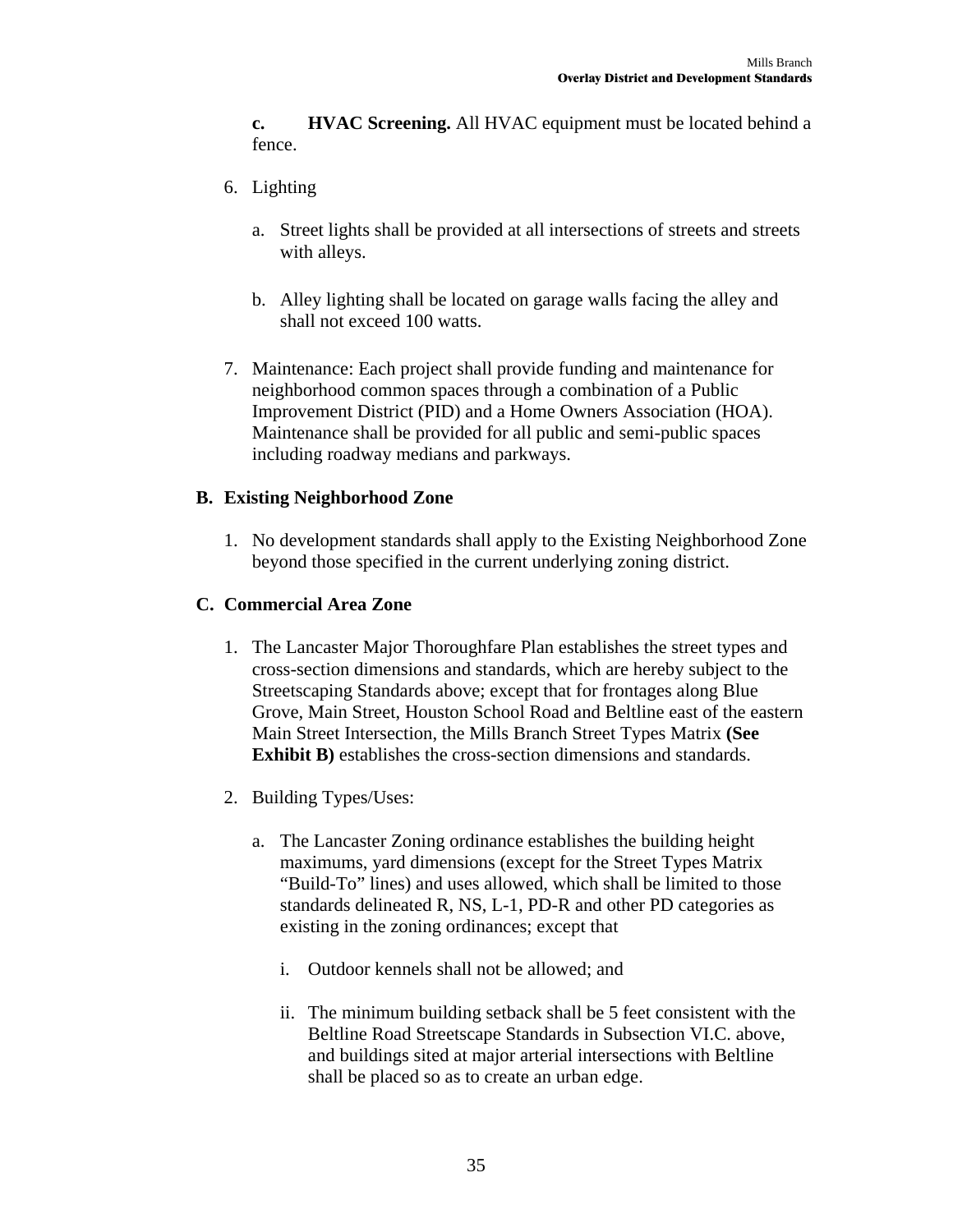- 3. Pedestrian Elements:
	- a. To improve the walkability and access of commercial and retail areas, the following elements are encouraged in the site design of a project:
		- i. Patio/café seating areas
		- ii. Pedestrian plazas/kiosk areas
		- iii. Drinking fountains
		- iv. Water features with sitting areas
		- v. Bicycle racks
		- vi. Continuous walkways linking stores
		- vii. Shade provided by building orientation, canopies and/or trees
		- viii. Trash receptacles
- 4. Parking
	- a. Retail uses shall provide at least 4 spaces of parking per 1,000 square feet
	- b. Office uses shall provide at least 3 spaces per 1,000 square feet.
	- c. The City Manager or his or her designee may provide reduced parking standards for qualified shared access and shared parking plans, which are strongly encouraged.
- 5. Architectural Standards—see applicable standards in **Subsection VI.F.**  above.

### **D. Village Center**

- 1. The Lancaster Major Thoroughfare Plan establishes the street types and cross-section dimensions and standards, which are hereby subject to the streetscaping standards of **Subsection VI. C.** above; except that for frontages along Blue Grove, Main Street, Houston School Road and Beltline east of the eastern Main Street Intersection, the Mills Branch Street Types Matrix **(See Exhibit B)** establishes the cross-section dimensions and standards.
- 2. Building Types/Uses:
	- a. The Lancaster Zoning ordinance establishes the building height maximums, yard dimensions and uses allowed, which shall be limited to those standards delineated in the R and NS zoning districts in the existing zoning ordinance; except that
		- i. Outdoor kennels shall not be allowed; and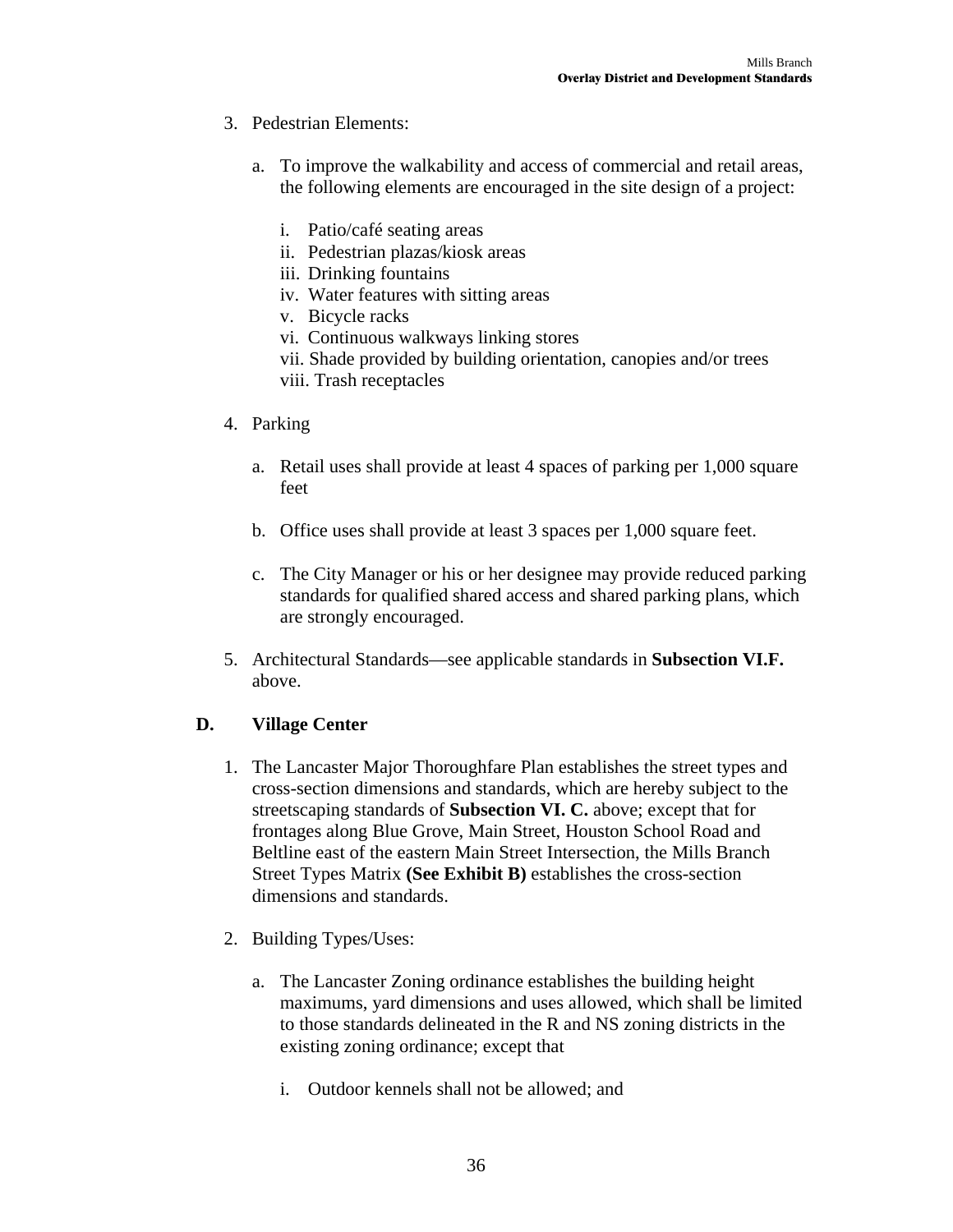- ii. In the Village Center Zone, residential and office uses are granted as a matter of right for second story or higher floors (if higher stories allowed per Public Space Incentive below); and
- iii. Townhomes that are two-stories or higher (if higher stories are allowed per Public Space Incentive below) shall be allowed as a matter of right wherein the first floor of the townhome is designed and constructed in conformance with Commercial Building Code standards Commercial Fire Code standards and Americans with Disabilities Act Commercial standards, so that the first floor may be converted to office or retail uses as a matter of right; and
- iv. Live/Work Dwellings shall be allowed as a matter of right; and
- v. The minimum building setback shall be 5 feet consistent with the Beltline Road Streetscape Standards in Subsection VI.C. above; and buildings sited at major arterial intersections with Beltline shall be placed so as to create an urban edge; and.
- vi. If (1) a project is designed and constructed utilizing the façade, window and recessed entry way elements delineated in **Subsection VI.F.1.J.,** and (2) at least four of the pedestrian elements delineated in **Subsection VI.F.2.b.** are utilized**,** and (3) the subject building is oriented along the property line of Beltline in conformance with the building orientation standards of **Subsection VI.F.2.a.,** or fronts on a plaza or park, a building may be constructed up to 60 feet in height or four stories so long as the building is at least 100 feet from an existing or platted single family residence; and
- vii. A "Retail Access Sleeve" shall be utilized to connect the Village Center with the adjacent neighborhood.
- 3. Public Space—see the "Public Space Incentive" above**.**
- 4. Parking
	- a. Retail uses shall provide at least 4 spaces of parking per 1,000 square feet
	- b. Office uses shall provide at least 3 spaces per 1,000 square feet.
	- c. The City Manager or his or her designee may provide reduced parking standards for qualified shared access and shared parking plans, which are strongly encouraged.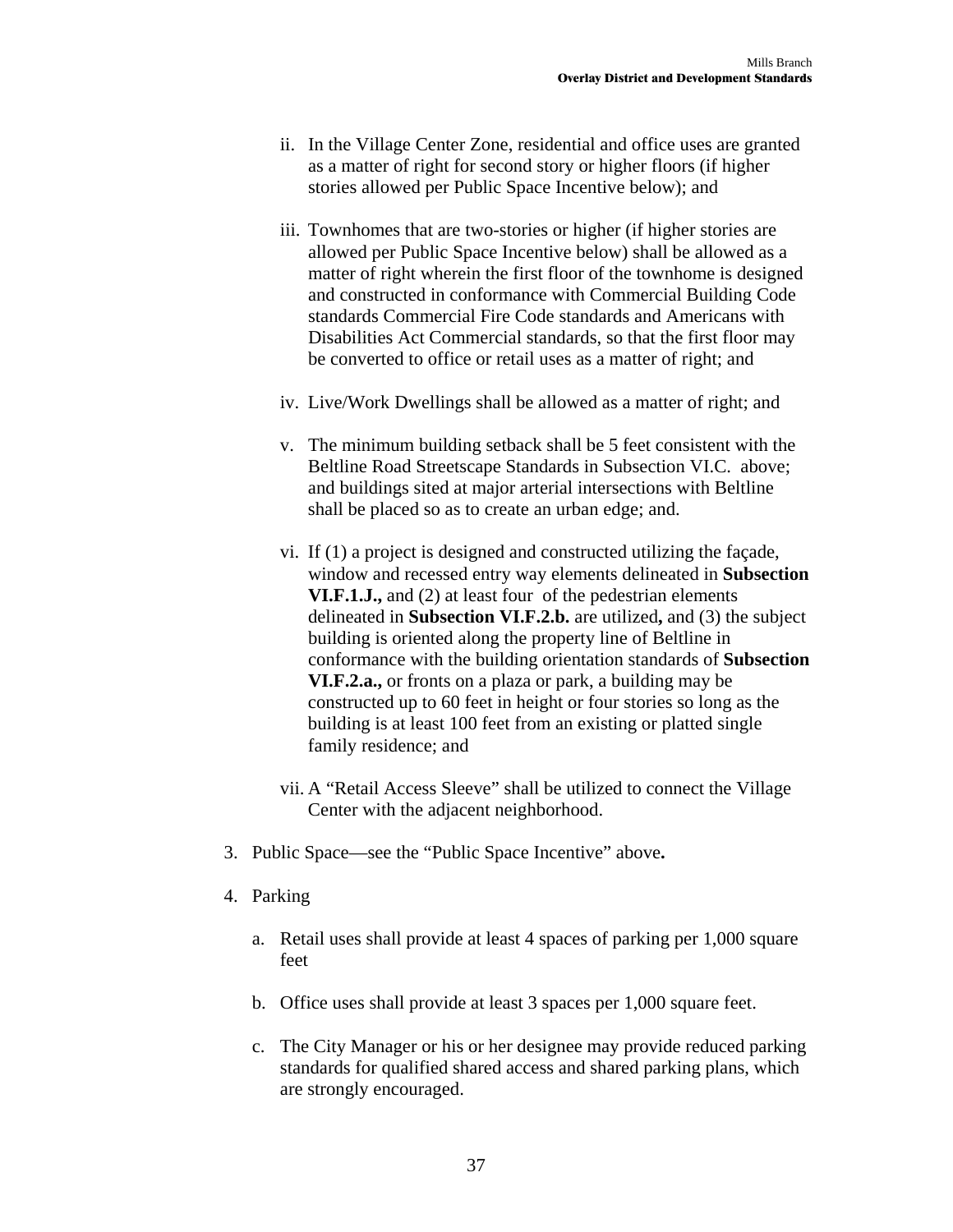- 5. Architectural Standards and Site Design Standards
	- a. See applicable standards in **Subsection VI.F.** above.

### **E. Main Street Corridor**

- 1. The Mills Branch Street Types Matrix **(Table A)** shall establish the crosssection dimensions and standards for the streets, subject to the streetscaping standards of **Subsection VI. C.** above.
- 2. Building Types/Uses:
	- a. The Mills Branch Building Types Matrix **(Table B)** establishes the building types, structure square footage, height maximums, yard dimensions and uses allowed in addition to the subsection below.
	- b. The NS (Neighborhood Services) zoning district establishes the commercial uses allowed, which shall be limited to Manor, Estate and Multi-Unit House building types on lots directly adjacent to Main Street. Simultaneous designation of commercial and residential uses shall be allowable on the General Development Plan for Manor, Estate or Multi-Unit House buildings. If the building is utilized for commercial uses, a site plan shall be required in accordance with this overlay. A Manor, Estate or Multi-Unit House building type established as a residential use on a General Development Plan approved with zoning or subdivision may be used for commercial uses if a Minor Amendment to the General Development Plan and a Site Plan are approved.
- 3. Trails
	- a. The Mills Branch Street Types Matrix (See Exhibit B) establishes trails for Blue Grove and Main Street, subject to the trail design standards of **Subsection VI.A.** above.
- 4. Parking
	- a. The Mills Branch Building Types Matrix **(Table B)** establishes the off street parking standards for residential uses.
	- b. Commercial standards
		- 1. Retail uses shall provide at least 4 spaces of parking per 1,000 square feet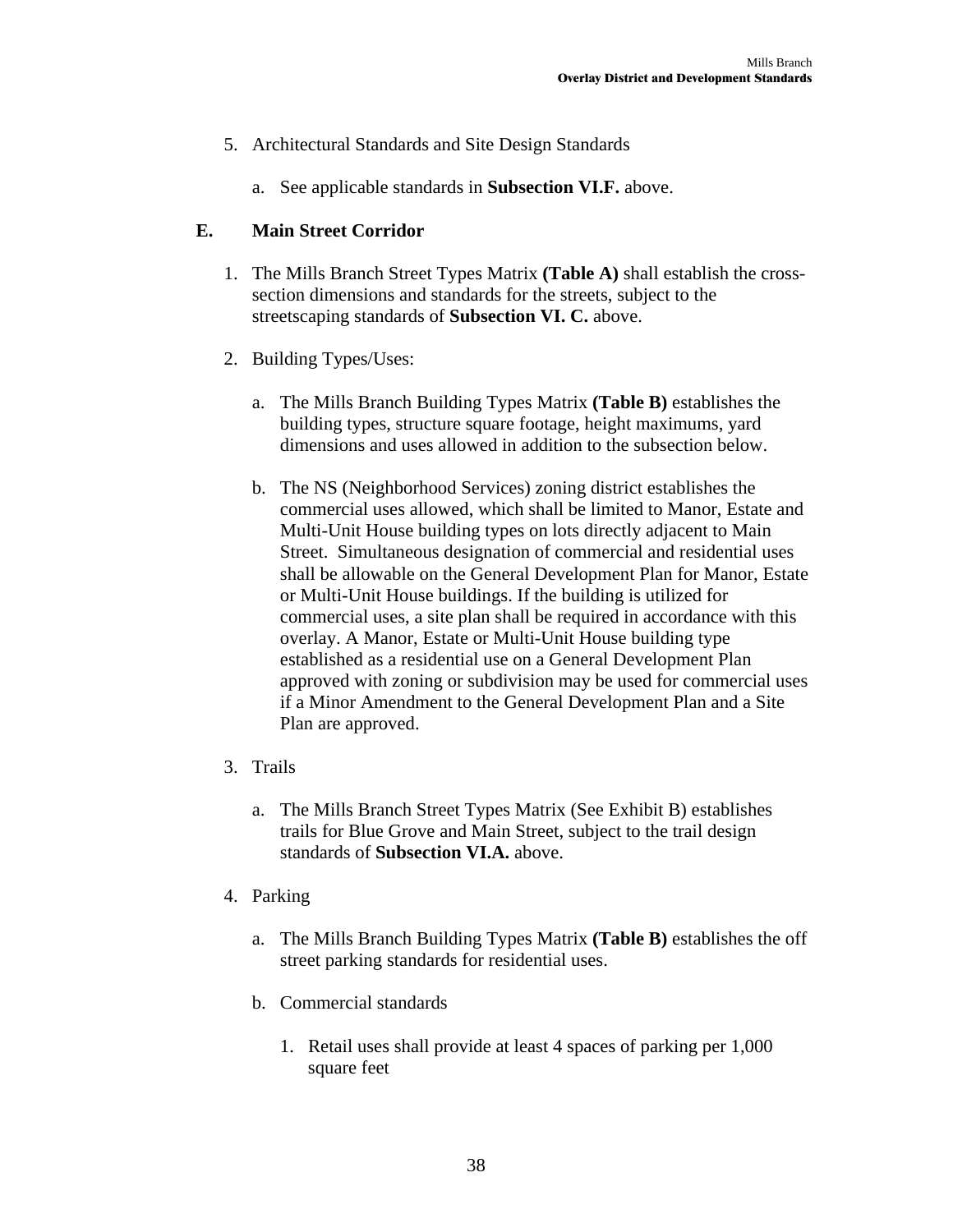- 2. Office uses shall provide at least 3 spaces per 1,000 square feet.
- 3. The City Manager or his or her designee may provide reduced parking standards for qualified shared access and shared parking plans, which are strongly encouraged.
- 5. Architectural Standards—In addition to the applicable requirements of the Residential Architectural Standards, see Subsection VI.E. above, the following standards apply:
	- a. The transparency of the front façade shall be continued no less than the first 15 feet around the side facades.
	- b. Fences, garden walls or hedges are encouraged and, if built, shall be constructed along the property line that abuts the street or alley.
		- i. Fences along alleys shall not exceed six (6) feet in height and may be 100 percent opaque.
		- ii. Fences along property line between houses shall not exceed six (6) feet in height, and the portion of the fence over four (4) feet shall be no more than 50 percent opaque. Fences between "zero" lot line residences may be 100 percent opaque. Fences may extend beyond the front façade and the side façade to within 18 inches of the front property line and side property line, respectively, if the fence does not exceed four (4) feet in height.
		- iii. Allowed finishes: wood (termite resistant)—painted white, left natural or stained natural; wrought iron or brick.
		- iv. Allowed configurations: wood—picket fences shall be 30% opaque minimum, with corner posts; other wood—fences shall match building walls; and wrought iron—vertical with 1/2" minimum dimension and 4" to 6" spacing.
	- c. Only monument signs defined in this overlay and externally lit façade signs as defined herein shall be allowed for commercial uses.

### **VIII. Development Agreements/Public-Private Funding Mechanisms**

- A. Development agreements shall be executed between the City and the Developer, which may include:
	- 1. Phasing schedule for public and private improvements;
	- 2. Responsibilities for funding, phasing and construction of improvements;
	- 3. Responsibility for maintenance;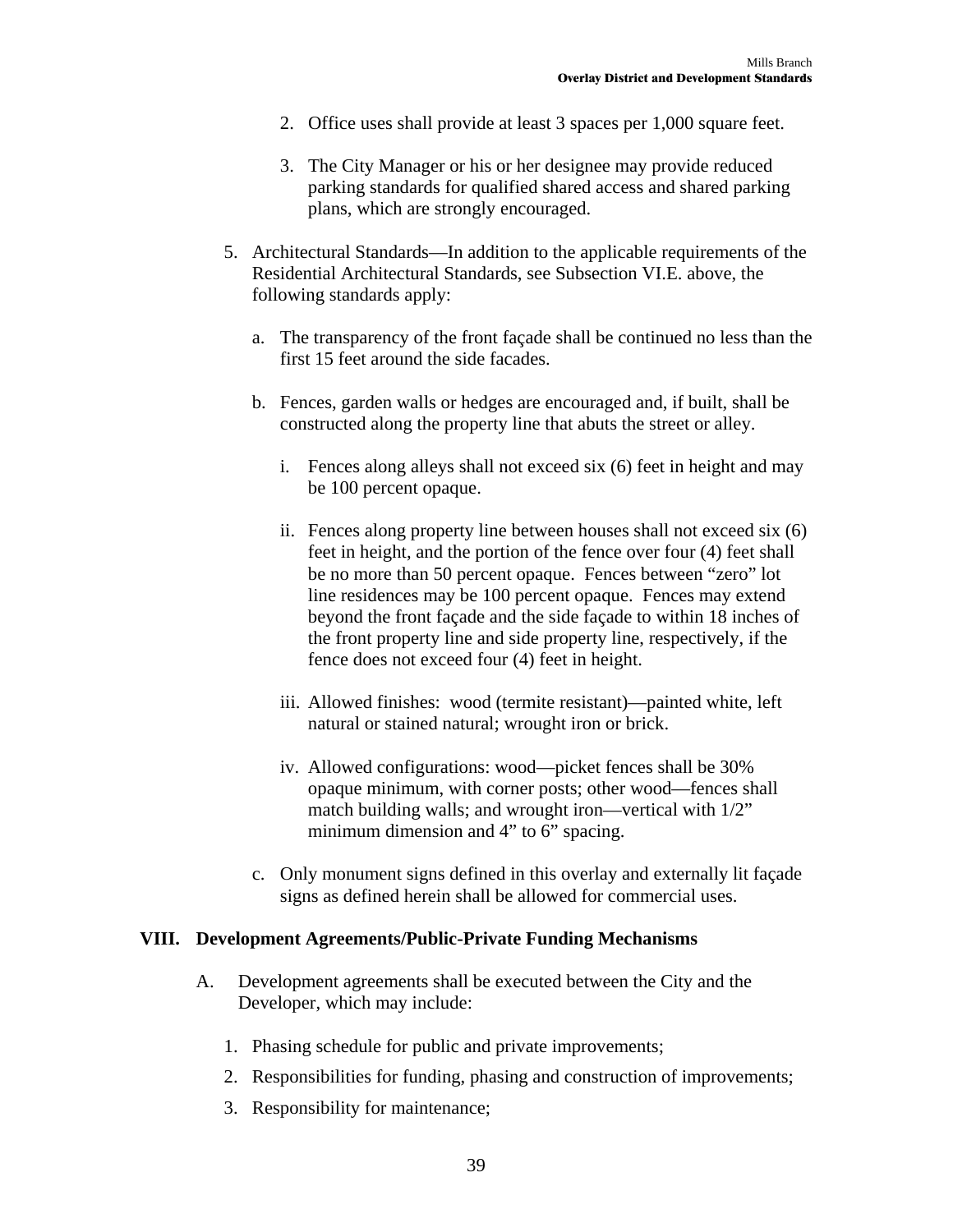- 4. The nature of improvements to public or common areas being provided by the developer; and
- 5. Other issues appropriate to the particular development.
- B. Tax Increment Financing and Public Improvement Districts should be utilized where feasible to facilitate the joint-funding of public improvements.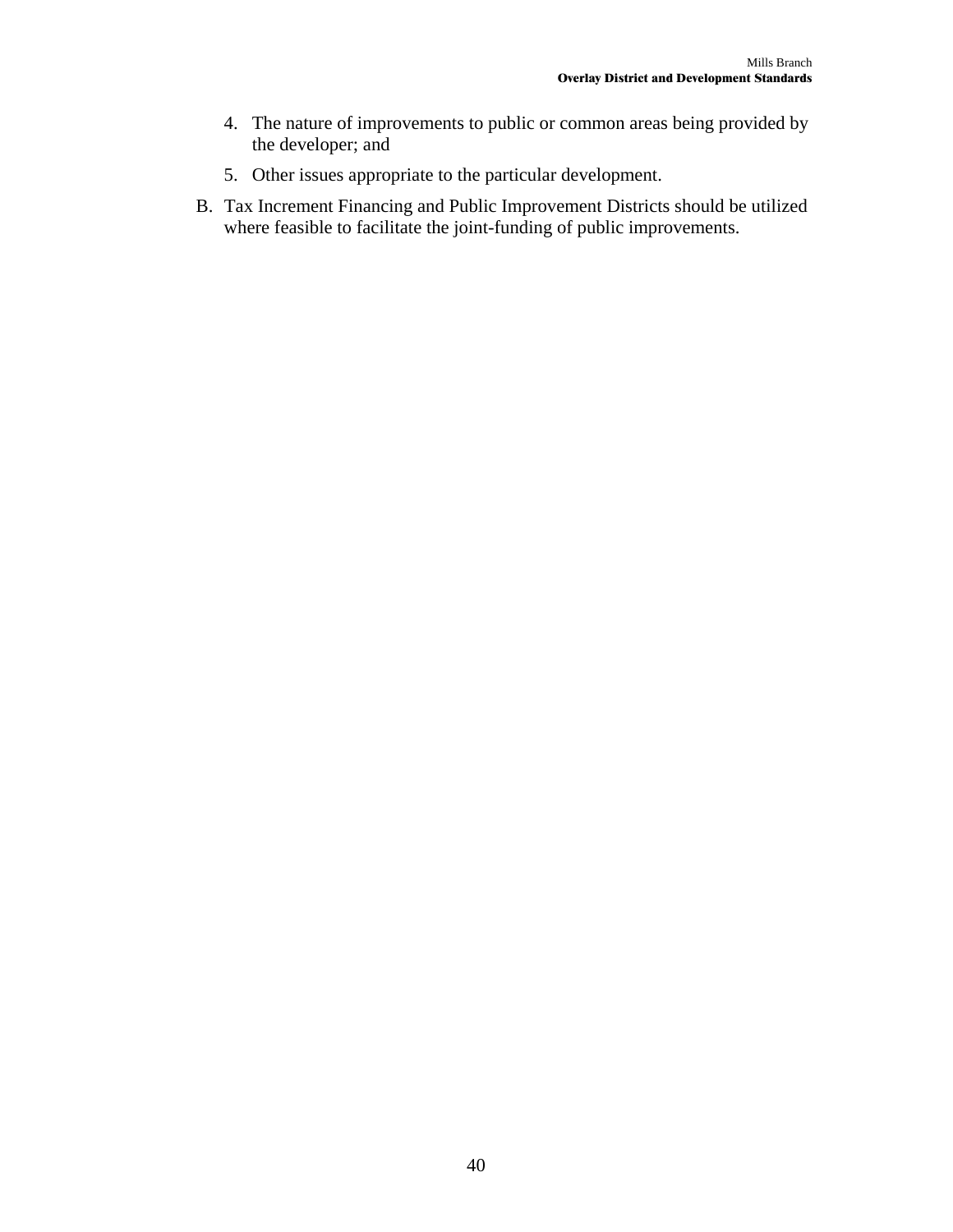**Exhibit 1** Exhibit 1

# **Mills Branch Overlay**



Regulating Plan

New Neighborhood Zone<br>Existing Neighborhood Zone

**NAS CASE**<br>NAS CASE

Potential Redevelopment Area Commercial Area Zone Main Street Corridor Village Center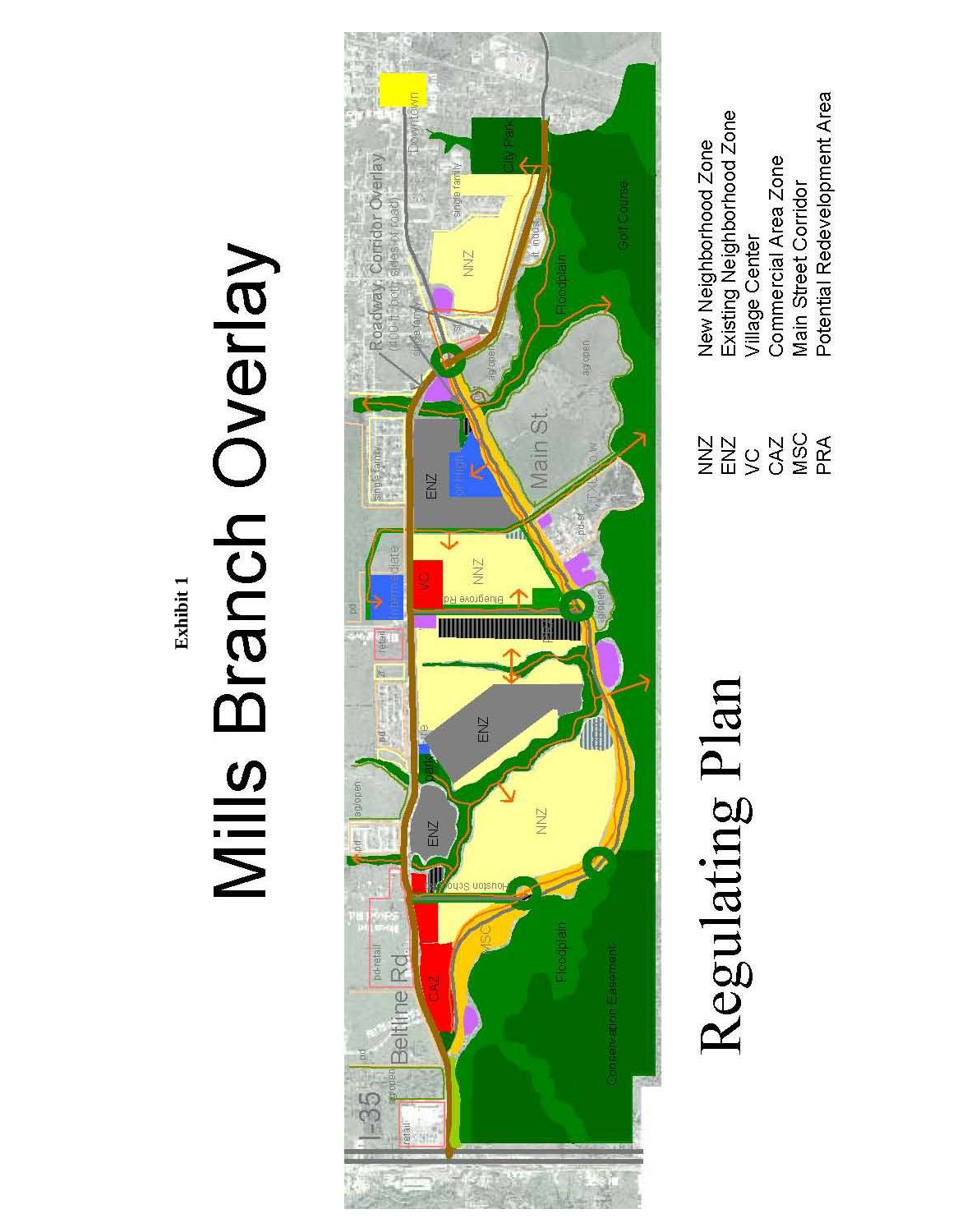### **Exhibit 2**

# Mills Branch Overlay Mills Branch Overlay

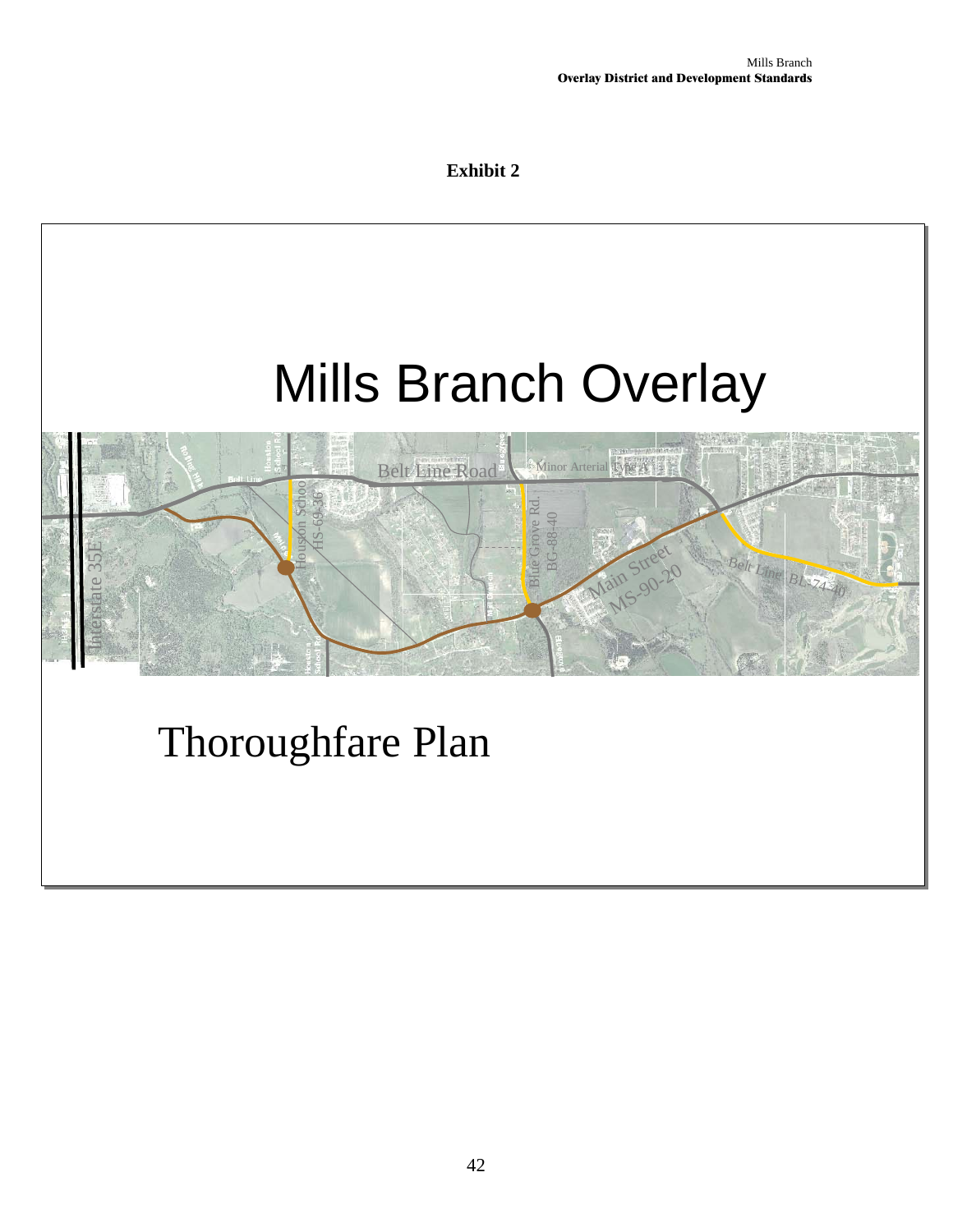| <b>Street</b> | Types (1)                                            |                 | Curb Speed<br>Radil mph | <b>Bulld-to-</b><br>Line(2)         | <b>Street</b><br>Cross Section (3)                                                                                                                                                                                                                                                                                                                                                                   | Building                                                                                                 |
|---------------|------------------------------------------------------|-----------------|-------------------------|-------------------------------------|------------------------------------------------------------------------------------------------------------------------------------------------------------------------------------------------------------------------------------------------------------------------------------------------------------------------------------------------------------------------------------------------------|----------------------------------------------------------------------------------------------------------|
| A-68-34       | Two-way<br>Avenue with<br>Parking                    | 15'             | 30                      | 20'-30"                             | $-444$<br><b>The Contract of the Contract of the Contract of the Contract of the Contract of The Contract of The Contract of The Contract of The Contract of The Contract of The Contract of The Contract of The Contract of The Contract </b><br><b>RANGER</b><br>$-1 - 4 + 6 = -1$<br>Ą.<br>φĄ<br>ç<br>$\boldsymbol{z}$<br>2.8<br>$\ell\mathcal{G}$<br>42.64<br>⇒ j<br>85<br>$22 - 12$<br>$\leq$ F | Types (4)<br>All                                                                                         |
| \$-56-30      | Two-way<br>Street with<br>Parking                    | 15'             | 25                      | 20'-30"                             | پوهند<br>آرام<br>化学区<br>n:<br>$\mathbb{E}$<br>Ŵ<br>面望<br>٥<br>ஊ<br>$\Delta g$ - $\bar{h}$ !<br>画<br>ń.<br>$555 - 37$<br>ΙF<br>š                                                                                                                                                                                                                                                                      | All                                                                                                      |
| \$-50-26      | Two-way<br>Street with<br>Parking                    | 10'             | 20                      | $15 - 25$                           | $\rightarrow$<br><b>SENTEN</b><br>h<br>₿.<br>q<br>فتنط<br><b>Extra</b><br>送却<br>ð.<br>$\mathcal{F}^{\mathcal{F}^{\mathcal{F}}}_{\mathcal{F}}$<br>ğ.,<br>Sž.                                                                                                                                                                                                                                          | All except<br>speriments                                                                                 |
| $S-42-20$     | Two-way<br>Street with<br>Parking                    | 10'             | 15                      | 15'-20"                             | <b>WARRY ARMS</b><br><b>huf</b><br>Å<br>tagan<br><b>Fritz</b><br>$15 - 20$<br>e.J<br>$\mathcal{C}$<br>$\overline{\tau}$<br>12<br>ı<br>Jσ<br>$-20$<br>42                                                                                                                                                                                                                                              | All except<br>spartments                                                                                 |
| S1W-40-18     | One-way<br>Street with<br>Parking                    | 10"             | 15                      | 15'-20"                             | <b>WAR</b><br><u>ie.</u><br>臧<br>ė<br><b>LET</b><br>$\mathcal{L}_{\tau}$<br>$5 - 25$<br>s.<br>ç,<br>$15 - 22$<br>ı<br>$\mu$<br>47                                                                                                                                                                                                                                                                    | All except<br>spertments                                                                                 |
| $M - 26 - 12$ | Two-Way<br>Mews with<br>Parking (5)                  | 15'             | 15                      | $3-7$ or 2 16<br>(6)                | 烏<br>μë,<br>شهر اینویور<br>guen yo<br>مجمعتين<br>行为<br>l3 !<br>7 <sup>1</sup><br>7<br>lзl<br>$\mathcal{L}^{\pm}$<br>$\overline{\phantom{a}}$                                                                                                                                                                                                                                                         | Manor, Estate,<br>Village, Cottage<br>Cesits and<br>Townhome                                             |
| $C-34-23$     | Two-way<br>Court with<br>Parking                     | 10 <sup>°</sup> | 15                      | $10' - 25'$                         | SHIRK<br><b>SENTENCE</b><br>ଈ<br><b>FELTI</b><br>$10 - 25$<br>6<br>V,<br>s,<br>$\overline{\mathcal{L}}$<br>green<br>≻<br>34                                                                                                                                                                                                                                                                          | All except<br>apartments                                                                                 |
| C1W-28-17     | One-way<br>Court with<br>Parking                     | 10 <sup>t</sup> | 15                      | $10 - 25$                           | $\sum_{i=1}^{n}$<br>送出来的<br>$\frac{1}{2}$<br>nG<br>q<br>☎<br>٩<br>$0 - 5$<br>회<br>$\mathcal{L}$ .<br>7<br>12<br>mreit<br>↘<br>28                                                                                                                                                                                                                                                                     | All sucepi<br>spartmente                                                                                 |
| RA-20-14      | Residential<br>Alley (7)                             | 15'             | 15                      | $3 - 7$ or $\ge 16$<br>(6)          | 菹<br><b>SALE TO AT OF OWNER</b><br>nsur af<br>garage<br>œ<br>F.<br>7<br><b>32</b><br>13<br>newithing and<br>oriented<br>н<br>side<br>$\overline{2}$<br>gBrayt.                                                                                                                                                                                                                                       | All                                                                                                      |
| RA-18-10      | Residential<br>Alley - No<br>Parking (B)             | 15'             | 15                      | $3 - 7$ or $\geq 16$<br>(6)         | 动物<br>さ<br>FUC.<br>servi al<br><b>From</b><br>मध्यम त्वे<br>नुभाषपुर<br>garage<br>Y.<br>٤<br>4<br>$1\sigma$<br>s<br>B                                                                                                                                                                                                                                                                                | All                                                                                                      |
| CA-20-20      | Commercial<br>Alley -<br>Temporary<br>Parking        | $20^{\circ}$    | 15                      | œ                                   | Σ<br>四五<br>20                                                                                                                                                                                                                                                                                                                                                                                        | n/a                                                                                                      |
| BG-93-40      | <b>Blue Grove</b><br>No Parking                      | n/a             | 35                      | 2 25' on<br>west aide               | SWS-<br><b>SWARE</b><br>W<br>ô.<br>dill II.<br>a m<br>$\geq$ 16'<br>÷<br>"<br>J0<br>$\mathfrak{c}$<br>$ C- C $ $ O $ $ O $ $ O $ $ O $ $ O $<br>-1<br>$73 - 76$                                                                                                                                                                                                                                      | All except Cottage<br>and Casila (10)                                                                    |
| MS-94-22      | <b>Main Street</b><br>No Parking<br>(9)              | 15'             | 35                      | 2 25' on<br>soutin side             | Plano<br>tavte e<br>ъ<br>區<br>G<br>Ŧ<br>Œ<br>ור דו<br>J<br>Tres a<br>$rac{178}{(100)^{16}-3446}$<br>ю<br>ю<br>녝<br>3d' firm presentations<br><u> 225 and ade</u><br>1£                                                                                                                                                                                                                               | Manor, Estate,<br><b>Multi-Unit Home</b><br>spectment; all<br>others must be or<br>Mews or Court<br>(10) |
| HS-74-40      | Houston<br><b>School Road</b><br>No Parking          | n/s             | 35                      | ≥ 25' or 40'<br>Landscape<br>buffer | 全學<br>業<br>当期注<br>飍<br>k<br>ø<br>画<br>4<br>$1/2 - 1/5$<br>$\overline{10}$<br>1/2<br>ESS PRESS COMPANY ENTER<br>$-225$<br><u>a</u><br>r<br>S.<br>КC.<br>$7 + -77$                                                                                                                                                                                                                                     | All except Cottage<br>and Casila (10)                                                                    |
| BL-84-50      | Belt Line<br>(Easterly from<br>Main) - No<br>Parking | n/a             | 35                      | $\geq 25$                           | معا ما برسام التحقيق<br><b>CITY</b><br>싎<br>$\Lambda$<br>Ŷæ<br>4<br>565<br>10   10<br>2.25<br>65<br><u>lærs</u><br>10105<br>225<br>81-87                                                                                                                                                                                                                                                             | Townhome and<br>Apertments (10)                                                                          |

Townscape/Gateway Planning Group

 $\mathbbm{C}$ 

**Explanatory Regulations:** 

- (1) The first number in the type name establishes the right-of-way width, the second number establishes the paved section width. The fire chief<br>or his or her designee may modify specific applications of the dimensions of p
- 
- 
- 
- 
- 
- 
- Mountable curis shall be allowed. Curisies strets shall be allowed adjacent to greeways, Public Space, and traits for storm water<br>
management purposes.<br>
The stabilistic state is stated in the stabilistic and platted for ea

 $\bigcirc$